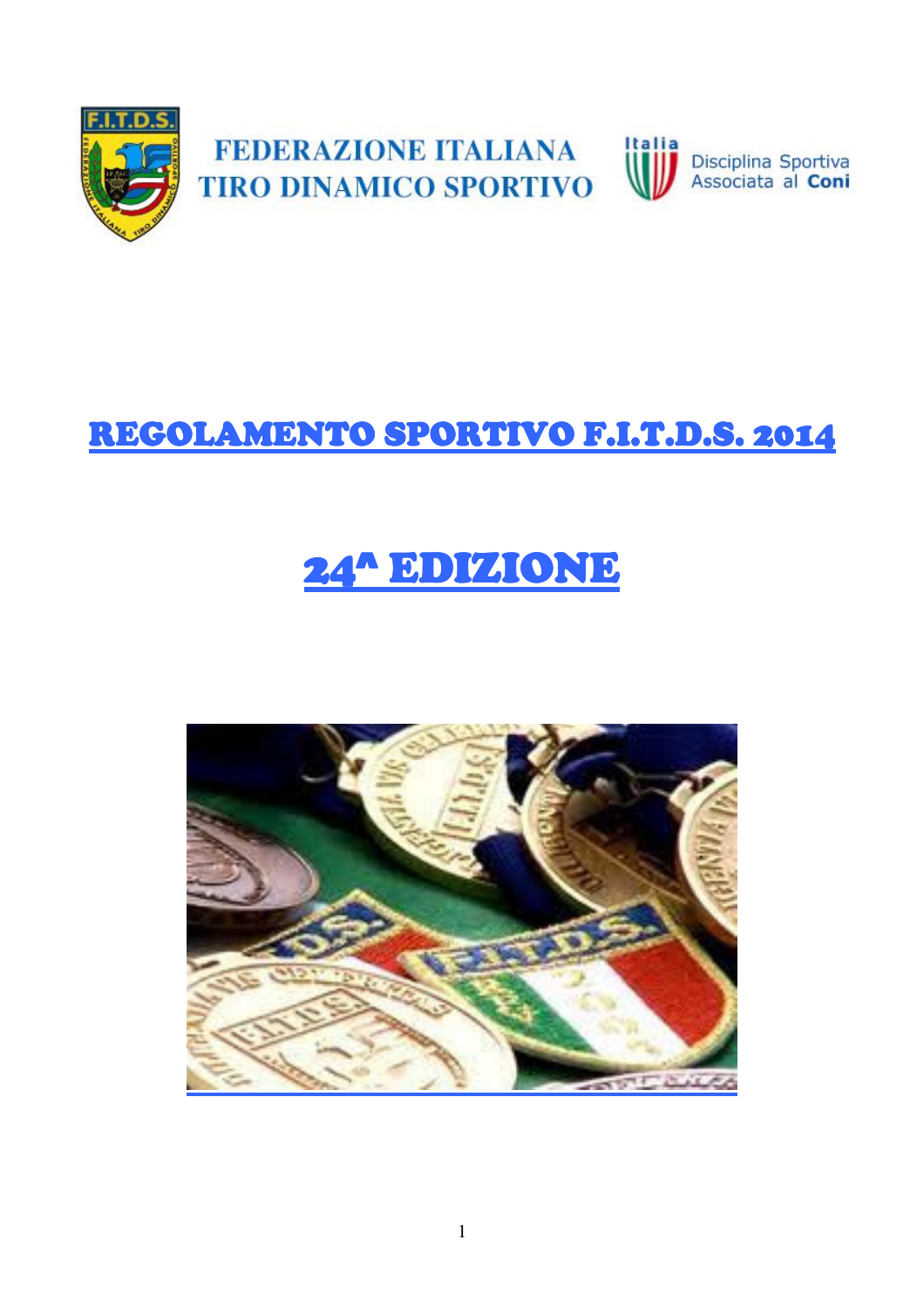#### **INDICE**

| Capitolo I°                                                                 |  |
|-----------------------------------------------------------------------------|--|
|                                                                             |  |
|                                                                             |  |
|                                                                             |  |
|                                                                             |  |
|                                                                             |  |
|                                                                             |  |
|                                                                             |  |
|                                                                             |  |
|                                                                             |  |
|                                                                             |  |
| Capitolo II <sup>o</sup>                                                    |  |
|                                                                             |  |
|                                                                             |  |
|                                                                             |  |
| Capitolo III <sup>o</sup>                                                   |  |
|                                                                             |  |
| Capitolo IV°                                                                |  |
|                                                                             |  |
|                                                                             |  |
|                                                                             |  |
|                                                                             |  |
|                                                                             |  |
|                                                                             |  |
|                                                                             |  |
|                                                                             |  |
| - REQUISITI DEI TIRATORI PER POTER PARTECIPARE ALLE COMPETIZIONI  16        |  |
|                                                                             |  |
| - RINVIO DELLA COMPETIZIONE ANTE INIZIO GARA PER CAUSE DI FORZA MAGGIORE 17 |  |
|                                                                             |  |
|                                                                             |  |
|                                                                             |  |
| Capitolo V°                                                                 |  |
|                                                                             |  |
|                                                                             |  |
|                                                                             |  |
|                                                                             |  |
|                                                                             |  |
|                                                                             |  |
|                                                                             |  |
|                                                                             |  |
|                                                                             |  |
|                                                                             |  |
|                                                                             |  |
|                                                                             |  |
|                                                                             |  |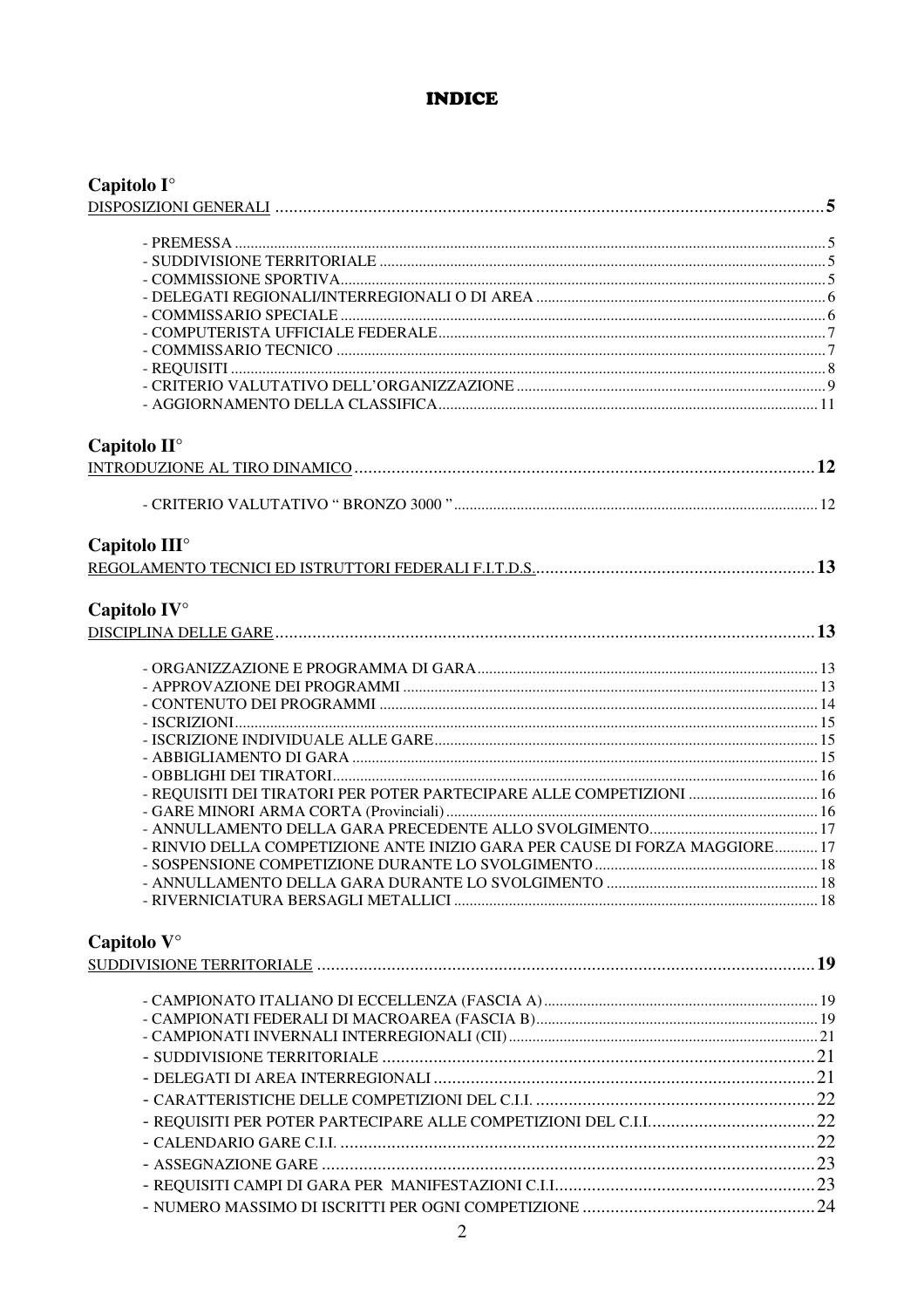| - PROPEDEUTICITA' DEI C.I.I. PER LA SUCCESSIVA PARTECIPAZIONE |  |
|---------------------------------------------------------------|--|
|                                                               |  |
|                                                               |  |
|                                                               |  |
|                                                               |  |

# Capitolo VI<sup>o</sup>

| ACCESSO AL CAMPIONATO ITALIANO E AL CAMPIONATO FEDERALE (FASCE "A" E "B") DEI  |
|--------------------------------------------------------------------------------|
| CAMPIONATI NAZIONALI F.I.T.D.S. 2014 - ISCRIZIONE ALLE COMPETIZIONI SPORTIVE30 |
|                                                                                |

# Capitolo VII<sup>o</sup>

| - CALENDARIO NAZIONALE E GARE UFFICIALMENTE                          |  |
|----------------------------------------------------------------------|--|
|                                                                      |  |
|                                                                      |  |
|                                                                      |  |
|                                                                      |  |
|                                                                      |  |
|                                                                      |  |
| - SQUADRE NELL'AMBITO DELLE COMPETIZIONI DEI CAMPIONATI ITALIANI. 37 |  |
|                                                                      |  |
|                                                                      |  |
|                                                                      |  |
|                                                                      |  |
|                                                                      |  |
|                                                                      |  |
|                                                                      |  |
|                                                                      |  |
|                                                                      |  |

# Capitolo VIII<sup>o</sup>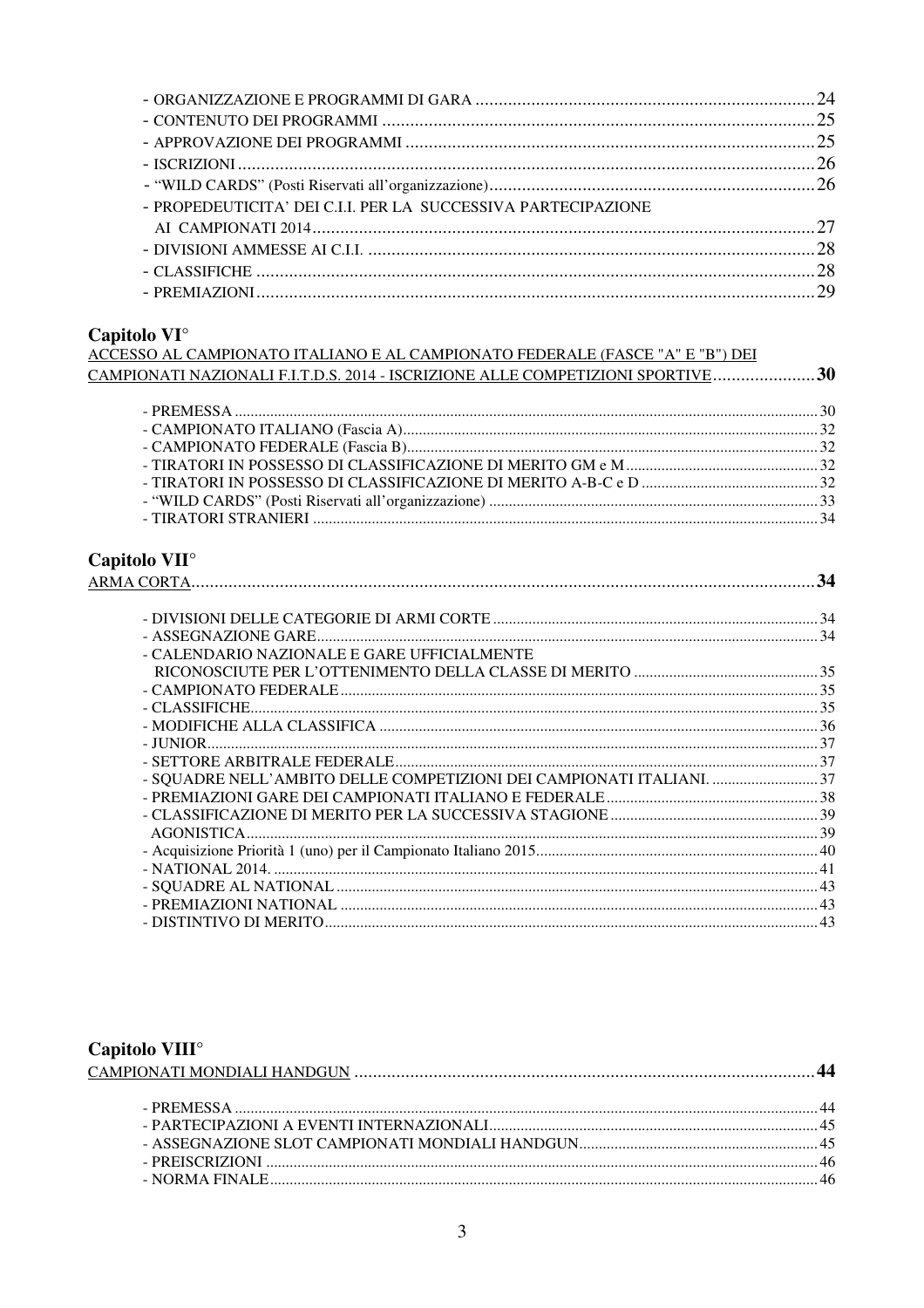# Capitolo  $IX^{\circ}$

| - CLASSIFICAZIONE DI MERITO PER LA SUCCESSIVA STAGIONE AGONISTICA 49 |  |
|----------------------------------------------------------------------|--|
|                                                                      |  |
|                                                                      |  |
|                                                                      |  |
|                                                                      |  |
|                                                                      |  |
|                                                                      |  |

# Capitolo X $^{\circ}$

| - CLASSIFICAZIONE DI MERITO PER LA SUCCESSIVA STAGIONE AGONISTICA 54 |  |
|----------------------------------------------------------------------|--|
|                                                                      |  |
|                                                                      |  |
|                                                                      |  |
|                                                                      |  |
|                                                                      |  |
|                                                                      |  |

# Capitolo  $XI^{\circ}$

| Capitolo XII <sup>o</sup>  |  |
|----------------------------|--|
|                            |  |
| Capitolo XIII <sup>o</sup> |  |
|                            |  |
| Capitolo XIV <sup>°</sup>  |  |
|                            |  |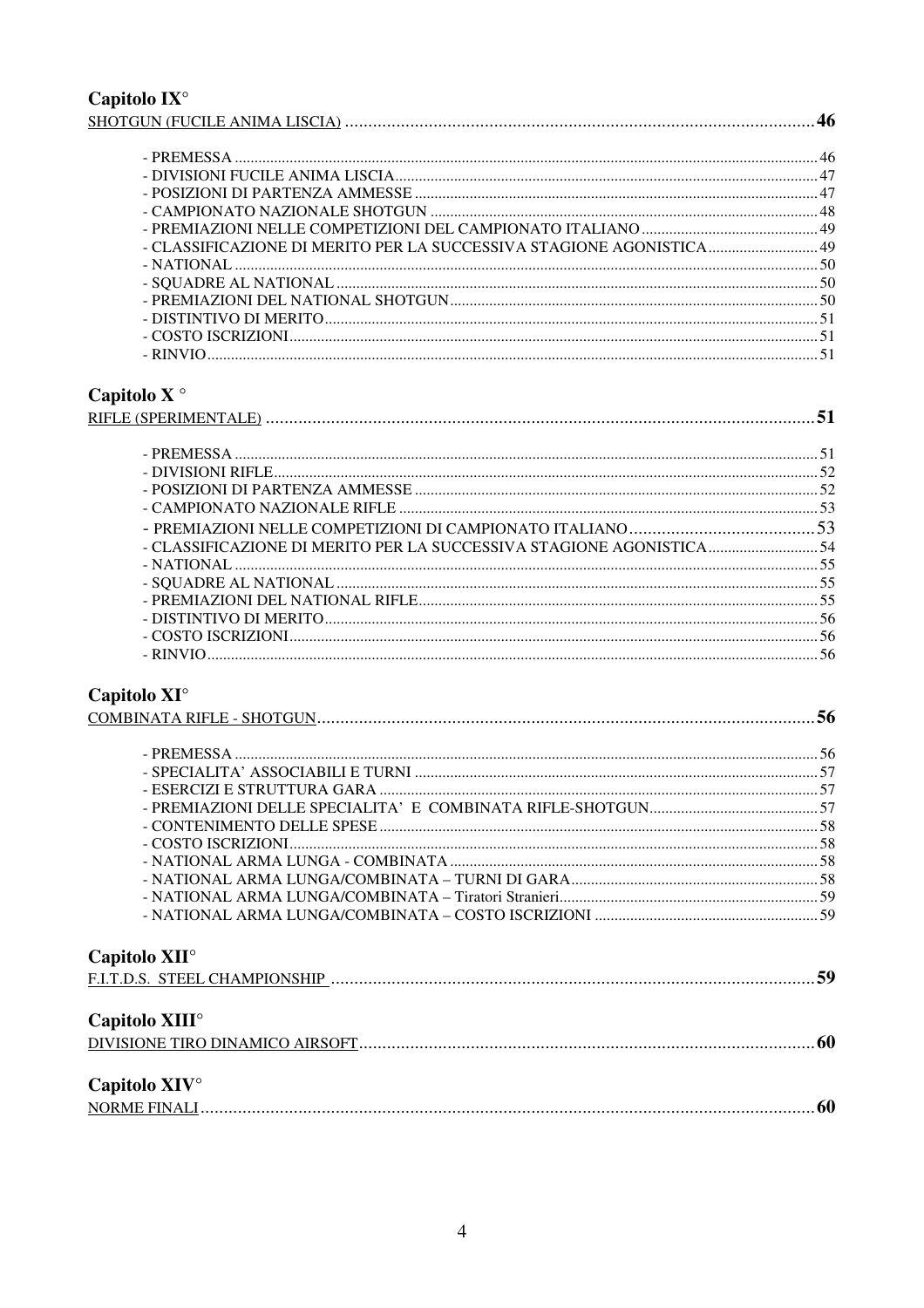#### DISPOSIZIONI GENERALI

#### **Capitolo I°**

#### ART. - 1 - PREMESSA

Il presente Regolamento Sportivo resterà in vigore sino a revoca o pubblicazione della successiva edizione. La F.I.T.D.S. si riserva, in qualsiasi momento, di apportare modifiche e/o correzioni in relazione alle eventuali problematiche interpretative e regolamentari insorte o che dovessero emergere nel corso dell'annata sportiva. In tal caso provvederà a darne tempestiva comunicazione per una capillare diffusione ai Presidenti delle Società affiliate, a tutti gli organi Federali nonché ai Tesserati e agli organi deputati all'arbitraggio delle competizioni. Qualora dovessero sorgere dubbi interpretativi in fase di applicazione del presente regolamento, gli stessi verranno risolti in via di interpretazione autentica dalla Commissione Sportiva Federale, le cui decisioni saranno inappellabili.

Il presente regolamento ha carattere nazionale e quindi, come in uso in altri Paesi affiliati all'I.P.S.C., ha valore solo per l'Italia. Per tutto quanto non espressamente specificato, si farà riferimento ai vigenti regolamenti internazionali I.P.S.C..

#### ART. - 2 - SUDDIVISIONE TERRITORIALE

Il territorio nazionale viene suddiviso per ragioni logistiche, organizzative e onde venire quanto più possibile incontro alle esigenze dei tesserati in sei macro aree denominate MacroArea 1, MacroArea 2, MacroArea 3, MacroArea 4, MacroArea 5 (Calabria - Sicilia) e MacroArea 6 (Sardegna).

### ORGANI SPORTIVI

#### ART. - 3 - COMMISSIONE SPORTIVA

La Commissione Sportiva composta da un minimo di tre ad un massimo di cinque membri, viene nominata dal Consiglio Federale che ne indica il Presidente, dura in carica per tutto il quadriennio Olimpico e decade con l'elezione del nuovo Consiglio Federale. Su delega del Consiglio Federale che ne stabilisce i compiti e le funzioni, si occupa di tutta la gestione Sportiva della Federazione. Predispone per l'approvazione del C.F. il regolamento sportivo, i calendari delle competizioni ufficiali, la formazione e l'aggiornamento dell'Albo dei Match Director e dei Commissari Speciali,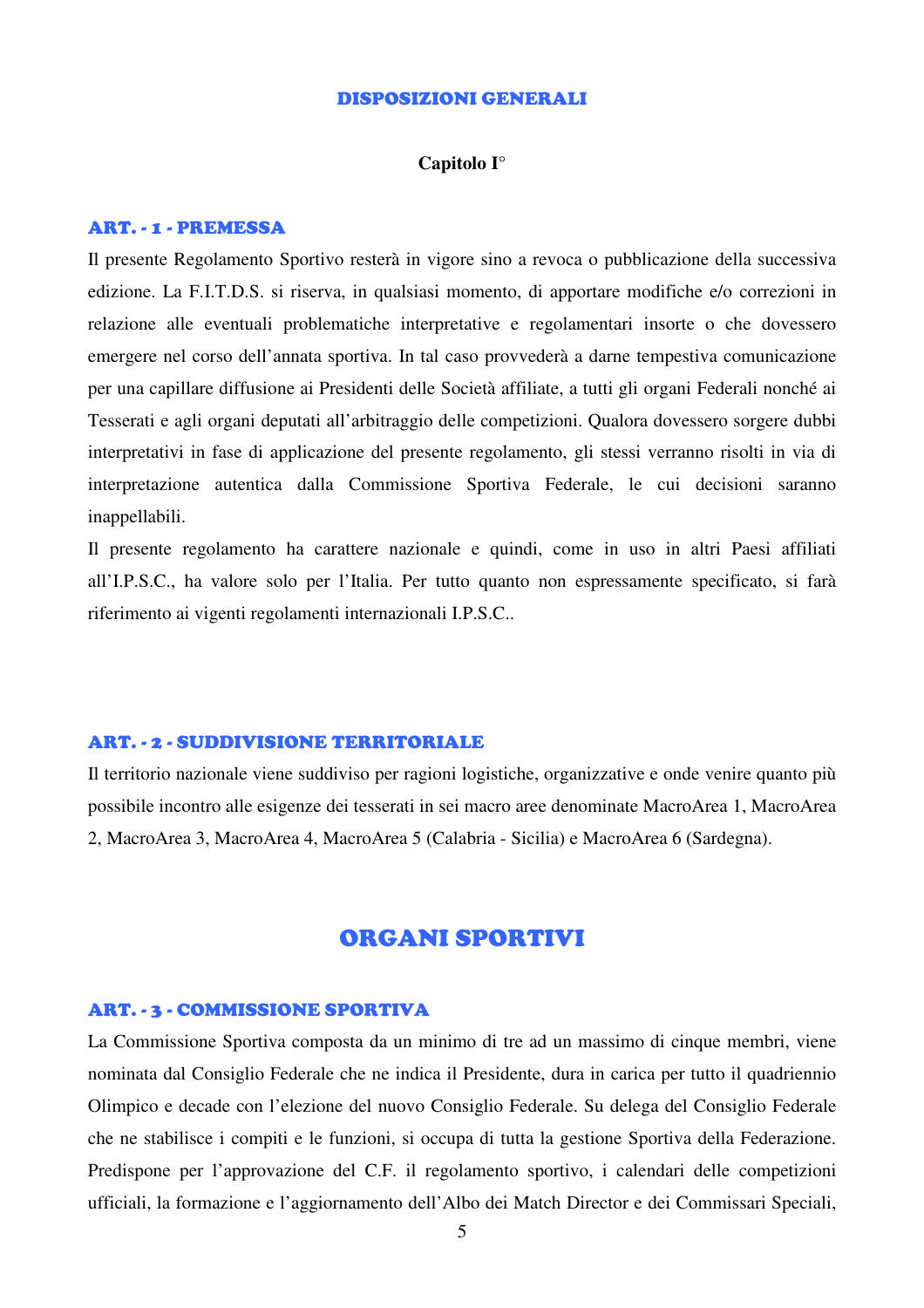nonché tutto quanto altro le venga richiesto dal Consiglio Federale. Approva gli esercizi proposti dagli organizzatori, da indicazioni tecnico sportive per il miglioramento e la crescita del tiro dinamico, nomina i Commissari Speciali, fornisce chiarimenti ed interpretazioni regolamentari, predispone schede valutative sull'organizzazione delle gare disputate. Si dovrà avvalere del Regional Director al fine di ottenere risposte su interpretazioni regolamentari, o quant'altro si renda necessario al buon svolgimento dell'attività sportiva, in merito a quesiti da proporre in ambito Internazionale.

#### ART. - 4 – DELEGATI REGIONALI/INTERREGIONALI O DI AREA

I Delegati Regionali/Interregionali o di Area, nominati dal Consiglio Federale, rappresentano sul territorio la Federazione e svolgono attività di coordinamento tra i campi di tiro esistenti nella propria area di competenza, per il controllo e la verifica delle competizioni sportive; fanno diretto riferimento alla Commissione Sportiva Federale che ne coordina l'attività, e ne accerta l'operato. Il Consiglio Federale potrà, in qualsiasi momento lo ritenesse opportuno ed a suo insindacabile giudizio, procedere alla revoca dell'incarico conferito.

#### ART. - 5 - COMMISSARIO SPECIALE

Il Commissario Speciale viene nominato di volta in volta dal Presidente della Commissione Sportiva, su proposta dei Membri della stessa commissione o dei Delegati di Macroarea e ne darà formale comunicazione al responsabile dell'organizzazione della gara, al Range Master e allo Statt Officer incaricati entro il termine di giorni sette dall'inizio della competizione.

Il Commissario Speciale rappresenta la Federazione nei rapporti sul campo di gara con i responsabili dell'organizzazione, con il proprietario del campo, con i Presidenti dei Club presenti e con i Tesserati.

*Per le gare di Campionato di Fascia B e quelle relative ai C.I.I., il Commissario Speciale dovrà recarsi sul campo di gara nella mattina della Domenica; se in qualità di tiratore, ad esso verrà riservata una prenotazione automatica (sotto forma di wild card) nel 1° Turno del 1° gruppo di tiro e la stessa sarà a carico della FITDS. Al C.S. non sarà corrisposto altro rimborso sotto alcuna altra forma diversa.* 

*Per le gare di Campionato Italiano di Fascia A, il Commissario Speciale dovrà recarsi sul campo il giorno antecedente l'inizio della competizione e unitamente al R.M. ed al M.D., dovrà verificare che la competizione risponda ai requisiti approvati dalla Commissione Sportiva e che i partecipanti siano regolarmente iscritti alla gara., Il rimborso viene stabilito dal C.F. su base forfettaria.* 

Durante lo svolgimento della gara potrà verificare il corretto inserimento dei dati da parte dello Statt Officer e dovrà, ante pubblicazione delle classifiche Finali, eseguire dei controlli a campione sui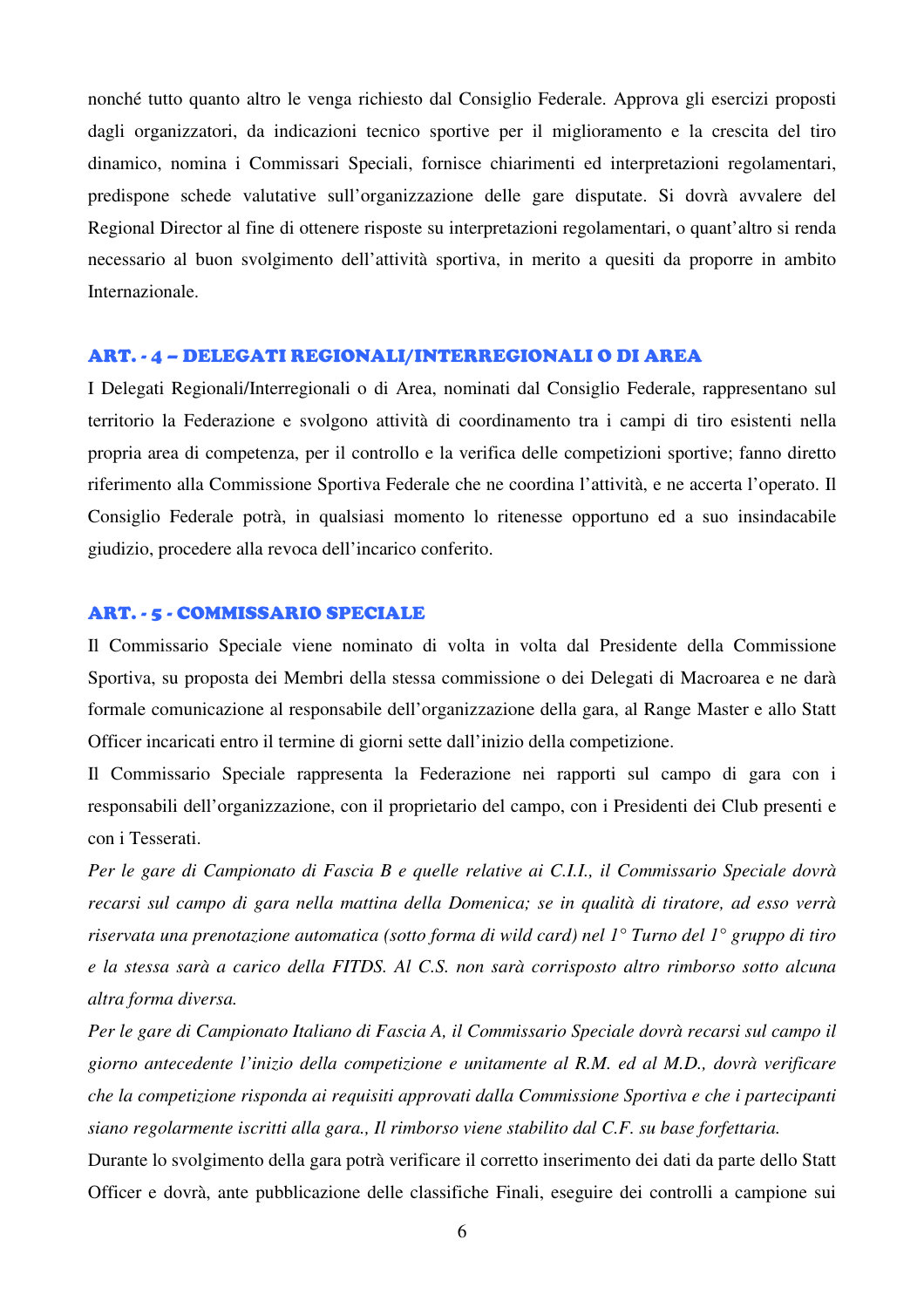dati inseriti, compresa la corretta assegnazione dei tiratori alle rispettive Squadre Ufficiali di appartenenza, onde rilevare eventuali anomalie che, se possibile, dovranno essere corrette.

Al Commissario Speciale lo Statt Officer dovrà consegnare almeno la stampa di una copia di tutte le classifiche e copia dei file del Winmss della competizione contenente tutti i dati inseriti e i relativi risultati.

Entro tre giorni dal termine della competizione, il Commissario Speciale dovrà far pervenire alla Commissione Sportiva tutta ed alla Segreteria della Federazione una relazione, utilizzando l'apposito modulo che sarà fornito direttamente dalla citata Segreteria, sul rispetto di quanto previsto dal presente regolamento, sugli eventuali problemi emersi nel corso della stessa, su eventuali comportamenti anti sportivi da parte degli atleti, su problemi di arbitraggio, sul livello di organizzazione della gara, sulla premiazione prevista, e su ogni altra circostanza ritenuta rilevante e o utile. Analogo modulo sarà fornito al M.D. della gara per osservazioni sui componenti lo Staff Arbitrale e per l'operato del Commissario Speciale. Le relazioni di cui sopra verranno conservate agli atti della Federazione e archiviate.

Qualora emergessero circostanze aventi rilevanza disciplinare le stesse verranno inoltrate al Consiglio Federale a cura del Presidente della Commissione Sportiva.

Il Commissario Speciale nominato, in caso di problematiche sorte sul campo di gara di non semplice soluzione o di particolare rilevanza, dovrà rapportarsi immediatamente con un componente della Commissione Sportiva o, in alternativa, con il Presidente della stessa ed in ultima analisi, con il Presidente della Federazione.

#### ART. - 6 - COMPUTERISTA UFFICIALE FEDERALE

Il Computerista Ufficiale viene nominato dal Consiglio Federale. Si occupa della gestione informatica, della predisposizione e dell'aggiornamento delle classifiche generali nonché della loro pubblicazione una volta approvate dalla Commissione Sportiva. Lavora in strettissima collaborazione con il Presidente della Commissione Sportiva cui fa riferimento diretto, e si attiva per la gestione a livello informatico dei dati secondo quanto gli verrà richiesto.

Si occupa della gestione informatica dei risultati che gli Statt Officer avranno cura di comunicargli non appena ultimata la gara, provvede immediatamente alla loro pubblicazione sul sito Federale.

Il Consiglio Federale potrà, in qualsiasi momento lo ritenesse opportuno e a suo insindacabile giudizio, procedere alla revoca dell'incarico conferito.

#### ART. - 7 - COMMISSARIO TECNICO

Il Presidente della Federazione, acquisito il parere del Consiglio Federale, nomina uno o più Commissari Tecnici con l'incarico di selezionare le Rappresentative Ufficiali da schierare nelle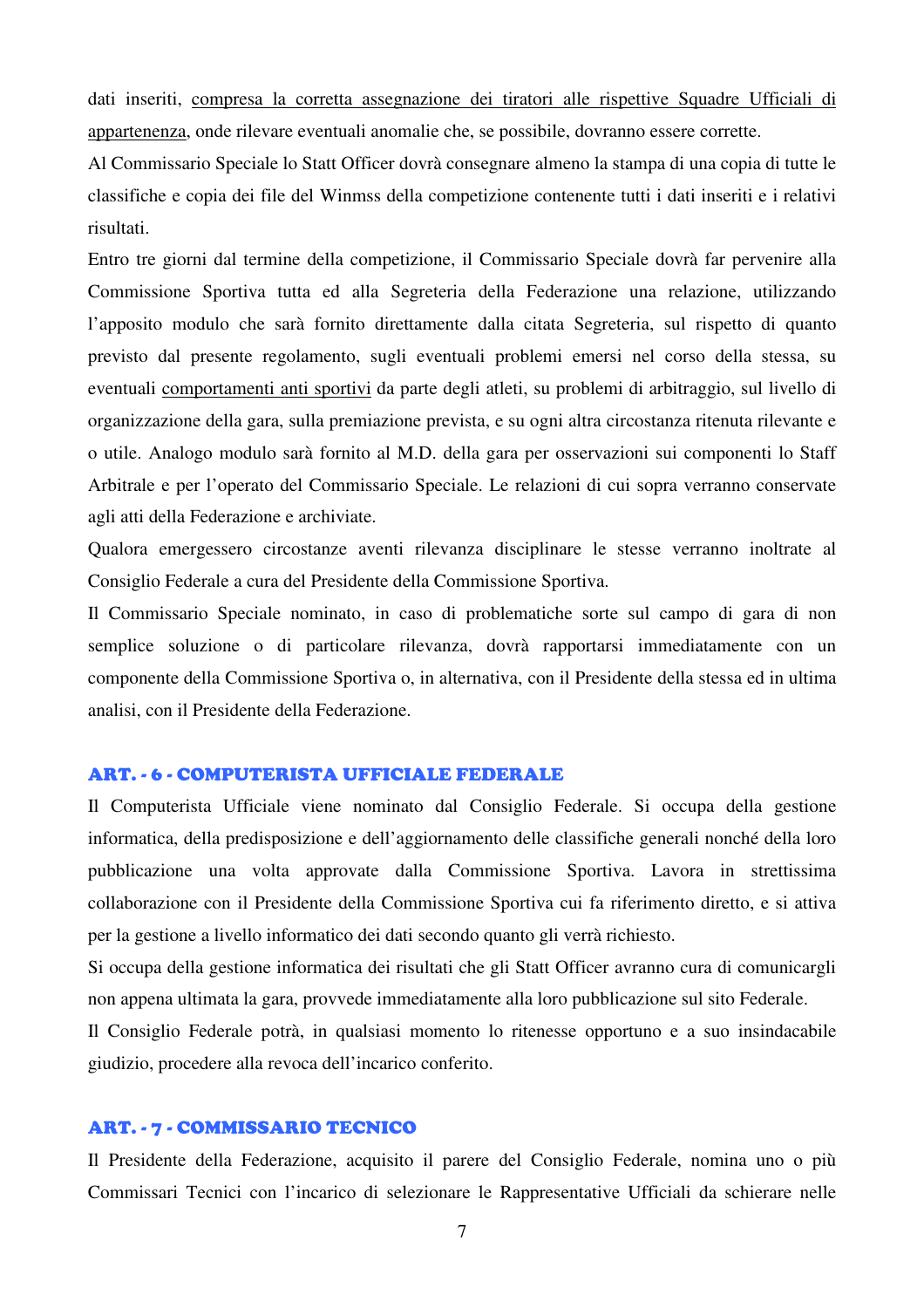competizioni Internazionali di IV e V livello regolarmente indette dall'I.P.S.C.. Nelle scelte da operare al fine di individuare i componenti delle rappresentative Nazionali, tale figura godrà della massima autonomia ed il suo operato sarà insindacabile, valutando oltre alla posizione di classifica, la costanza di rendimento, l'affidabilità del binomio arma - tiratore, l'affiatamento con i compagni di squadra, la condizione di forma ed il possesso di tutti i requisiti, compresi l'integrità sportiva e morale, per poter onorare un così importante impegno e rappresentare al meglio la Nazione. In tal senso il Commissario Tecnico nominato potrà individuare una rosa di atleti di interesse Federale, che potranno partecipare ad uno o più stage di preparazione d'alto livello, a competizioni internazionali opportunamente individuate, al fine di consentire la scelta dei componenti la rappresentativa Ufficiale. Il Commissario Tecnico nell'ambito delle sue competenze, potrà nominare uno o più collaboratori che lo coadiuveranno nello svolgimento dell'incarico ricevuto, si avvarrà inoltre della collaborazione del responsabile del settore giovanile, per le prerogative a lui riconosciute. Il responsabile del settore giovanile viene nominato dal C.F.. Il Commissario Tecnico avrà come suo referente ed interlocutore diretto il Presidente Federale che all'occorrenza informerà il Consiglio Federale dei programmi e dei progetti relativi all'attività sportiva di alto livello che riguarda in particolare la gestione delle squadre Nazionali per l'adozione delle delibere correlate. Il Consiglio Federale, su proposta del Presidente, potrà in qualsiasi momento lo ritenesse opportuno ed a suo insindacabile giudizio, procedere alla revoca dell'incarico conferito.

# **CAMPI DI GARA**

#### ART. - 8 - REQUISITI

Ogni campo che ospita una gara di Campionato Italiano dovrà obbligatoriamente rispondere ai requisiti di seguito elencati. Il possesso dei requisiti va attestato con la produzione dei relativi documenti che vanno presentati al momento della richiesta per l'organizzazione di una gara di Campionato. La F.I.T.D.S. invierà la preposta Commissione Campi che avrà la facoltà di verificare la rispondenza del sito, oltre alle normative vigenti, ai requisiti minimi richiesti dalla Federazione stessa al fine di autorizzare lo svolgimento di competizioni sportive.

#### REQUISITI:

- Possesso dell'autorizzazione (licenza) temporanea o permanente da parte dell'autorità competente allo svolgimento dell'attività di tiro dinamico;
- Possesso di Polizza Assicurativa RCT;
- Disporre di almeno 12 aree di tiro dove poter realizzare singolarmente n. 12 esercizi per poter ospitare competizioni del Campionato Italiano di Eccellenza (fascia A);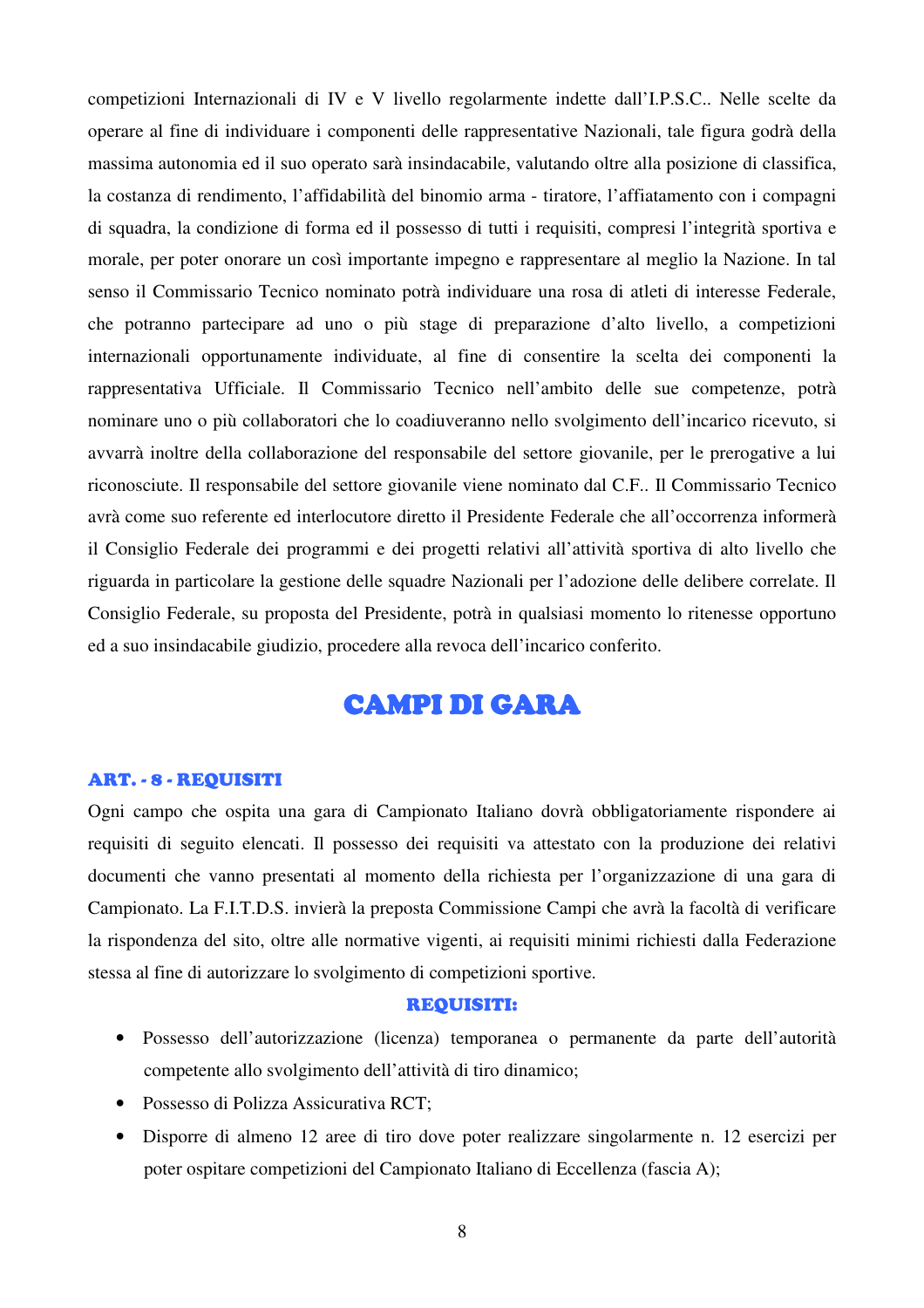- Disporre di almeno 7 aree di tiro dove poter realizzare n. 8 esercizi (utilizzando la formula del doppio Short) per poter ospitare competizioni del Campionato Italiano di Area (fascia B). In questo caso il numero dei gruppi di tiro verrà ridotto di una unità;
- Disporre di almeno 6 aree di tiro dove poter realizzare n. 6 esercizi per poter ospitare competizioni dei Campionati Interregionali Invernali;
- Disporre di adeguate strutture, fisse o mobili, che permettano a tutti i tiratori di potersi riparare dall'eventuale pioggia o dal sole;
- Disporre adeguate strutture, fisse o mobili, che permettano a tutti i R.O. di potersi riparare dall'eventuale pioggia o dal sole;
- Disporre di una zona di sicurezza ("Safety Area") per ogni cinque stage di cui una primaria;
- Disporre di una zona cronografo;
- Disporre di tanti posti a sedere quanti ne siano necessari per tutti i tiratori partecipanti nella giornata di gara;
- Disporre di un locale adeguato per la segreteria e per l'alloggiamento degli "Statt Officers";
- Disporre di minimo due servizi igienici (uomini e donne);
- Disporre di un locale adeguato ed igienicamente idoneo, al fine di permettere i previsti controlli "antidoping" nel pieno rispetto della normativa sulla "Privacy".
- Disporre di idonea area adibita a servizio di ristoro funzionante per tutta la durata della manifestazione;
- Disporre di ampio parcheggio, nelle immediate vicinanze del campo, di dimensioni adeguate ad accogliere gli automezzi dei partecipanti;
- Disporre di un area riservata all'ambulanza ed ai mezzi di soccorso a cui sia garantito il libero accesso in qualsiasi momento;
- Disporre di strutture rigide in numero e dimensione adeguate alla costruzione degli esercizi ("stages").

#### ART. - 9 - CRITERIO VALUTATIVO DELL'ORGANIZZAZIONE

I Presidenti di Società interessati all'organizzazione di una gara di Campionato Italiano devono produrre la seguente documentazione:

- Dichiarazione dei proprietari e/o gestori del campo di tiro o del presidente della società che organizza la competizione, attestante la rispondenza ai requisiti richiesti nell'art. 7 cap.I;
- Indicazione del Match Director (che non potrà prendere parte alla competizione), scelto tra coloro che risultino inseriti in apposito "Albo Federale" non appena questo sarà operativo,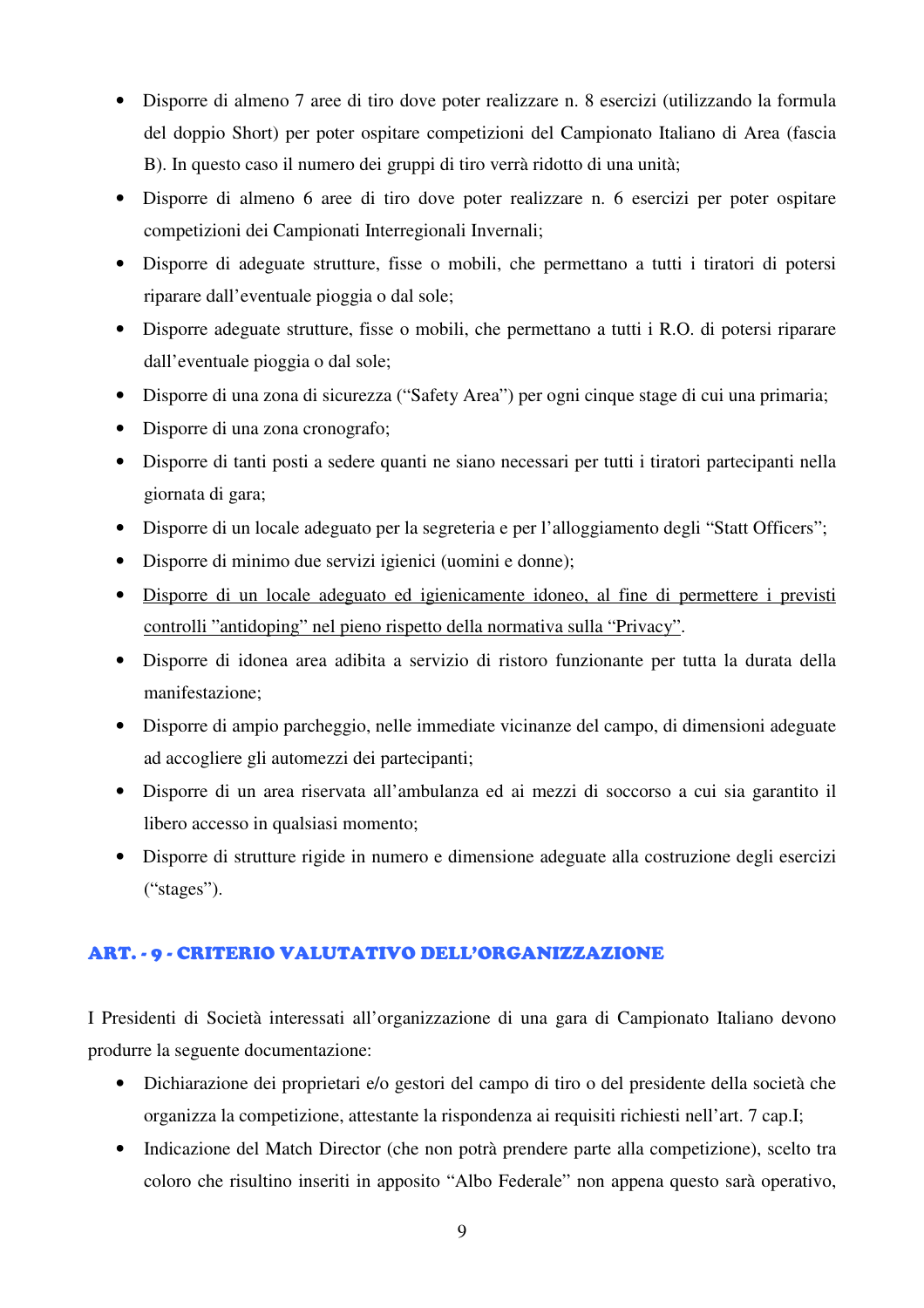che potrà essere sostituito, in caso di assenza per cause di forza maggiore, da altro soggetto obbligatoriamente facente parte del citato Albo Federale (A valere dal momento della formale istituzione del previsto Albo Federale);

- Almeno sette giorni prima dell'inizio della competizione, comunicare alla segreteria della Federazione il nominativo di un rappresentante dell'organizzazione incaricato dell'accompagnamento ed assistenza di eventuali infortunati;
- Almeno sette giorni prima dell'inizio della competizione, comunicare alla segreteria della Federazione l'elenco dei nominativi delle persone che provvederanno alla realizzazione degli esercizi di gara, detto personale potrà essere sostituito, ma previa comunicazione al Referente della Commissione Sportiva indicando le motivazioni di tale avvicendamento. Queste persone, unitamente al Match Director e all'eventuale altro personale addetto al montaggio che avrà avuto accesso all'interno degli stage di gara allestiti o in fase di allestimento, **non potranno partecipare alla competizione**. A questo personale, laddove richiesto, sarà data la possibilità di gareggiare, ma fuori classifica, durante il "pre Match". Il gestore/proprietario del campo e il Club Organizzatore saranno ritenuti diretti responsabili nel caso di mancata applicazione e rispetto del presente articolo e dovranno impedire l'accesso a dette aree a chiunque non previsto nell'elenco citato, fatta eccezione per i rappresentanti Federali sul campo. Eventuali violazione saranno ritenute gravissimo comportamento antisportivo e oggetto di sanzione sia per il trasgressore che per il gestore/proprietario del campo e per il Club Organizzatore.

• Lo "stage profile" della gara, con il programma della stessa, dovrà essere stilato nel rispetto dei seguenti punti:

- 1. la competizione dovrà iniziare nell'orario previsto dagli organizzatori e riportato nel programma;
- 2. la competizione comunque dovrà avere inizio non oltre le ore 09,00 del mattino e dovrà concludersi 30 minuti prima del crepuscolo, in ogni caso non oltre le ore 19,00;
- 3. le classifiche finali saranno ufficializzate 30 minuti dopo la pubblicazione dei "Verify list FINALI", si dovrà immediatamente dopo procedere alla premiazione che, nel caso sopraggiunga l'oscurità, avverrà obbligatoriamente sotto adeguata luce artificiale; nel periodo estivo non sono permesse proroghe ai tempi succitati;

Nella realizzazione degli esercizi e nella gestione della gara dovranno essere rispettate le seguenti condizioni:

1. Le "fault line" e gli "shooting box" dovranno essere realizzati nel rispetto del regolamento F.I.T.D.S./I.P.S.C.;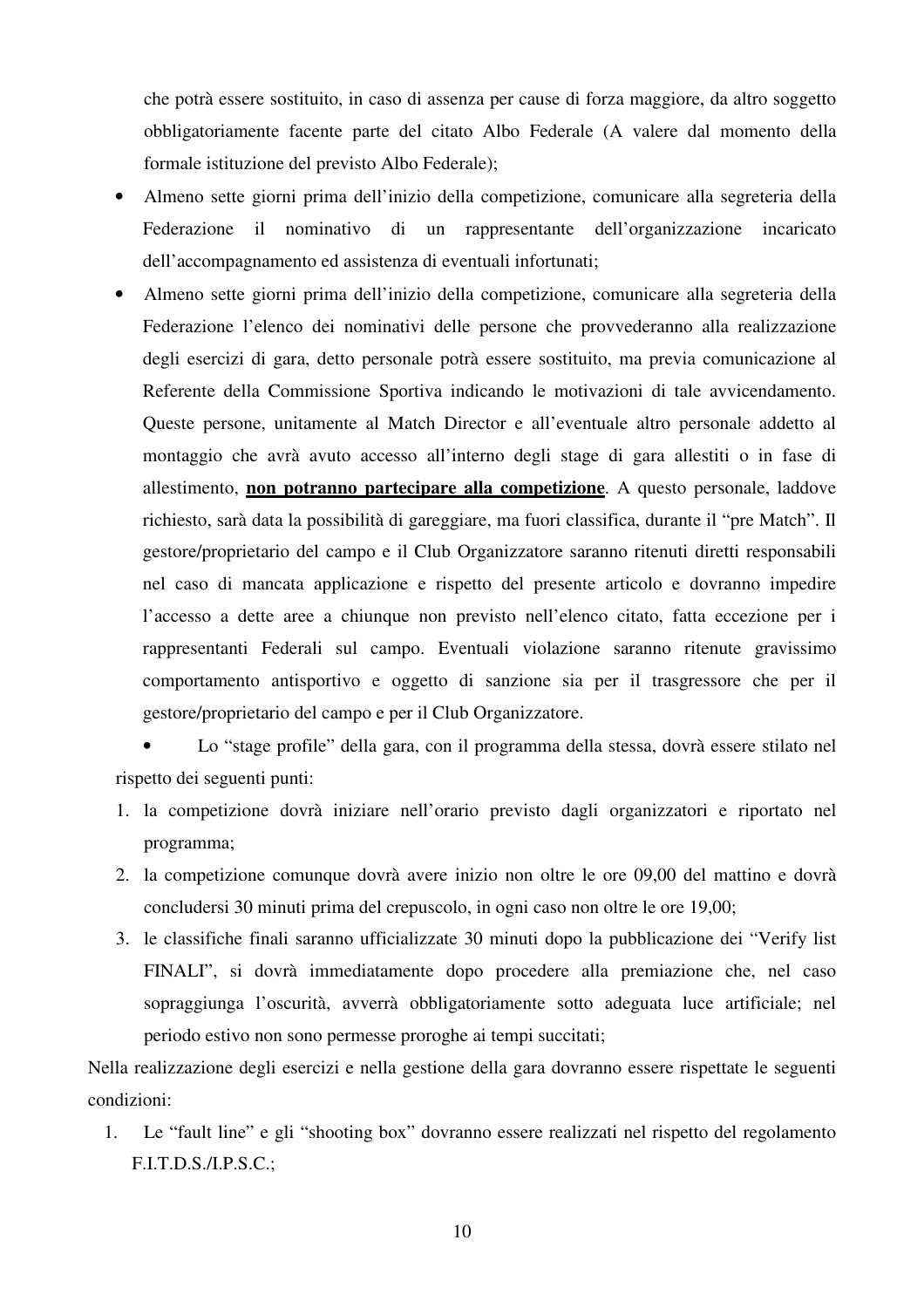- 2. I bersagli reattivi ("pepper popper", "plate") dovranno essere riverniciati dopo ogni gruppo di tiratori;
- 3. dovranno essere utilizzate le sagome Ufficiali **F.I.T.D.S./I.P.S.C.,** le stesse dovranno essere sostituite al massimo ogni due gruppi di tiratori, salvo circostanze specifiche e/o sagome parzializzate e che subiscano particolare danneggiamento;
- 4. dovrà essere presente sul campo, per tutta la durata della competizione, il rappresentante dell'organizzazione incaricato dell'accompagnamento ed assistenza di eventuali infortunati; dovrà essere presente sul campo, per tutta la durata della competizione un mezzo di pronto soccorso con relativo personale addetto.

Al fine d'uniformare le gare nazionali Federali con quelle di livello internazionale i bersagli metallici ("pepper popper, plate") dovranno essere previsti nella misura minima pari al 10% e fino ad un massimo del 25% dei colpi minimi previsti nella competizione, le sagome parzializzate non potranno eccedere il 20% dei bersagli cartacei ingaggiabili, mentre bersagli penalty sia metallici che cartacei non potranno rispettivamente superare il 20% dei loro omologhi bersagli il cui ingaggio andranno a limitare. Detti bersagli parzializzati e ostaggiati dovranno essere disposti a distanze ragionevolmente brevi per mantenere la "dinamicità" degli esercizi.

E' consentito l'utilizzo delle due tipologie dimensionali di bersagli cartacei approvati dalla F.I.T.D.S./I.P.S.C. e nel rispetto della regola 4.2.1..

Nei campi di gara, ove l'organizzazione lo ritenga possibile, potrà essere autorizzato l'uso di palle blindate. Il 'briefing' di ogni esercizio dovrà essere approvato dal Range Master incaricato. Il "briefing" dovrà essere letto dal Range Officer ai tiratori. Dovrà essere, inoltre, esposto presso lo stage onde consentirne agevolmente la lettura a tutti i tiratori e comprendere le eventuali modifiche, apportate anche a penna, ma concordate e controfirmate dal Match Director e dal Range Master.

Il mancato rispetto di quanto previsto comporterà una nota di demerito per l'organizzatore della gara o per il proprietario del campo, detta nota entrerà a far parte insieme con gli altri elementi valutativi a disposizione della Federazione ai fini delle successive assegnazioni.

#### ART. - 10 - AGGIORNAMENTO DELLA CLASSIFICA

Tutte le classifiche dovranno essere elaborate con il programma WinMSS.

Lo Statt Officer della gara dovrà inviare immediatamente dopo aver ultimato il proprio lavoro, al Computerista Ufficiale della Federazione ed alla Segreteria della Federazione il File.zip della competizione, al fine di poter pubblicare i risultati della competizione sul sito Federale.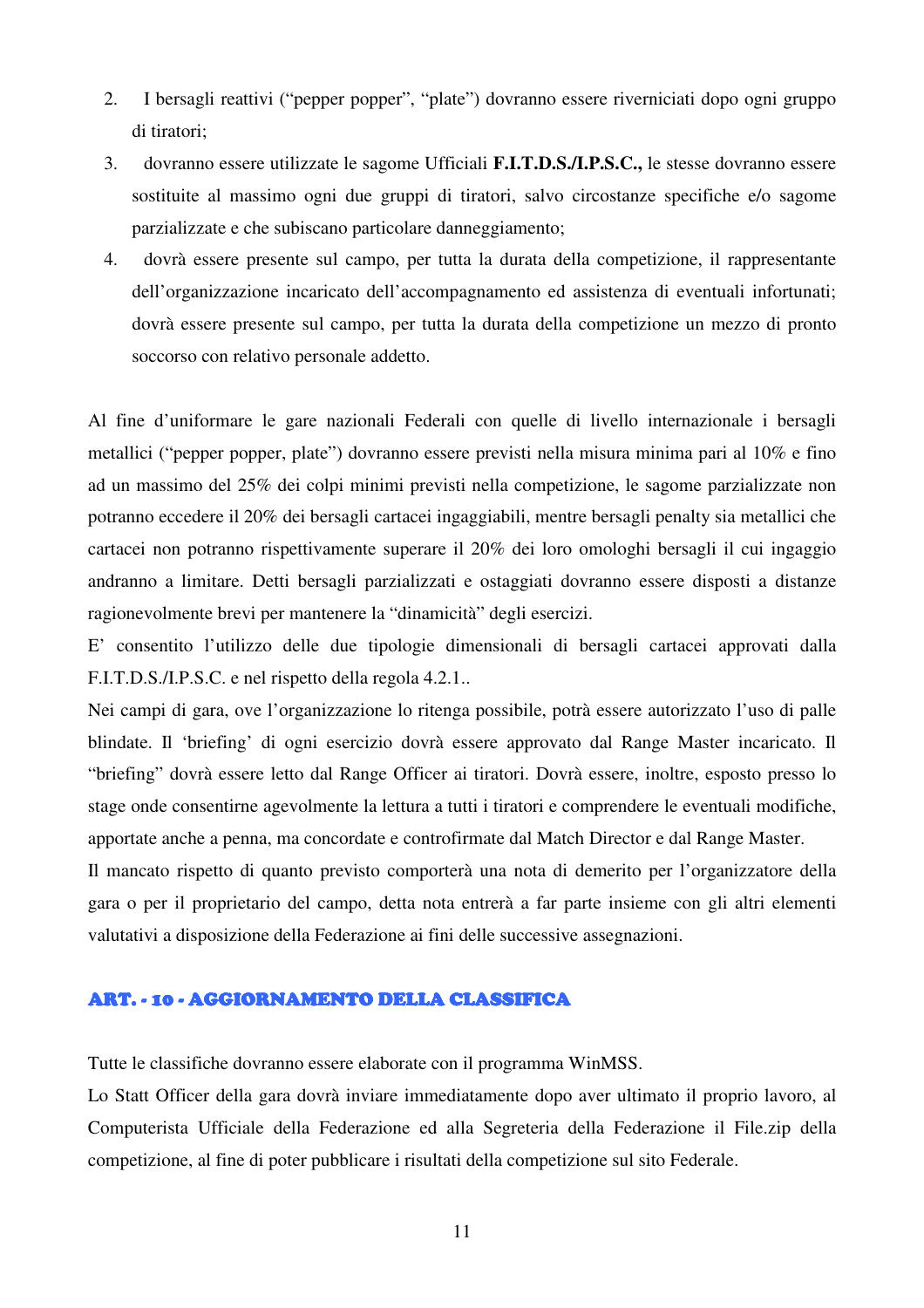Al termine della manifestazione e comunque trascorsa un'ora dalla lettura e/o pubblicazione delle classifiche, le stesse non potranno subire alterazioni e/o variazioni di alcun genere. Ogni tiratore avrà l'obbligo di verificare i propri dati che dovranno essere pubblicati sul campo di tiro prima della stesura delle classifiche e comunque al termine di ogni turno di gara. Si precisa che sarà cura dei tiratori verificare il proprio corretto inserimento nei Team ufficiali. La F.I.T.D.S. provvederà nel più breve tempo possibile, ad aggiornare la classifica nazionale ed a pubblicarla nel proprio sito Internet all'indirizzo " http://www.fitds.it ".

# INTRODUZIONE AL TIRO DINAMICO

#### **Capitolo II°**

### ART. - 1 - CRITERIO VALUTATIVO " BRONZO 3000 "

Ai fini di verificare la preparazione dei tiratori della specialità di Tiro Dinamico Sportivo, viene confermato il criterio valutativo diviso in tre livelli: Oro - Argento - Bronzo. Per il conseguimento dei vari livelli verrà effettuata una prova eseguendo alcuni esercizi standard specificati su apposito programma. Il tiratore, per il conseguimento del diploma di merito, dovrà inoltrare domanda al Presidente della Società sportiva a cui appartiene e versare la relativa quota alla F.I.T.D.S. almeno come socio amatore. Non si può conseguire il riconoscimento "Argento" oppure "Oro" se prima non si è ottenuto il riconoscimento precedente. Il criterio valutativo introdotto sarà utile anche a tutte le società sportive che, non avendo possibilità di organizzare gare sociali, potranno considerare le tre prove come selezione per i propri tiratori per le gare valide per il Campionato Italiano. Il conseguimento dei vari livelli verrà registrato presso la Segreteria della F.I.T.D.S. nell'apposito albo. Il raggiungimento del livello bronzo rilasciato da un istruttore Federale sarà obbligatorio per quanti intendano effettuare attività agonistica in gare Ufficiali F.I.T.D.S, sia esse di carattere Nazionale che Regionale/Provinciale.

IL livello Bronzo è richiesto altresì per tutti quei tiratori che avendo partecipato solamente al Campionato Italiano di Fucile ad Anima Liscia e Rifle, intendano iscriversi a gare per arma corta. Il livello Bronzo è richiesto per tutti quei tiratori che siano intenzionati alla pratica del tiro dinamico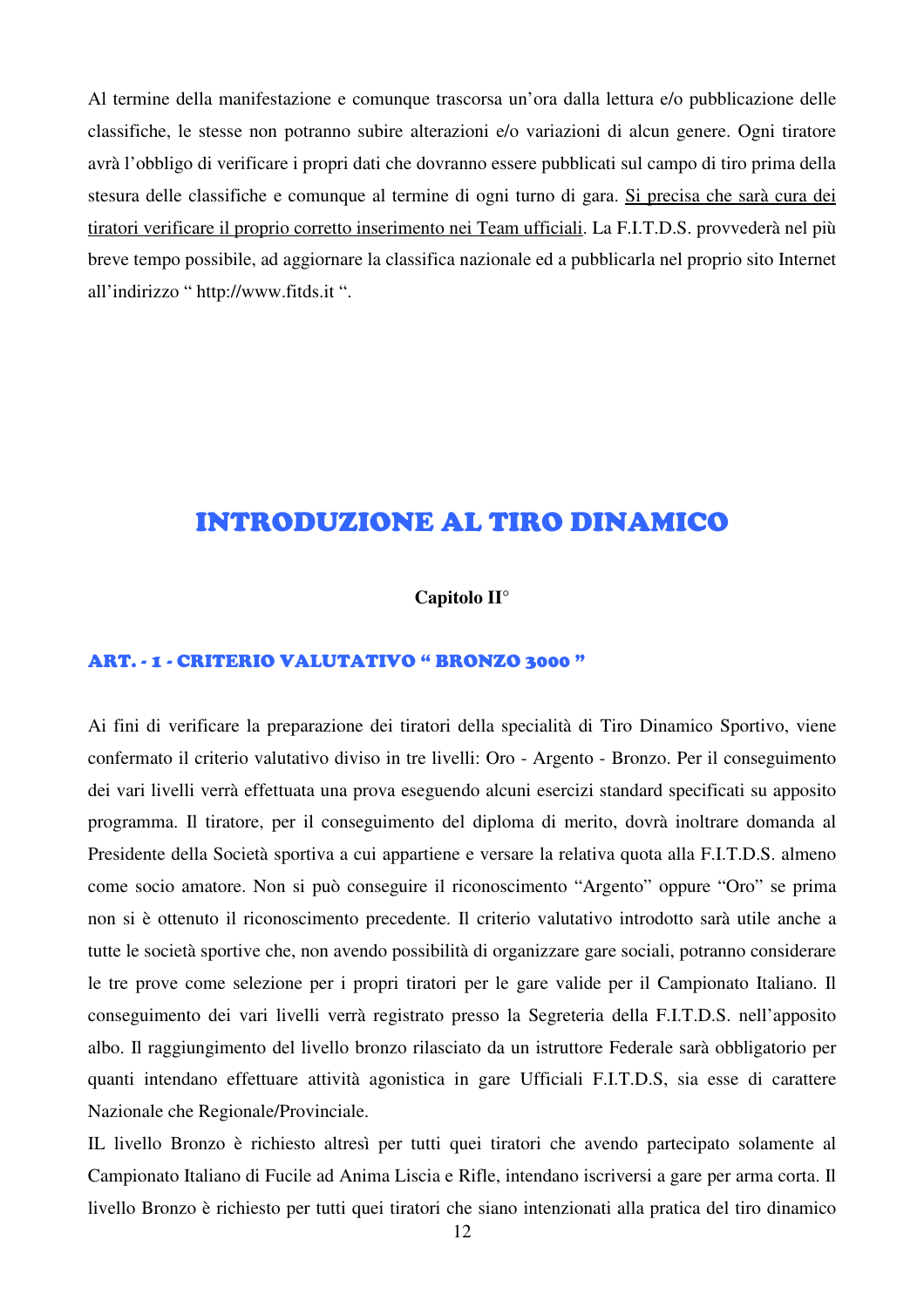sportivo, Militari compresi. Al fine di uniformare e standardizzare i comportamenti degli istruttori federali, il costo della prova "Livello Bronzo" viene quantificato dalla F.I.T.D.S. e reso noto con un comunicato relativo alle quote stabilite per lo svolgimento dell'attività sportiva dell'anno in corso. Ulteriori programmi e/o corsi di insegnamento volti alla preparazione del candidato saranno quantificati dal Tecnico in maniera autonoma. L'istruttore che non si uniformerà a quanto stabilito dalla F.I.T.D.S. verrà sanzionato dalla Federazione stessa.

#### REGOLAMENTO TECNICI ED ISTRUTTORI FEDERALI F.I.T.D.S.

#### **Capitolo III°**

Il regolamento è pubblicato sul sito ufficiale della Federazione.

### DISCIPLINA DELLE GARE

#### **Capitolo IV°**

#### ART. - 1 - ORGANIZZAZIONE E PROGRAMMA DI GARA

E' cura degli organizzatori predisporre adeguati programmi di gara come previsto dall'art. 3 del presente capitolo. I programmi di gara devono pervenire alla F.I.T.D.S. per la relativa approvazione e successiva pubblicazione sul sito F.I.T.D.S. almeno 30 giorni prima della data della competizione, salvo deroghe particolari concesse dalla Commissione Sportiva per motivi organizzativi e logistici.

#### ART. - 2 - APPROVAZIONE DEI PROGRAMMI

La Commissione Sportiva, entro 3 (tre) giorni dall'acquisizione della documentazione, **esclusivamente in formato Word ed in unico file**, provvederà all'approvazione dei programmi o a richiedere le modifiche ritenute opportune che dovranno essere immediatamente ed insindacalmente apportate. Ogni comunicazione verrà inviata per iscritto, (via fax o e-mail) all'organizzazione della competizione, alla componente arbitrale e alla segreteria Federale.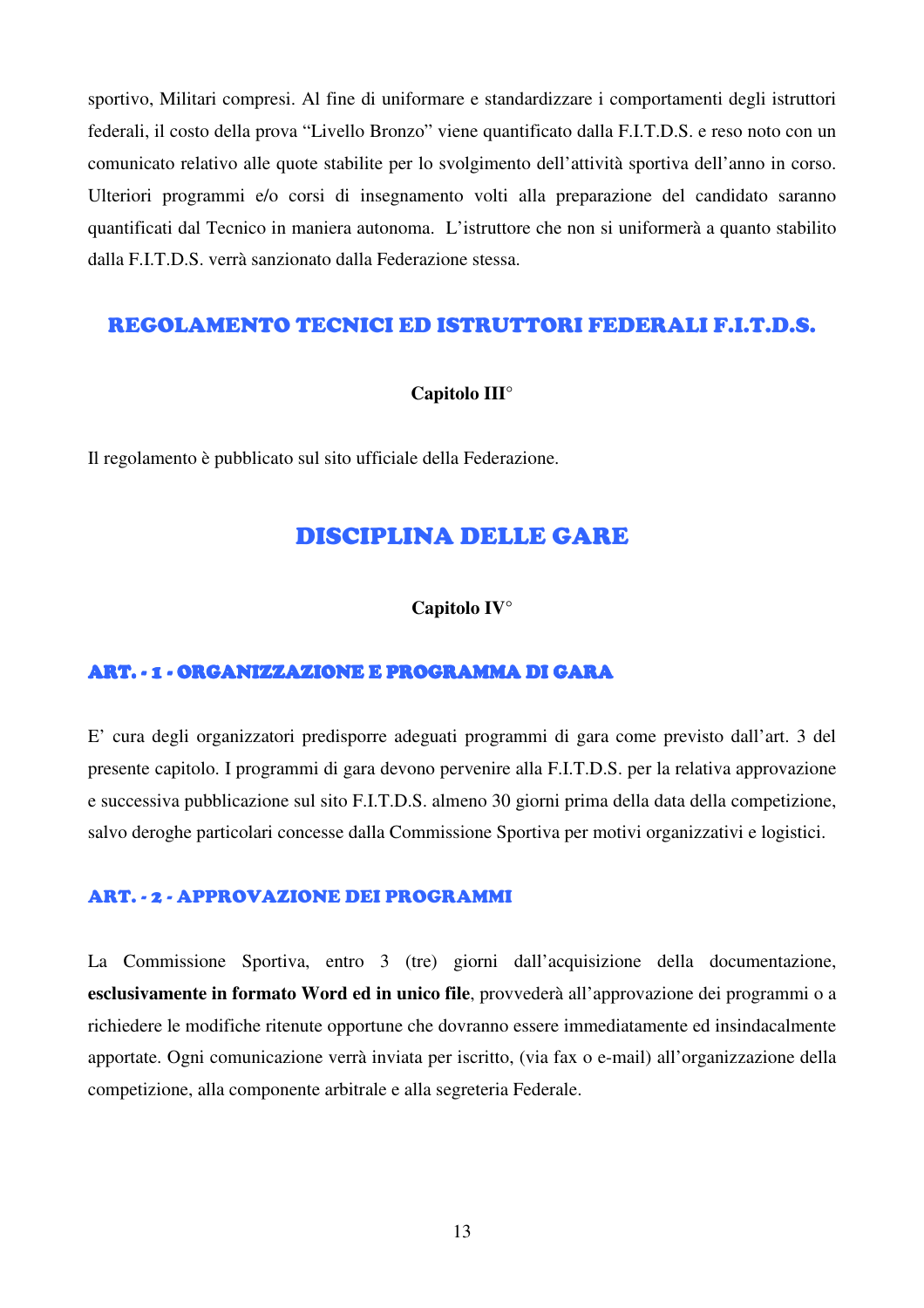#### ART. - 3 - CONTENUTO DEI PROGRAMMI

I programmi di gara dovranno specificare almeno:

- 1. Nome, Cognome, indirizzo, **n° telefonico**, n° fax, **e-mail dell'Organizzazione**;
- 2. indicazione del Match Director;
- 3. data e luogo della competizione;
- 4. modalità dell'iscrizione tramite sistema on line MA.RE.;
- 5. numero massimo dei tiratori ammessi alla competizione suddivisi per le giornate di gara previste e per gli eventuali turni giornalieri;
- 6. Esatta indicazione degli orari di inizio della competizione per ogni giorno di gara e per ogni turno;
- 7. tipo di munizioni consentite o vietate;
- 8. numero degli esercizi;
- 9. colpi minimi richiesti per affrontare la competizione;
- 10. "stage profile" e relativi breafing.

I programmi dovranno inoltre contenere una rappresentazione grafica degli esercizi con specificate le seguenti caratteristiche:

- tipo di esercizio;
- condizione di partenza;
- colpi minimi richiesti;
- distanze minime e massime di ingaggio dei bersagli;
- numero dei bersagli cartacei;
- numero e tipo dei bersagli metallici abbattibili (popper, piastre, piatti);
- punteggio totale;
- "stage factor";
- procedura;

Dovrà essere inoltre specificato:

- L'assoluto divieto di utilizzare qualsiasi tipo di abbigliamento militare, paramilitare, nonché l'utilizzo di abbigliamento e/o accessori che in qualche modo possano ledere l'immagine della F.I.T.D.S.. In nessun caso saranno ammesse deroghe di alcun genere.
- elenco di alberghi e ristoranti con i relativi numeri telefonici, limitrofi al campo di tiro specificando se sono state previste particolari convenzioni;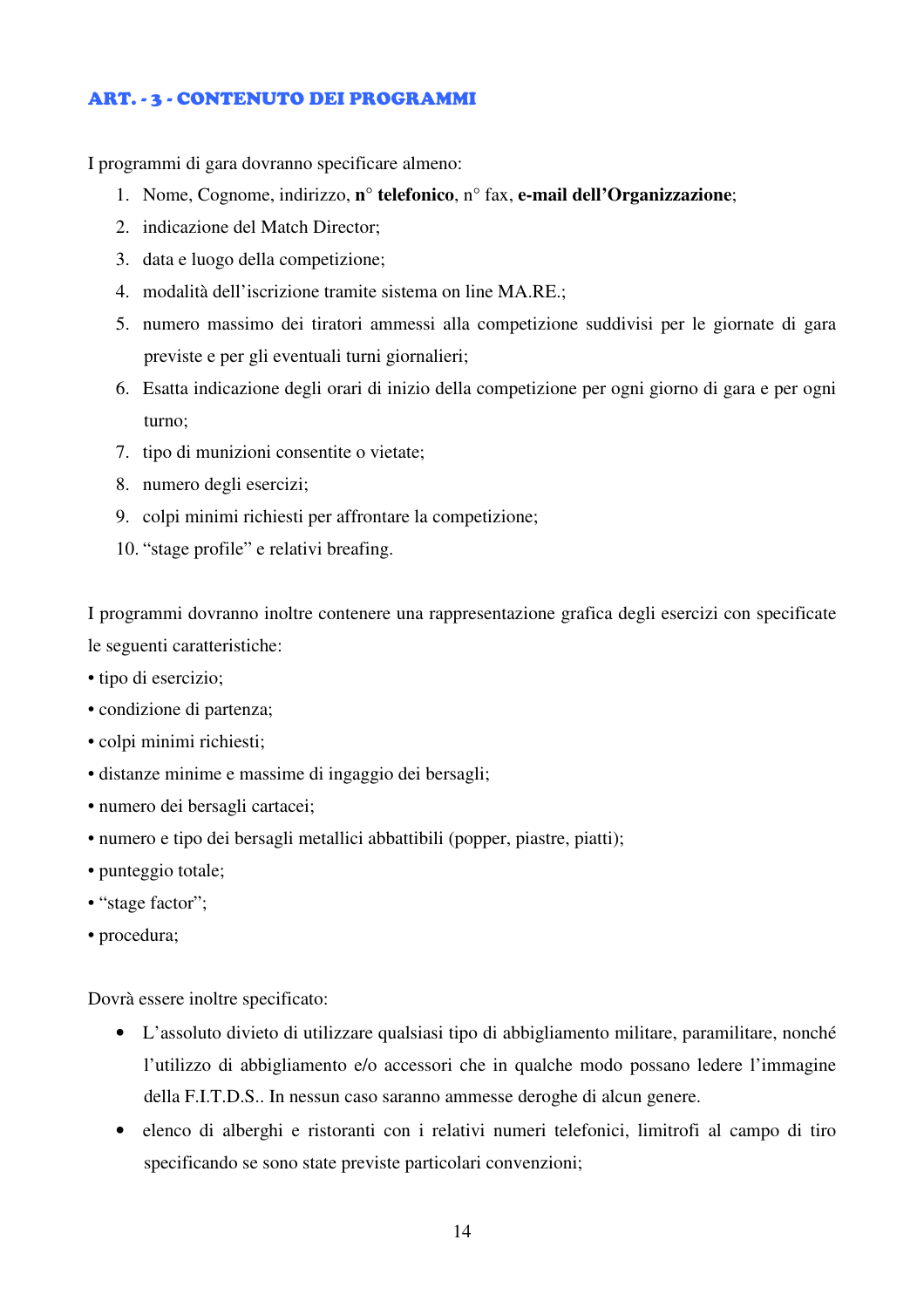• come raggiungere il campo attraverso le principali arterie stradali ed eventuali coordinate geografiche.

#### ART. - 4 – ISCRIZIONI

Il costo massimo di iscrizione a tutte le competizione del Campionato Federale, nonché quelle Regionali, Interregionali e Provinciali autorizzate è stabilito dal Consiglio Federale.

#### ART. - 5 - ISCRIZIONE INDIVIDUALE ALLE GARE

Per tutte le competizioni Ufficiali facenti parte **i** Campionati Italiani 2014 di qualsiasi tipologia e Fascia, l'iscrizione e il pagamento della stessa da parte del Tiratore avverrà per via telematica attraverso il sistema MA.RE. ("Match Registration") secondo le modalità e le tempistiche che verranno rese note sul sistema stesso.

La partecipazione alle suddette competizioni da parte di tiratori che non abbiano perfezionato la loro iscrizione attraverso il sistema Ma.Re. comporterà l'automatica sospensione della tessera Federale per giorni 45 dalla riscontrata violazione, con impossibilità a partecipare a competizioni regolarmente indette che si svolgano sotto l'egida della F.I.T.D.S. per tutta la durata della comminata sospensione.

Per quanto concerne la sostituzione di eventuali Tiratori rinunciatari già iscritti, tale eventualità sarà consentita **solo ed esclusivamente** tramite la funzionalità "Lista di Attesa" presente nel sistema MA.RE. che in automatico provvederà all'avvicendamento del nominativo nella "shooting-list", secondo le modalità pubblicate nell'apposito Comunicato Federale. **Non sarà ammessa o consentita alcuna diversa sostituzione di tiratore già iscritto con tiratore non iscritto se non segnalata entro 3 (tre) giorni dalla chiusura delle iscrizioni.**

#### ART. - 6 - ABBIGLIAMENTO DI GARA

Durante lo svolgimento della competizione il Tiratore dovrà in ogni caso avere un abbigliamento decoroso e idoneo ad affrontare la gara, indossando possibilmente maglie che indichino la Società di appartenenza. E' espressamente proibito l'uso di abbigliamento militare o altri capi di vestiario/buffetteria che possano in qualche modo ricondurre allo svolgimento di attività non attinenti alla disciplina del Tiro Dinamico Sportivo. E' facoltà del M.D., del Commissario Speciale o dei Rappresentanti Federali, precludere la partecipazione alla manifestazione del tiratore che indossi un abbigliamento in contrasto con il presente articolo.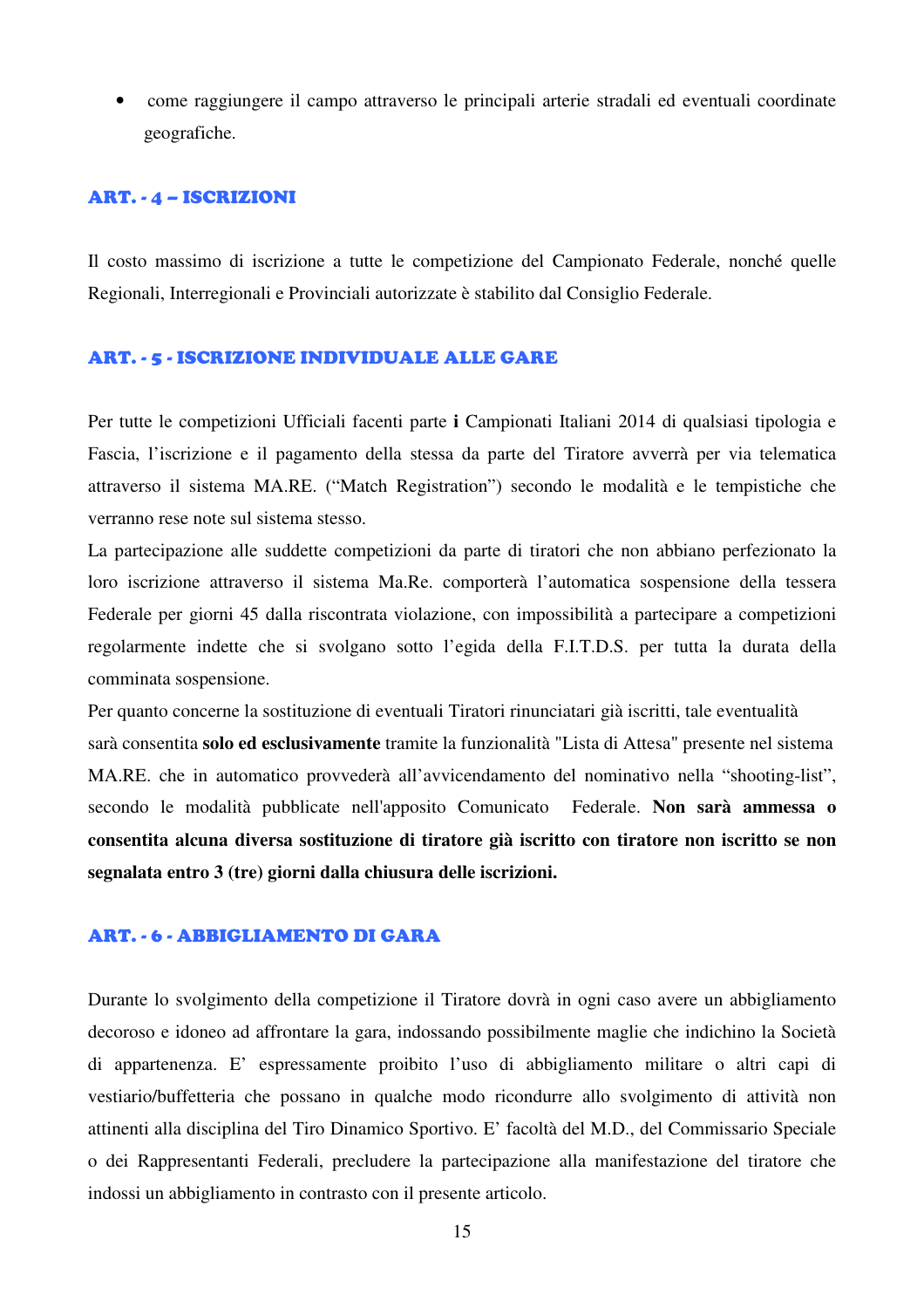#### ART. - 7 – OBBLIGHI DEI TIRATORI

Gli iscritti alla competizione sono obbligati al rispetto di tutte le norme di sicurezza nel maneggio dell'attrezzatura, nonché al rispetto delle prescrizioni dettate dal Match Director, dal Range Master, e dai "Range Officers". In particolar modo dovranno aver cura di indossare durante tutto il periodo di permanenza sul campo di gara, occhiali protettivi e cuffie o tappi a protezione delle orecchie. Si obbligano inoltre a segnalare l'esistenza di tali prescrizioni a chiunque si accorgessero non le rispetti, ed in mancanza di tempestivo adempimento da parte del soggetto, a segnalare immediatamente tale circostanza al Range Officers più vicino.

Sono obbligati altresì al rispetto delle norme contenute nel presente Regolamento Sportivo e al regolamento IPSC ultima edizione.

E' fatto altresì obbligo ai partecipanti alla competizione di rendersi disponibili, se richiesto dai singoli Range Officers a collaborare fattivamente alle ripristino dello stage secondo tempi e modalità che l'Ufficiale di gara avrà cura di comunicare agli interessati, il disattendere a tali richieste sarà sanzionato con un "warning" ufficiale, apposto per iscritto sul foglio giro; se reiterato durante la competizione con la comminazione di un secondo "warning", verrà applicato quanto previsto dall'art.10.6.1 del regolamento F.I.T.D.S./I.P.S.C. in vigore.

# ART. - 8 – REQUISITI DEI TIRATORI PER POTER PARTECIPARE ALLE COMPETIZIONI

Per poter partecipare alle competizioni dei Campionati Italiani e Federali (fascia A e B), nonché ad ogni altra competizione inclusa nel calendario ufficiale, ad eccezione della specialità "Steel Challenge", il tiratore dovrà essere necessariamente tesserato come agonista.

Per poter partecipare alle competizioni dei Campionati Invernali Interregionali (C.I.I.), il tiratore dovrà essere tesserato almeno come Amatore (in possesso del Livello Bronzo 3000).

#### ART. – 9 – GARE MINORI ARMA CORTA (Provinciali)

Per l'ottenimento dell'autorizzazione allo svolgimento di dette gare sotto l'egida F.I.T.D.S., gli organizzatori delle gare Provinciali dovranno:

- 1. Formulare richiesta scritta alla Segreteria F.I.T.D.S., utilizzando l'apposito modulo scaricabile dal sito Federale;
- 2. Inviare la rappresentazione grafica degli esercizi che dovranno essere autorizzati dalla Commissione Sportiva;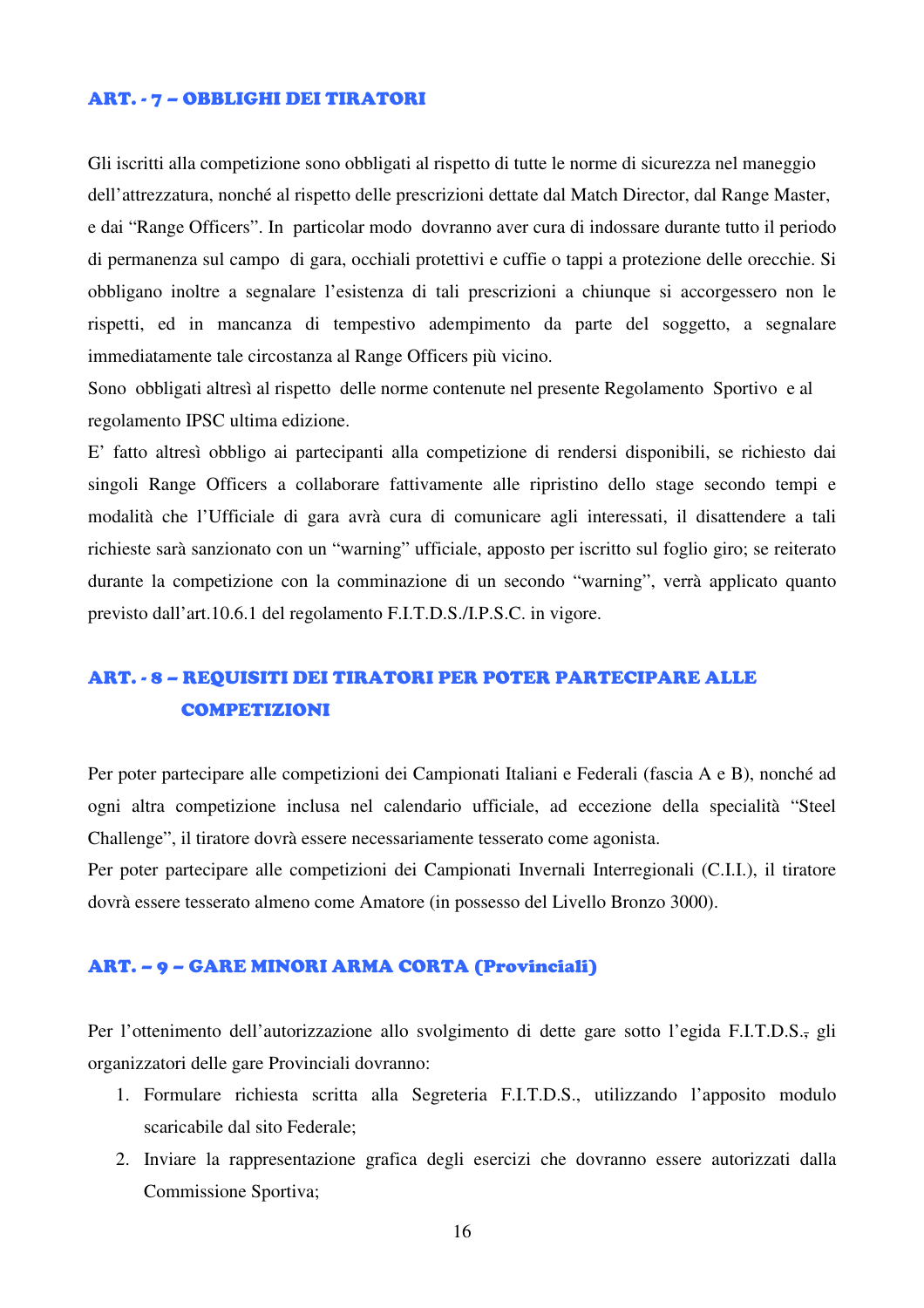3. Comunicare alla Segreteria F.I.T.D.S. almeno sette giorni prima dello svolgimento della competizione, l'elenco scritto dei tiratori partecipanti alla gara che dovranno essere in regola con il tesseramento relativo all'anno in corso. La stessa Segreteria provvederà ad effettuare i previsti controlli sul possesso dei requisiti per l'iscrizione alle competizioni.

Le suddette manifestazioni sportive ufficialmente riconosciute ed autorizzate saranno pubblicate sul sito ufficiale Federale.

A dette competizioni potranno partecipare anche i Tiratori tesserati amatori purché in possesso del livello Bronzo 3000.

# ART. - 10 - ANNULLAMENTO DELLA GARA PRECEDENTE ALLO SVOLGIMENTO

Se per qualsiasi motivo la competizione debba essere annullata prima del suo inizio e senza la possibilità di essere rinviata ad altra data, la quota di iscrizione pagata dal tiratore, decurtata dei costi di gestione del programma MA.RE., dovrà essere rimborsata per quanto di competenza direttamente dall'ASD organizzatrice della competizione, senza necessità che ne venga fatta richiesta dagli aventi diritto.

# Art. - 11 - RINVIO DELLA COMPETIZIONE ANTE INIZIO GARA PER CAUSE DI FORZA MAGGIORE

In caso di rinvio della competizione l'Organizzatore è tenuto alla restituzione delle quote di iscrizione a tutti coloro che per iscritto ne faranno richiesta, nel caso in cui ricorrano le seguenti condizioni:

- 1. che la competizione sia rinviata di oltre **8 giorni**;
- 2. che entro **48 ore** dalla comunicazione ufficiale pubblicata sul sito Federale della nuova data di svolgimento della competizione, il tiratore faccia pervenire all'organizzatore richiesta di rimborso.

Le due condizioni sopra riportate sono essenziali e pertanto devono realizzarsi entrambe perché maturi il diritto al rimborso.

Nell'ipotesi di rinvio della competizione **nel lasso temporale precedente gli 8 (otto) giorni**, nel caso il tiratore regolarmente iscritto alla gara sia impossibilitato a partecipare alla stessa, l'Organizzatore sarà tenuto al rimborso della quota nella misura pari al 50% al netto delle competenze Pay Pal e delle spettanze Federali; condizione fondamentale al fine dell'ottenimento di tale rimborso è che l'interessato produca apposita richiesta all'indirizzo mail dell'A.S.D.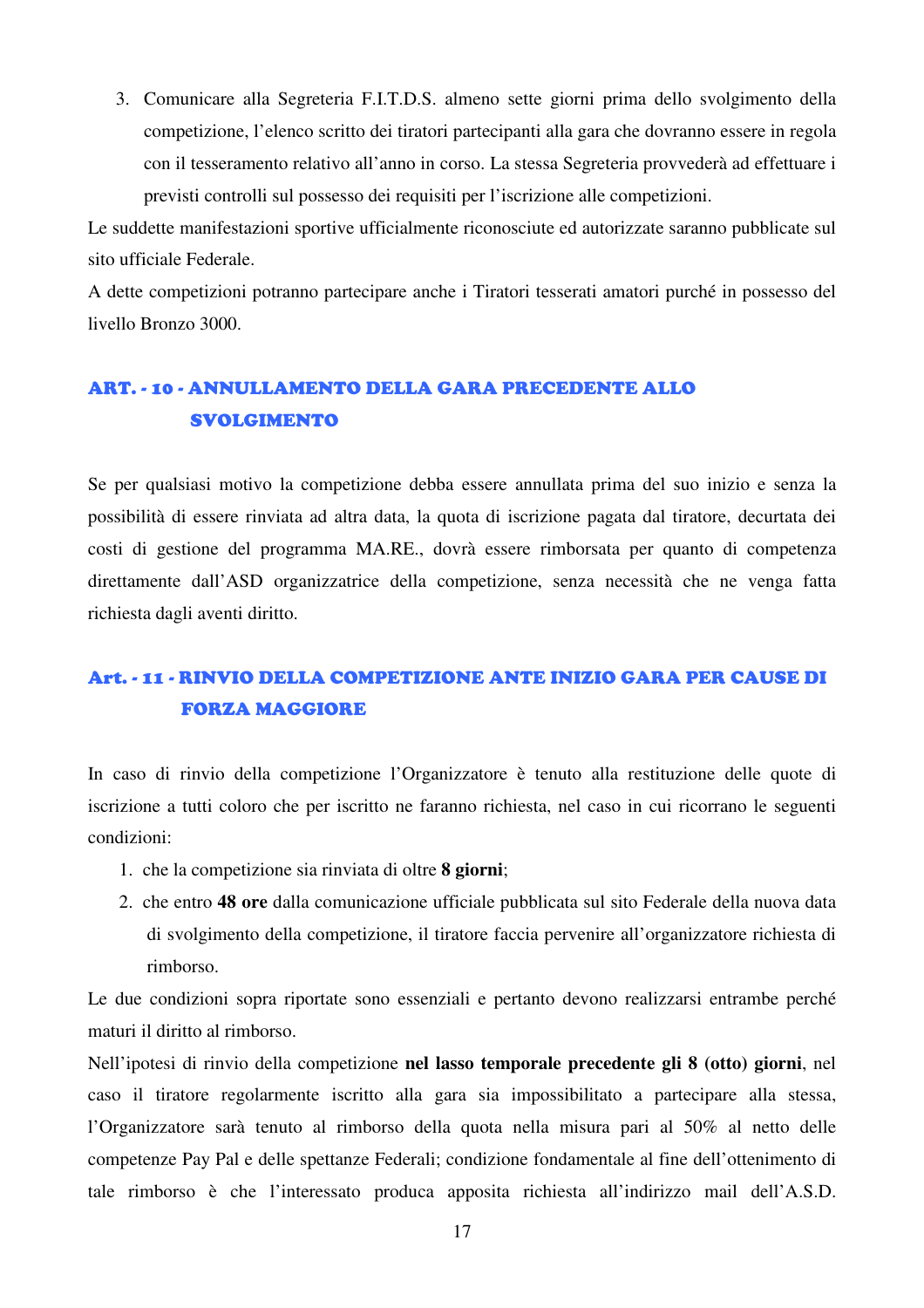organizzante che verrà obbligatoriamente indicato sulla brochure di gara, entro le ore 24.00 del giorno successivo al rinvio.

#### ART. - 12 - SOSPENSIONE COMPETIZIONE DURANTE LO SVOLGIMENTO

Il tiratore ha diritto alla restituzione della quota di iscrizione qualora non abbia ancora iniziato la competizione. Al contrario, se il tiratore ha iniziato la competizione non avrà più diritto ad alcun rimborso conservando il diritto di partecipare alla prosecuzione della manifestazione alla sua ripresa. Per tutti gli iscritti che NON abbiano ancora iniziato la gara, nel caso la prosecuzione della competizione sia rinviata ad un periodo superiore gli 8 (otto) giorni, varranno le regole previste dall'art. 11 del presente Regolamento.

#### ART. - 13 - ANNULLAMENTO DELLA GARA DURANTE LO SVOLGIMENTO

Se per qualsiasi motivo la competizione debba essere annullata durante il suo svolgimento, senza che peraltro sussista la possibilità di essere rinviata ad altra data, dovranno essere rimborsate, ai tiratori che non avessero ancora iniziato la gara, le quote di partecipazione versate al netto delle competenze Pay Pal e Federali. Non saranno rimborsate, invece, le quote di iscrizione ai tiratori che avranno iniziato e non terminato la competizione.

#### ART. - 14 – RIVERNICIATURA BERSAGLI METALLICI

I bersagli metallici dovranno, di regola, essere riverniciati prima che ogni nuovo gruppo di tiro affronti lo stage. Nel caso di partecipazione alla competizione di un tiratore audioleso, è fatto obbligo al personale preposto dall'organizzatore o agli RR.OO. incaricati dell'arbitraggio di riverniciare i bersagli prima che il tiratore in questione sia chiamato ad eseguire l'esercizio. Sarà cura degli eventuali tiratori audiolesi segnalare la propria presenza al Range Master della manifestazione che ne darà opportuna segnalazione agli RR.OO. degli esercizi che prevedano tale tipologia di bersagli, perché provvedano di conseguenza.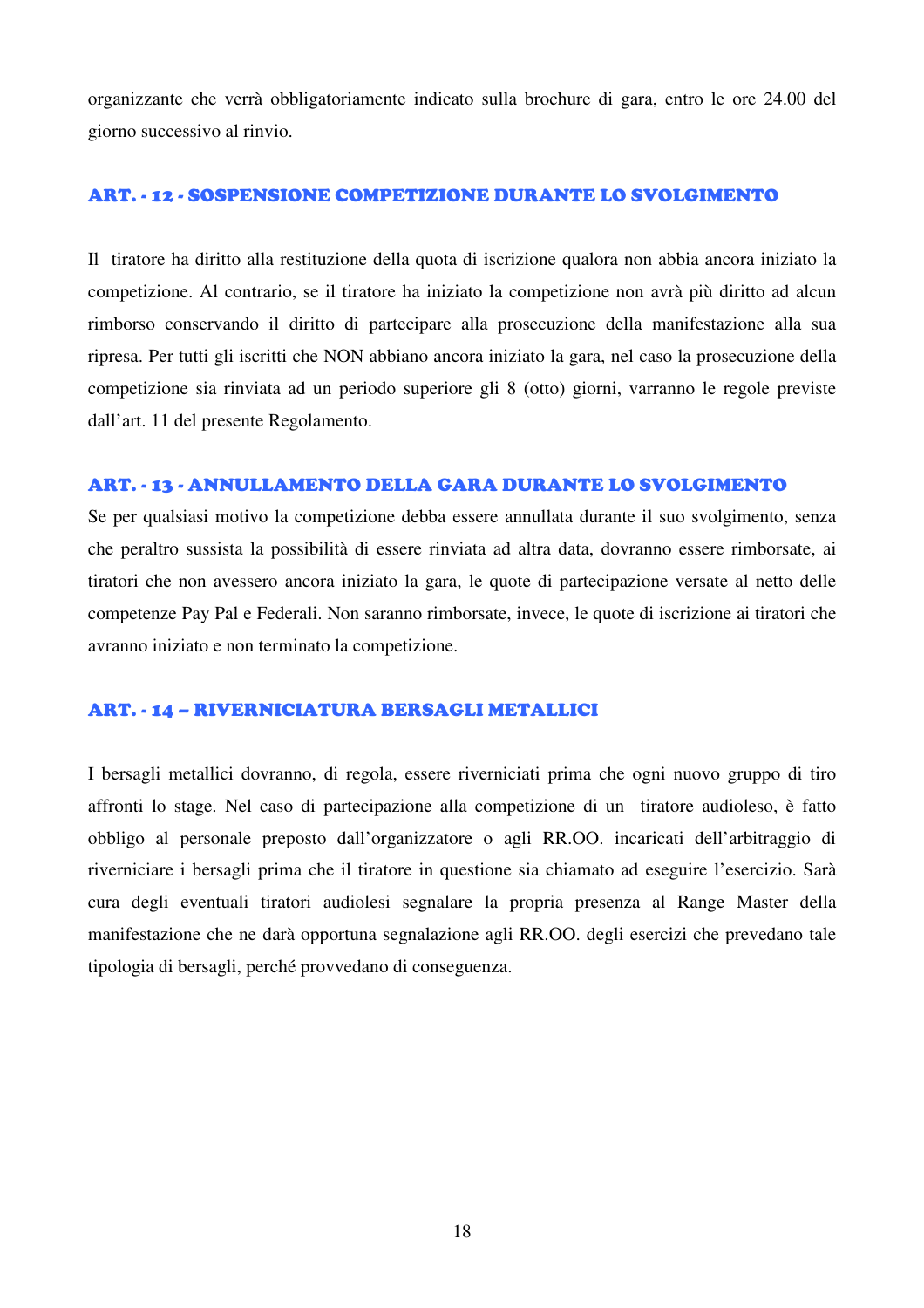### SUDDIVISIONE TERRITORIALE

#### **Capitolo V°**

#### ART. 1 – CAMPIONATO ITALIANO DI ECCELLENZA (FASCIA A)

Unico ambito territoriale su tutto il territorio Nazionale. Gare articolate su n°12 esercizi con turnazione unica giornaliera e con gruppi formati da un massimo di 12 tiratori. I turni previsti per la competizione sono suddivisi nelle due giornate di sabato e domenica. Su specifica richiesta avanzata alla C.S. da parte dell'organizzatore della gara, la C.S. stessa valuterà la possibilità di estendere la competizione anche al turno del venerdì, con le stesse modalità delle altre giornate di gara e nel rispetto della capacità di ogni turno di tiro. Tutte le competizioni facenti parte del Campionato Italiano di Eccellenza (fascia A) dovranno obbligatoriamente ottenere il riconoscimento "Level III" da parte dell'I.P.S.C.; **la F.I.T.D.S. detrarrà i costi relativi a tale operazione, stabiliti dall'I.P.S.C. stessa, (pari ad €. 100,00), detraendo all'origine la somma a fronte del saldo delle quote di iscrizione all'organizzazione di gara.**

 Il costo di partecipazione alle competizioni facenti parte il Campionato Italiano di Eccellenza (fascia A) **viene quantificato dalla F.I.T.D.S. e reso noto con un comunicato relativo alle quote stabilite per lo svolgimento dell'attività sportiva dell'anno in corso.**

#### ART. - 2 – CAMPIONATI FEDERALI DI MACROAREA (FASCIA B)

La F.I.T.D.S. per lo svolgimento di detti campionati ha individuato sei Macroaree; le gare saranno costituite da n° 8 esercizi, suddivise in due turni giornalieri (mattina e pomeriggio). I gruppi di tiro potranno essere formati da un numero massimo di 8 (otto) tiratori. I turni previsti per la competizione saranno suddivisi nelle due giornate di sabato e domenica. E' concesso agli organizzatori, al fine di adattare le esigenze sportive a quelle organizzative, di realizzare due "short corse" all'interno del medesimo stage, nel qual caso limitando a 7 il numero dei gruppi di tiro, al fine di consentire lo svolgimento di due esercizi realizzati in un'unica area ed in sequenza. Nel caso in cui venga adottata questa procedura, il numero dei componenti i gruppi di tiro sarà elevato a 9 (nove) tiratori.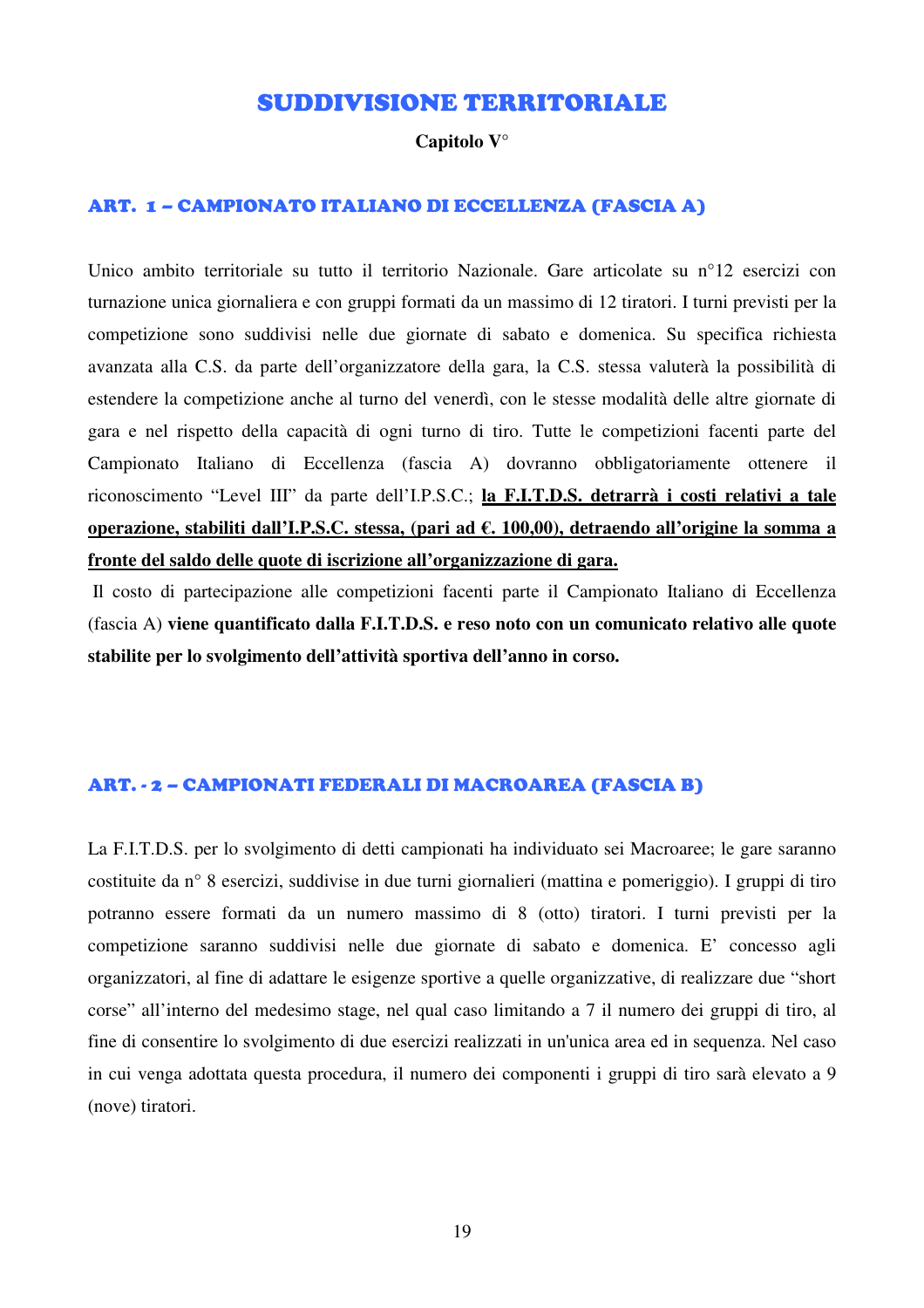La suddivisione di dette Macroaree sarà la seguente:

Macroarea 1: Nord Ovest (Valle d'Aosta, Piemonte, Lombardia, Liguria) Macroarea 2: Nord Est (Emilia Romagna, Veneto, Friuli, Trentino) Macroarea 3: Centro (Toscana, Umbria, Marche) Macroarea 4: Centro sud (Lazio, Campania, Puglia, Abruzzo, Molise, Basilicata) **Macroarea 5: Sud ( Calabria e Sicilia)** Macroarea 6 : Sardegna



Il costo di partecipazione alle competizioni facenti parte del Campionato Federale (Fascia B) **viene quantificato dalla F.I.T.D.S. e reso noto con un comunicato relativo alle quote stabilite per lo svolgimento dell'attività sportiva dell'anno in corso.**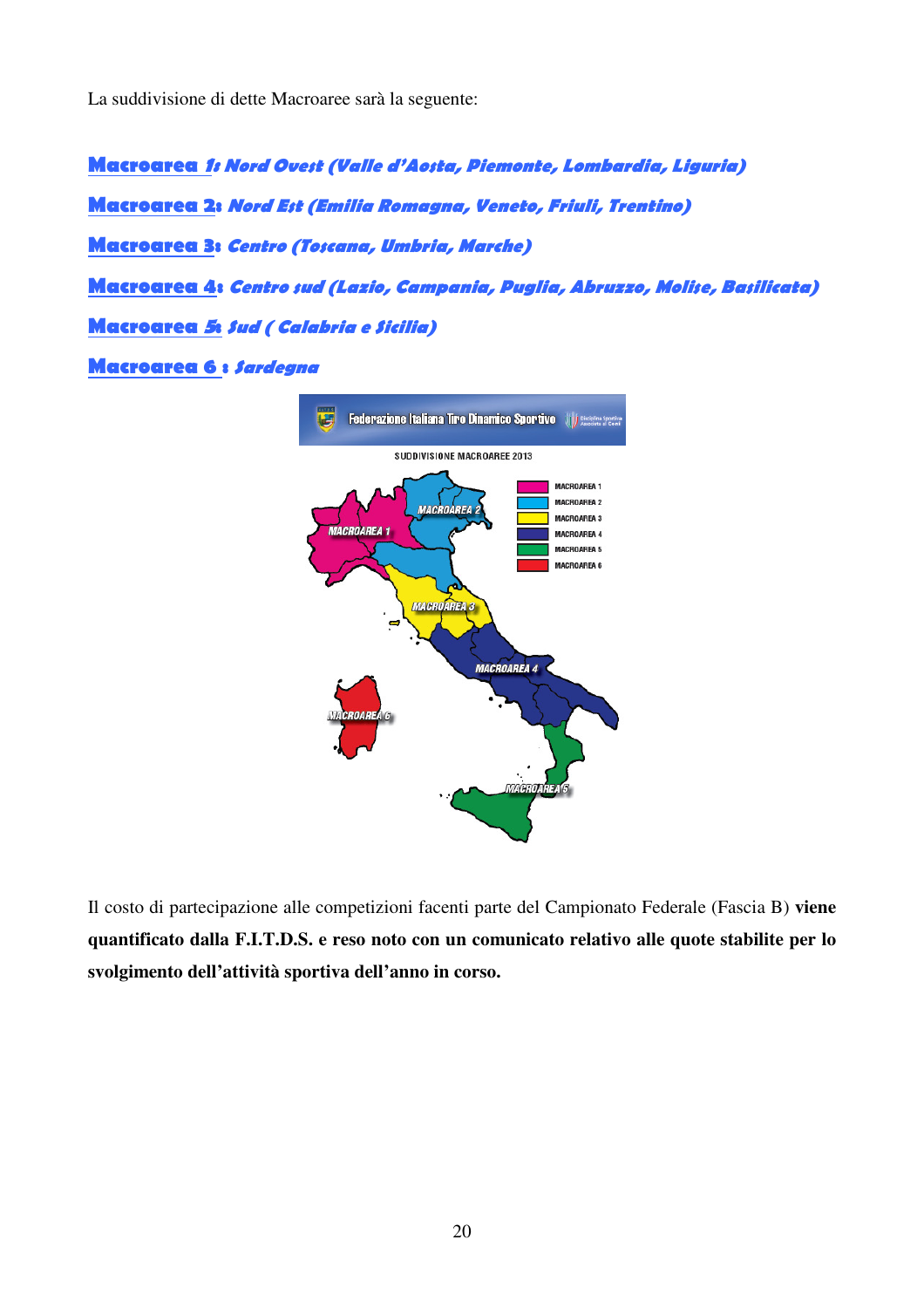## ART. - 3 - CAMPIONATI INVERNALI INTERREGIONALI (CII)

#### Art 3.1 - SUDDIVISIONE TERRITORIALE

Già prevista dall'art.2.

#### Art. 3.2 - DELEGATI DI AREA INTERREGIONALI

La F.I.T.D.S., ai sensi dell'Art. 14 comma I° lettera E dello Statuto Federale, ha inteso nominare i seguenti Delegati di Macroarea:

- Macroaree 1 e 2: Sig. BONOMI Cristian;
- Macroaree 3 e 4: Sig. FONTANELLI Sergio;
- Macroarea 5: Sig. MAZZARA Davide;
- Macroarea 6: Sig. LAI Antonio.

Il Delegato di Area Interregionale rappresenterà la Federazione nell'area territoriale di competenza e farà diretto riferimento ai componenti la Commissione Sportiva Federale.

Il Delegato di Area Interregionale dovrà sovrintendere alla redazione dei calendari delle competizioni, facendo in modo che vengano rispettati i criteri della rotazione degli eventi sui campi disponibili, per una equa distribuzione territoriale delle manifestazioni, tenendo anche conto del numero dei tesserati sul territorio, il tutto nel rispetto delle date previste dal calendario che sarà pubblicato da questa Commissione Sportiva per lo svolgimento delle competizioni. Lo stesso Delegato indicherà di volta in volta i Commissari Speciali delle varie manifestazioni dandone comunicazione scritta alla Segreteria Federale ed alla Commissione Sportiva, che dovrà ratificare tale nominativo.

I Responsabili della Commissione Sportiva Federale a cui i Delegati di Area Interregionale dovranno fare riferimento sono:

- Sig. Luca ELETTRI: Macroarea 1 e 2
- Sig. Giulio DEL ROSARIO: Macroarea 3 e 4
- Sig. Roberto VEZZOLI: Macroarea 5 e 6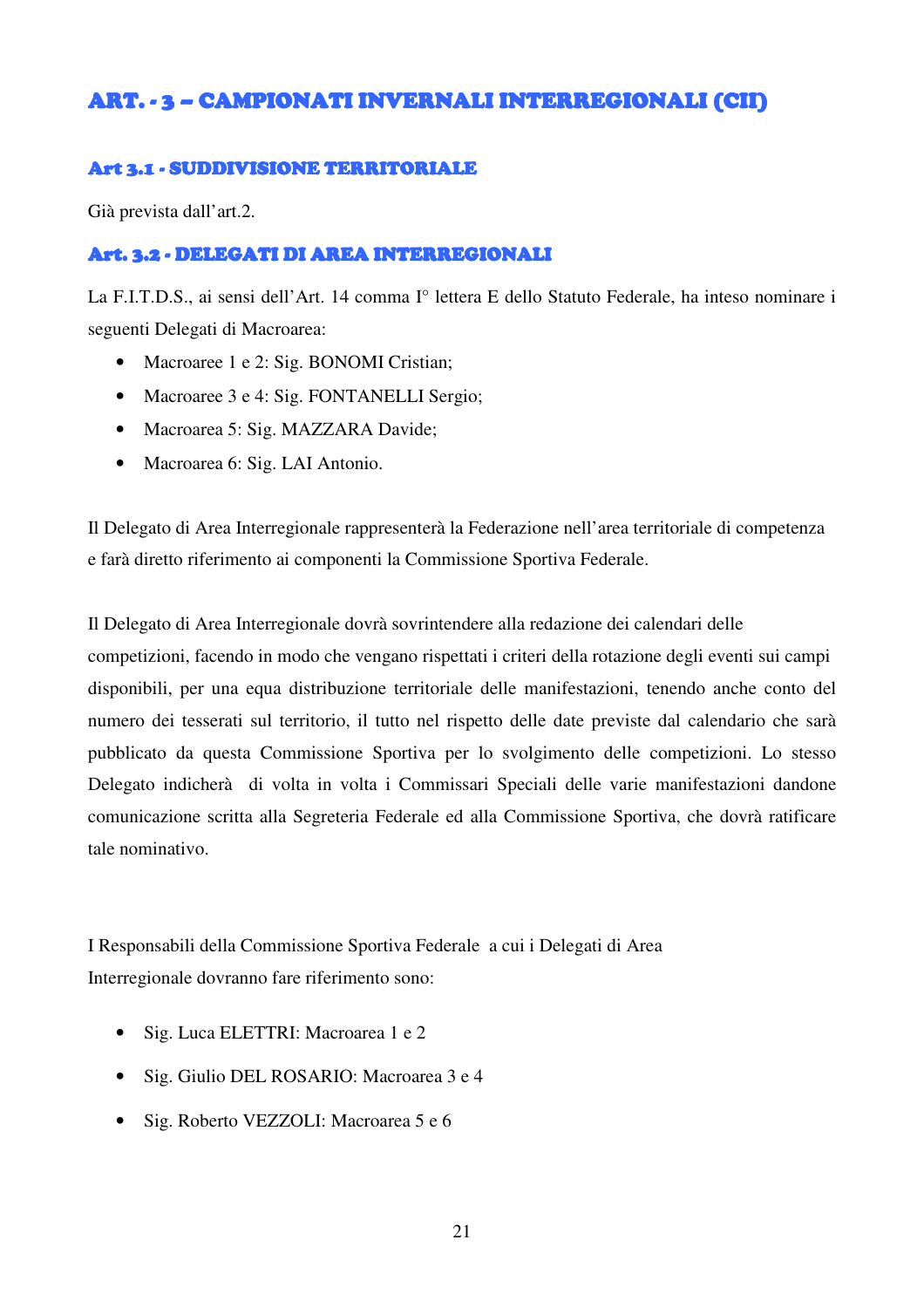#### ART. – 3.2– CARATTERISTICHE DELLE CARATTERISTICHE DELLE CARATTERISTICHE DELLE COMPETIZIONI DEL C.I.I.

Al fine di non impegnare per l'intera giornata il tiratore, esporlo il meno possibile alle rigide temperature invernali e consentirgli trasferte meno impegnative, le competizioni dovranno prevedere un numero di sei stage. La competizione si svolgerà secondo lo schema del doppio turno giornaliero ed un numero minimo di 95 colpi che l'organizzatore potrà aumentare a propria discrezione, nel rispetto di quanto previsto nel Regolamento Sportivo Federale e nel Regolamento FITDS/IPSC. Per le Macroaree 5 e 6 potranno essere effettuate, in deroga, competizioni con turno unico nella sola giornata della domenica con un numero di tiratori per gruppo stabilito dal Delegato Fitds di concerto con il referente della C.S. preposto.

#### ART. 3.4 – REQUISITI PER POTER PARTECIPARE REQUISITI PER POTER PARTECIPARE PARTECIPARE ALLE COMPETIZIONI DEL C.I.I.

Potranno partecipare alle competizioni del Campionato Interregionale Invernale (CII) tutti gli iscritti tesserati "F.I.T.D.S." per l'anno 2014 in qualità di soci agonisti e soci amatori in possesso del "livello bronzo 3000".

### ART. 3.5 - CALENDARIO GARE C.I.I.

Ogni Delegato di Macroarea sentite tutte le ASD della propria area di competenza, provvederà ad assegnare le competizioni del C.I.I. nel rispetto delle date previste dal calendario che sarà pubblicato in tempo utile ed inviando il tutto alla Commissione Sportiva per l'approvazione.

Ogni C.I.I. di area, suddiviso secondo lo schema riportato all'art. 3.11 del presente regolamento, dovrà prevedere quattro competizioni. Nel caso, per motivi non dipendenti da questa Federazione, non fosse possibile lo svolgimento di nr. 4 competizioni in ognuna delle 6 (sei) Macroaree la Commissione Sportiva Federale provvederà ad apportare idonei correttivi che si rendessero necessari al fine di portare a compimento l'attività di cui al presente Regolamento Sportivo.

#### Lo svolgimento dei C.I.I. dovrà concludersi necessariamente entro il 2 marzo 2014.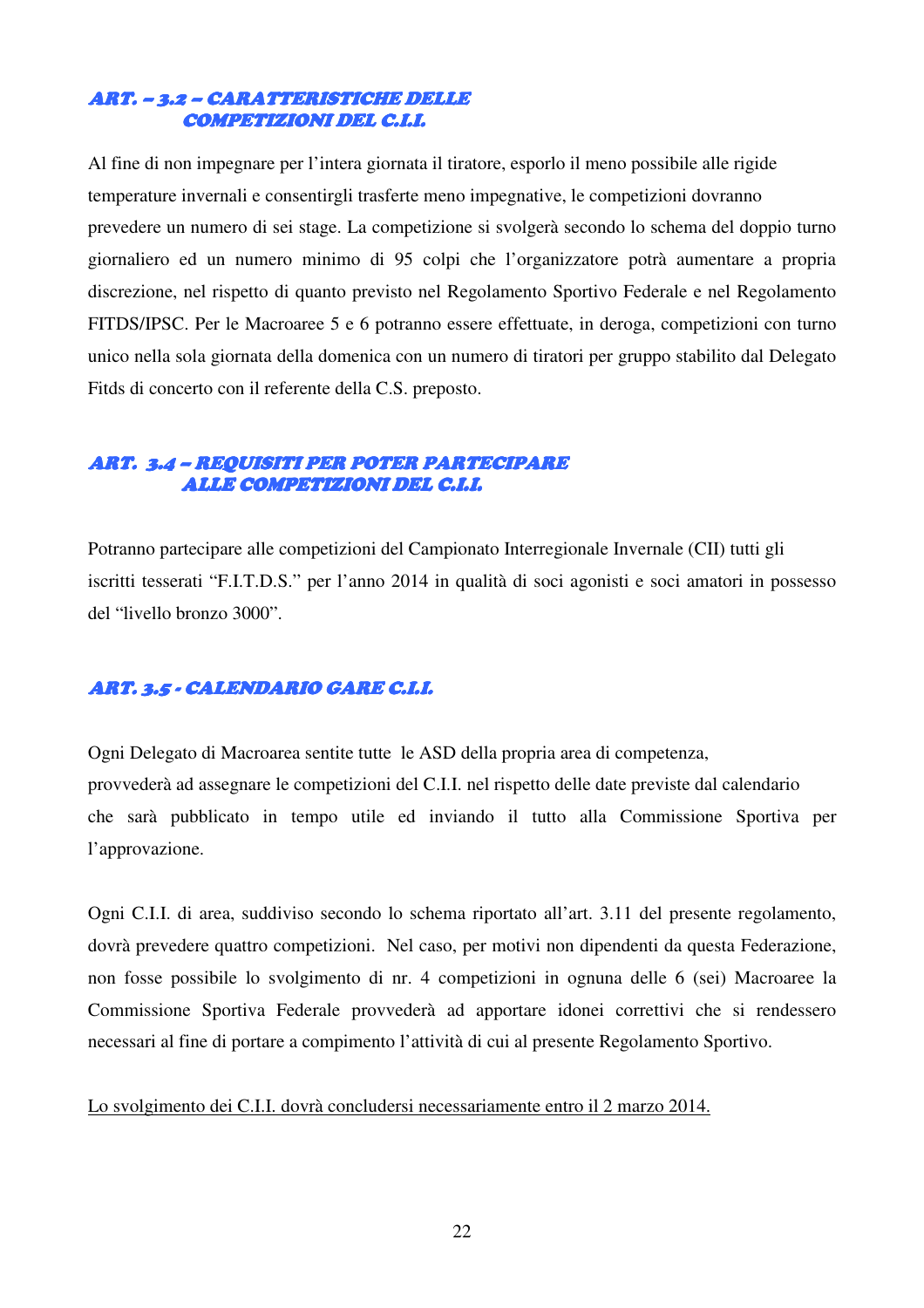#### ART. 3.6 – ASSEGNAZIONE GARE

L'assegnazione delle competizioni facenti parte del calendario ufficiale Federale dei C.I.I., sarà fatta dalla Commissione Sportiva su proposta del Delegato Regionale, previa acquisizione da parte dello stesso entro il 20 dicembre 2013 delle relative domande corredate di dichiarazione, debitamente sottoscritta e del possesso da parte della ASD richiedente dei titoli richiesti. A tale assegnazione potranno partecipare anche le A.S.D. non proprietarie di Campi di Tiro, salvo accordi diretti con le strutture in argomento **che dovranno essere redatti per iscritto ed inviati in allegato alla domanda di richiesta**. Detta documentazione dovrà essere trattenuta in copia dal Delegato di Area Interregionale e fatta pervenire in originale alla segreteria della Federazione che la metterà a disposizione della Commissione Campi per ogni più opportuna verifica si rendesse necessaria.

#### ART. 3.7 - REQUISITI CAMPI DI GARA PER MANIFESTAZIONI C.I.I.

Per poter ospitare una gara di C.I.I. il campo di tiro dovrà obbligatoriamente essere in possesso dei requisiti di seguito elencati. Il possesso dei requisiti andrà attestato con una dichiarazione del Presidente della ASD organizzatrice. La F.I.T.D.S. per il tramite della Commissione Campi, si riserva la possibilità di verificare la rispondenza del sito, oltre alle normative vigenti, ai requisiti minimi richiesti dalla Federazione stessa al fine di autorizzare lo svolgimento di competizioni sportive.

#### REQUISITI:

- Possesso dell'autorizzazione (licenza) temporanea o permanente da parte dell'autorità competente allo svolgimento dell'attività di tiro dinamico;
- Possesso di Polizza Assicurativa RCT;
- Disporre di almeno 6 aree di tiro dove poter realizzare n. 6 esercizi per poter ospitare competizioni dei Campionati Interregionali Invernali;
- Disporre di adeguate strutture, fisse o mobili, che permettano a tutti i tiratori di potersi riparare dall'eventuale pioggia o dal sole;
- Disporre adeguate strutture, fisse o mobili, che permettano a tutti i R.O. di potersi riparare dall'eventuale pioggia o dal sole;
- Disporre di una zona di sicurezza ("Safety Area") per ogni cinque stage di cui una primaria;
- Disporre di una zona cronografo;
- Disporre di tanti posti a sedere quanti ne siano necessari per tutti i tiratori partecipanti nella giornata di gara;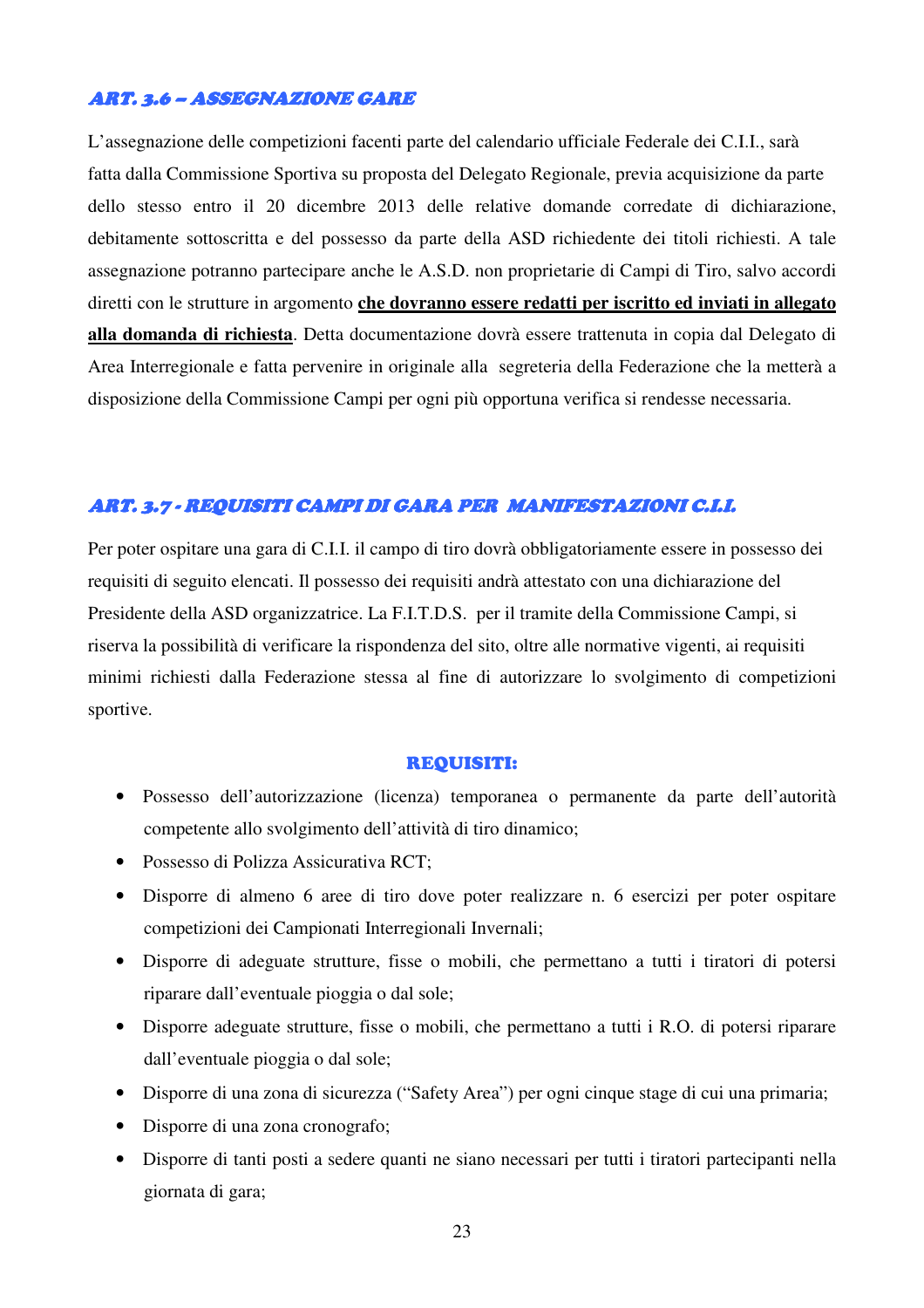- Disporre di un locale adeguato per la segreteria e per l'alloggiamento degli "Statt Officers";
- Disporre di minimo due servizi igienici (uomini e donne);
- Disporre di un locale adeguato ed igienicamente idoneo, al fine di permettere i previsti controlli "antidoping" nel pieno rispetto della normativa sulla "Privacy".
- Disporre di idonea area adibita a servizio di ristoro funzionante per tutta la durata della manifestazione;
- Disporre di ampio parcheggio, nelle immediate vicinanze del campo, di dimensioni adeguate ad accogliere gli automezzi dei partecipanti;
- Disporre di un area riservata all'ambulanza ed ai mezzi di soccorso a cui sia garantito il libero accesso in qualsiasi momento;
- Disporre di strutture rigide in numero e dimensione adeguate alla costruzione degli esercizi ("stages").

#### ART. 3.8 - NUMERO MASSIMO DI ISCRITTI PER OGNI COMPETIZIONE

Ogni gara potrà prevedere un numero massimo di otto tiratori per gruppo e la competizione si svolgerà su 6 (sei) Stages prevedendo il doppio turno giornaliero (mattina/pomeriggio). E' diritto dell'organizzatore richiedere la possibilità di effettuare un turno unico **con inizio alle ore 10,00**, ovvero richiedere la chiusura del/i turno/i previsti per la giornata del sabato. **Tale richiesta DEVE essere effettuata contestualmente all'invio del programma di gara** e stabilita con il Delegato di Macroarea preposto. Resta inteso che anche in questa ipotesi, i giudici di gara dovranno poter effettuare la prevista pausa pranzo con la somministrazione dei pasti caldi a cura dell'organizzatore.

#### ART. 3.9 - ORGANIZZAZIONE E PROGRAMMI DI GARA

Gli organizzatori dovranno predisporre adeguati programmi di gara nel rispetto del presente regolamento e del regolamento sportivo F.I.T.D.S. in vigore. I programmi di gara dovranno pervenire al Delegato di Area Interregionale, esclusivamente in formato Word ed in un unico file, per la relativa approvazione e successiva pubblicazione sul sito F.I.T.D.S. almeno 30 giorni prima della data della competizione.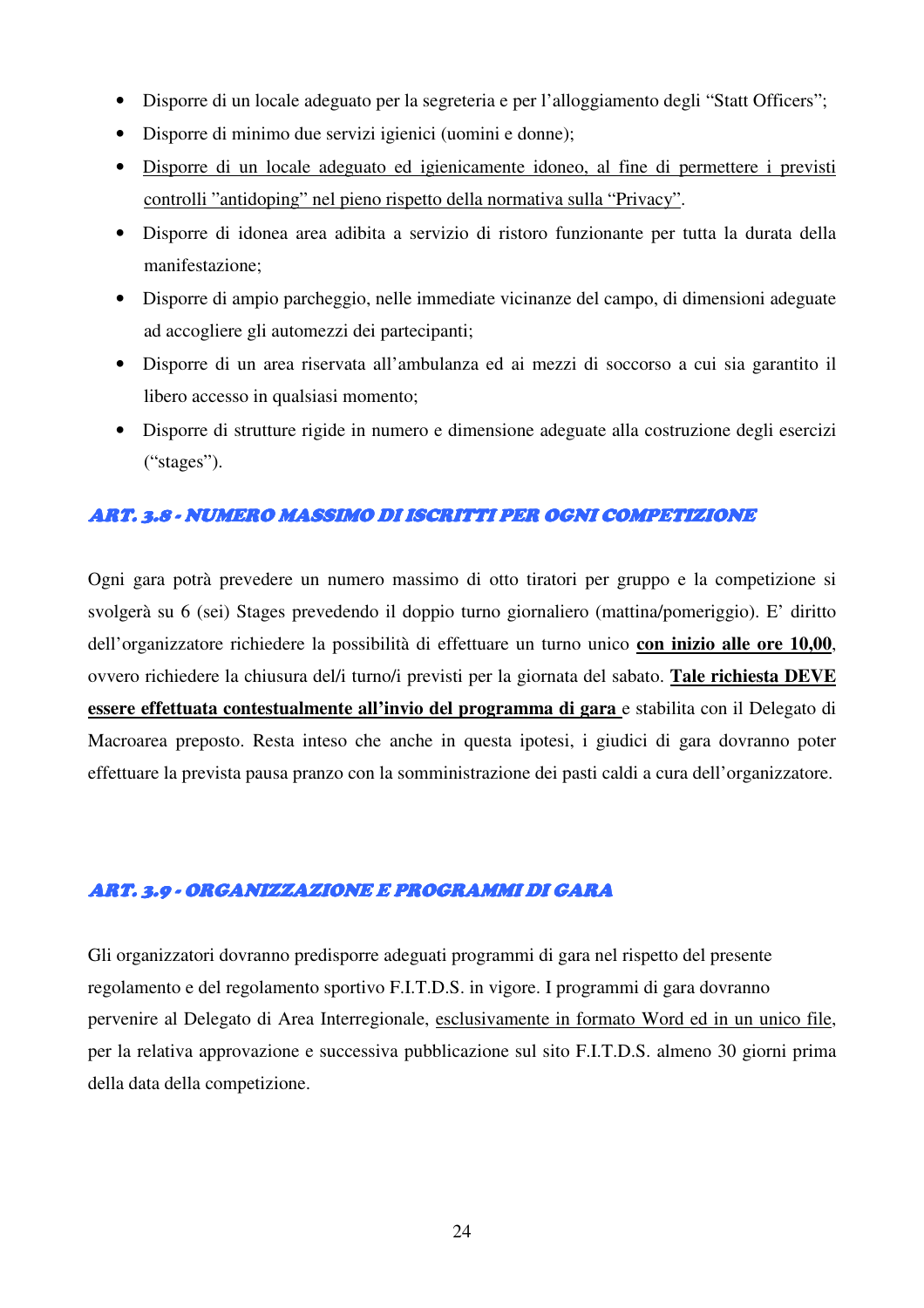### ART. 3.10 - CONTENUTO DEI PROGRAMMI

I programmi di gara dovranno specificare almeno:

- Nome, Cognome, indirizzo, n° telefonico, n° fax, e-mail dell'Organizzazione;
- Indicazione del Match Director:
- Nominativi degli incaricati alla realizzazione degli esercizi di gara;
- Arbitraggio a cura del S.A.F.R.O.;
- Data e luogo della competizione;
- Numero tiratori ammessi alla competizione;
- Giorno o giorni di gara;
- Orario di svolgimento della competizione;
- Turni di gara con relativi orari;
- Tipo di munizioni consentite o vietate;
- Numero degli esercizi;
- Colpi minimi richiesti per la competizione;
- "Stage profile" e relativi breafing.
- I programmi dovranno inoltre contenere una rappresentazione grafica degli esercizi;

Dovranno essere specificate inoltre, per ogni singolo esercizio le seguenti informazioni:

- 1. tipo di esercizio;
- 2. condizione di partenza;
- 3. colpi minimi richiesti;
- 4. distanze minime e massime di ingaggio dei bersagli;
- 5. numero dei bersagli cartacei;
- 6. numero e tipo dei bersagli metallici abbattibili (popper, piastre, piatti);
- 7. punteggio totale;
- 8. "stage factor";
- 9. procedura;

Dovrà essere inoltre specificato:

• Elenco di alberghi e ristoranti con i relativi numeri telefonici, limitrofi al campo di tiro specificando se sono state previste particolari convenzioni;

• Come raggiungere il campo attraverso le principali arterie stradali.

#### ART. 3.11 - APPROVAZIONE DEI PROGRAMMI

Il Delegato di Area Interregionale, entro 3 (tre) giorni dall'acquisizione della documentazione,

provvederà all'approvazione dei programmi o a richiederne la modifica degli stessi all'organizzazione; una volta approvati invierà il programma e la locandina approvata (tramite E-Mail) al preposto responsabile della Commissione Sportiva Federale il quale, confermata l'approvazione, ne darà tempestiva comunicazione all'organizzatore della competizione, alla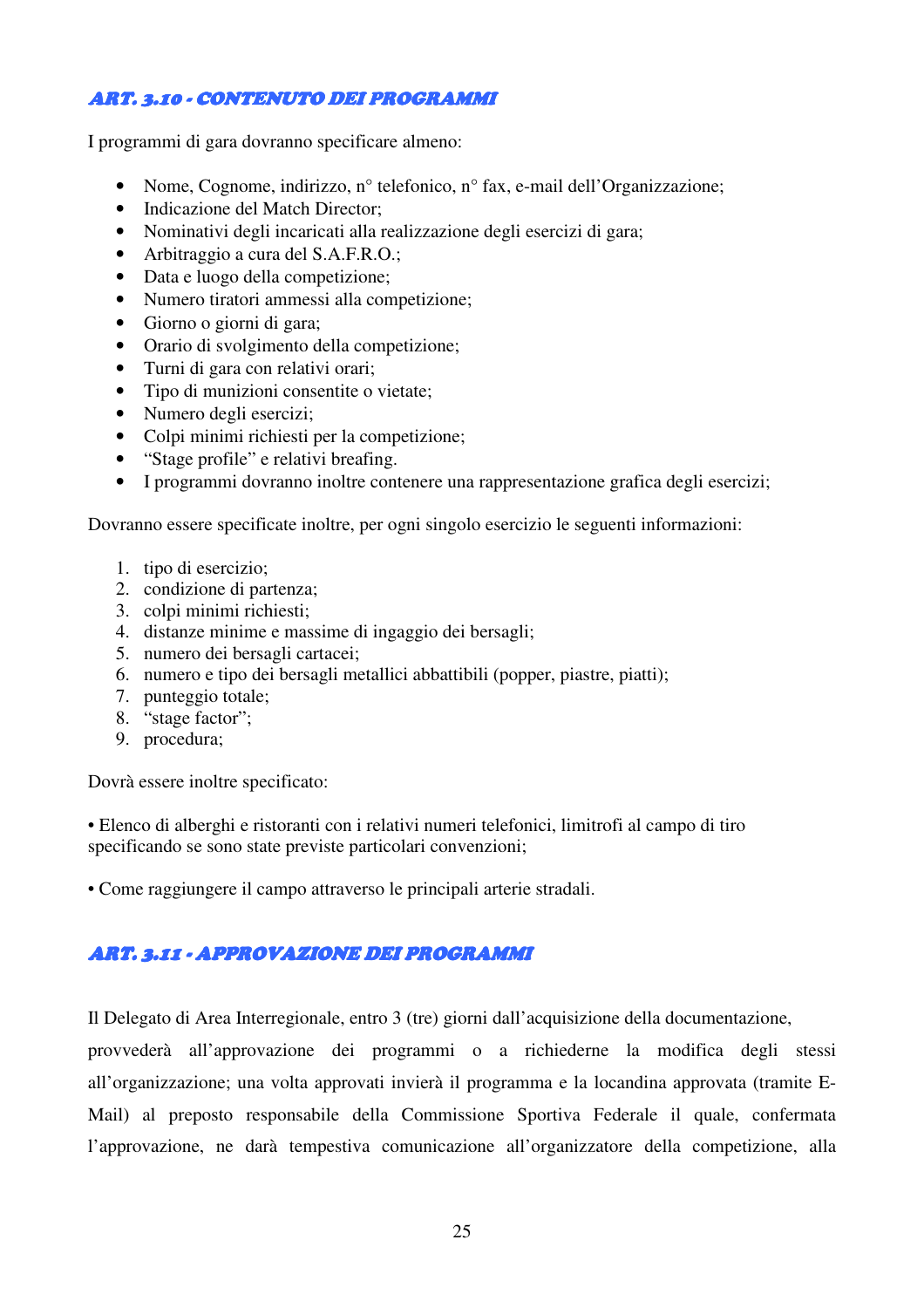componente arbitrale (S.A.F.R.O.) e ai responsabili del sistema informatico di iscrizione alle gare "MA.RE".

#### ART. 3.12 - ISCRIZIONI

Saranno effettuate esclusivamente attraverso il sistema MA.RE. Il costo massimo di iscrizione a tutte le competizione del Campionato Federale, nonché quelle Regionali, Interregionali e Provinciali autorizzate è stabilito dal Consiglio Federale.

Non sarà possibile effettuare iscrizioni sul campo od oltre il termine fissato dal sistema MA.RE. che viene stabilito alle ore 20.30 del lunedì antecedente l'inizio della competizione.

#### ART. 3.12 Bis - "WILD CARDS" (Posti Riservati all'organizzazione)

Per la stagione agonistica 2014, la Commissione Sportiva Federale ha inteso riservare agli organizzatori delle competizioni la gestione di nr. 4 (quattro) "Wild Cards"; la disponibilità delle stesse sarà inserita a priori nel Sistema informatico delle iscrizioni MA.RE. come di seguito specificato:

- nr. 01 Wild Card nel 1° turno del Sabato
- nr. 01 Wild Card nel 2° turno del Sabato
- nr. 01 Wild Card nel 1° turno della Domenica
- nr. 01 Wild Card nel 2° turno della Domenica

Quanto sopra salvo disponibilità in turni e giorni diversi; nel caso di competizione da svolgersi in una sola giornata, le wild card assegnate saranno esclusivamente nr. 2 (due) totali.

I posti in argomento saranno riservati antecedentemente all'apertura delle iscrizioni ad ogni singola gara; compariranno visibili sulla "griglia iscritti" e saranno nella esclusiva disponibilità del Match Director della manifestazione.

La disponibilità delle wild cards sarà garantita all'organizzatore salvo rinuncia scritta alla Segreteria Fitds da parte dello stesso, così come potranno essere concesse in eccedenza qualora i posti disponibili alla competizione non siano completamente prenotati e comunque non oltre la giornata del mercoledì antecedente la manifestazione.

Il M.D. che vorrà utilizzare una o più delle citate "Wild Cards", dovrà provvedere all'invio dei dati del tiratore che usufruirà del beneficio (nome, cognome, divisione d'arma, p/f, nr. tessera Federale), all'indirizzo mail iscrizionegare@fitds.it . La Federazione, all'atto del bonifico bancario della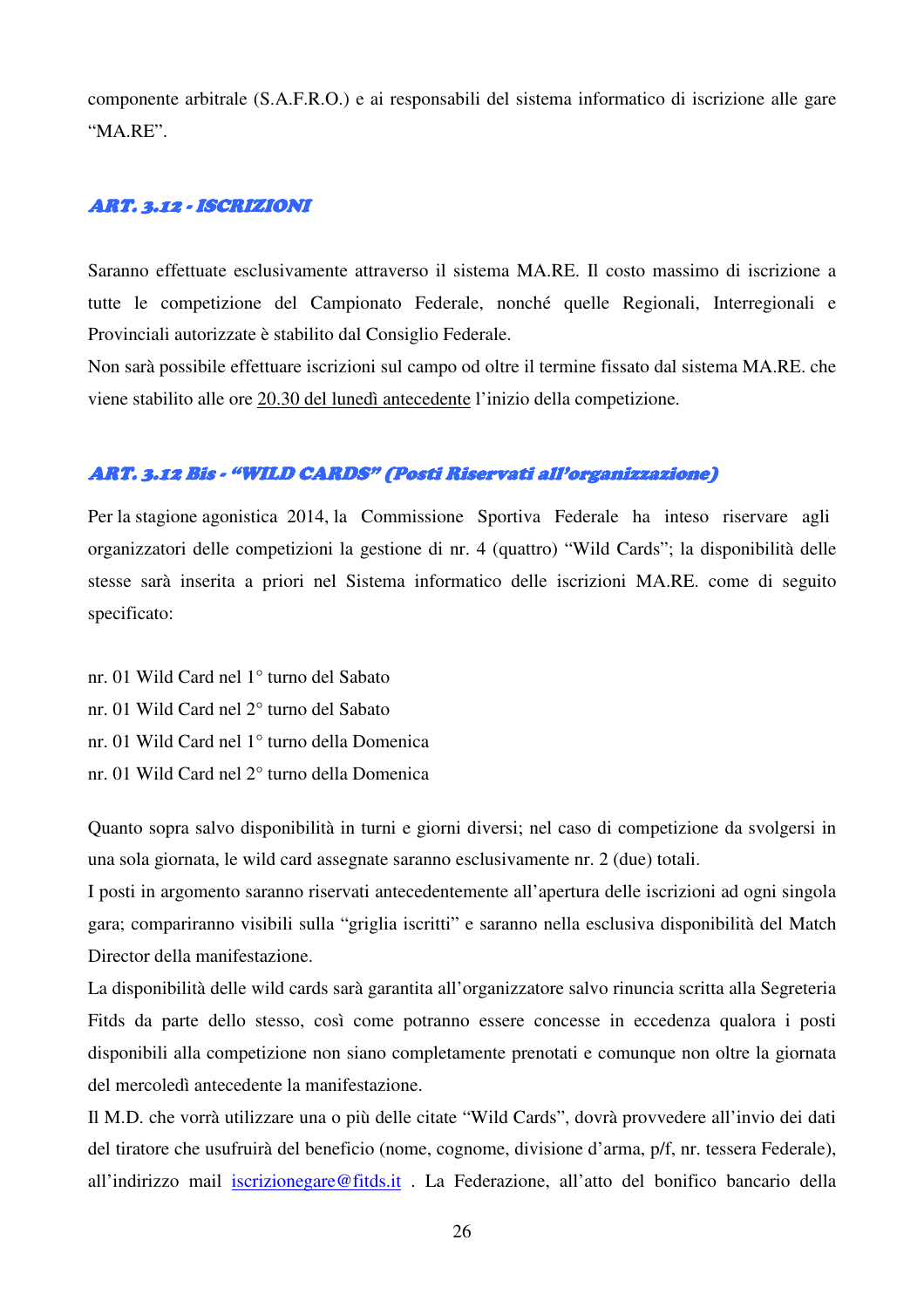somma risultante dalle iscrizioni alla competizione sul c/c dell'organizzatore di gara, decurterà la somma totale delle wild card utilizzate al netto delle previste competenze pay pal.

#### ART. 3.13 – PROPEDEUTICITA' DEI C.I.I. PER LA SUCCESSIVA PARTECIPAZIONE AI CAMPIONATI 2014

La partecipazione alle gare dei CII 2014, consentirà ai Tiratori aventi classe di merito A, B, C, e D di competere per l'ottenimento della priorità 1 in fase di iscrizione alle competizioni del Campionato Italiano 2014 (Fascia A e Fascia B).

Ai tiratori aventi classe di merito M e GM per la partecipazione alle competizioni del Campionato Federale di Fascia "A" 2014, verrà riconosciuta di diritto la priorità 1.

Le competizioni dei CII 2014 avranno due distinte classifiche, una Overall Assoluta e un'altra Overall Deletata dei tiratori aventi classe di merito GM e M..

Al termine dei Campionati verrà redatta una classifica per ognuna delle Macroaree tra tutti gli appartenenti alla classificazione di merito A, B, C e D che avranno partecipato ad almeno **due competizioni** nella medesima Macroarea.

Conquisteranno la possibilità di accedere con priorità 1 (equiparata a GM e M) alle gare di Campionato Italiano (Fascia A) i primi *5 classificati assoluti di ogni divisione*, unitamente al **primo** *classificato appartenente alla categoria Senior di ogni divisione* per ciascuna delle 6 macroaree. Nel caso in cui uno o più tiratori risultino rientrare nei primi cinque assoluti di division e risultino anche il primo assoluto di categoria, il numero dei tiratori di detta categoria aventi diritto all'accesso Campionato Italiano (fascia A) con priorità 1, verrà diminuito di una o più unità. La percentuale di merito verrà determinata tenendo conto della percentuale media calcolata sulla base **dei 2 (due) migliori** risultati percentuali ottenuti nelle competizioni a cui il tiratore avrà partecipato nel corso del C.I.I.. Non potranno fare media fra loro le percentuali ottenute in Aree diverse ed in division differenti.

Per le gare Interregionali invernali 2014, verranno considerate le classificazioni di merito acquisite nel corso del campionato F.I.T.D.S. 2013.

I tiratori potranno entrare nelle classifiche anche di aree diverse da quelle proprie di appartenenza a condizione di aver svolto almeno due competizioni nella medesima area. Per l'acquisizione della priorità 1, verrà comunque presa in considerazione la classifica più favorevole.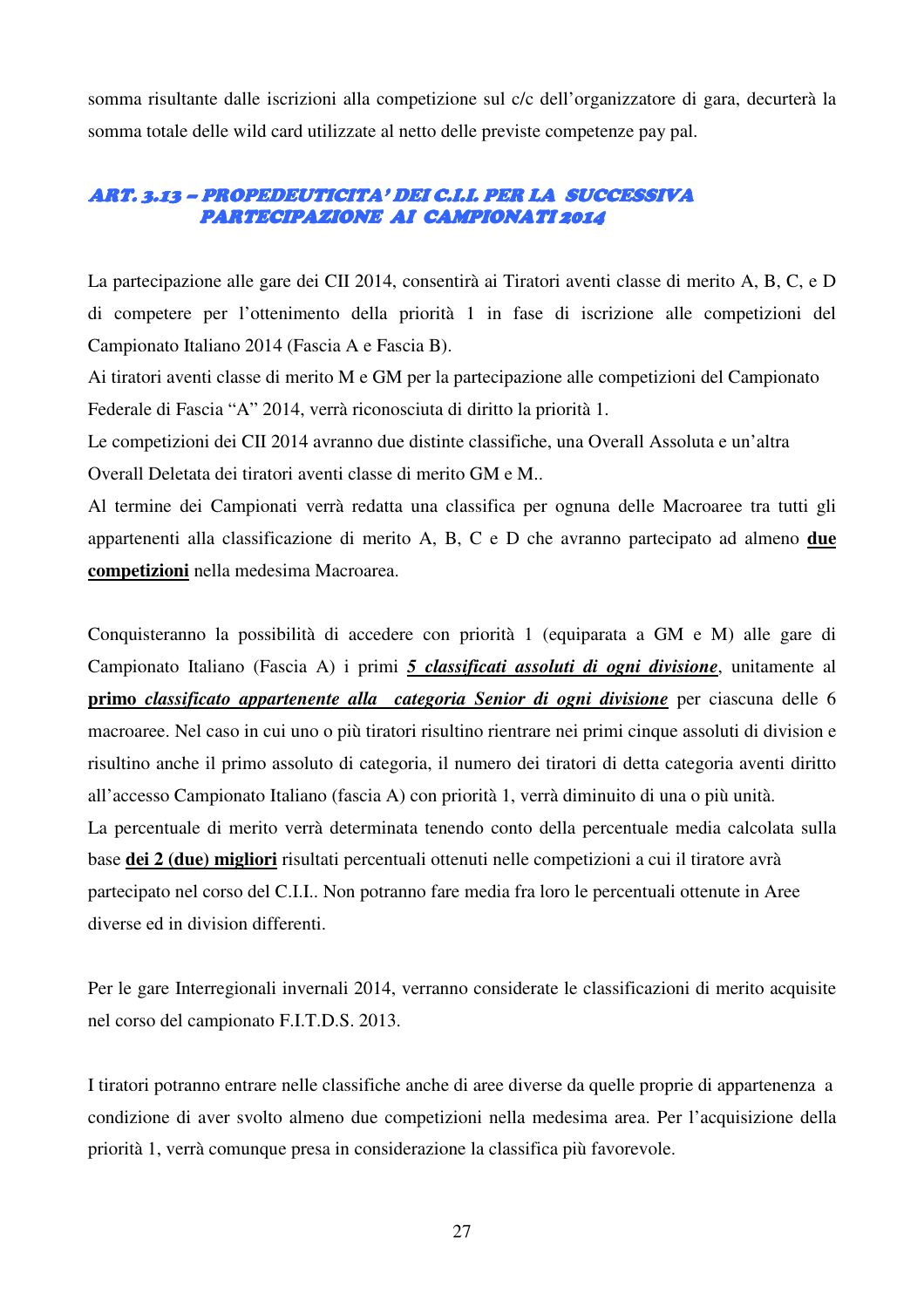I tiratori con classe di merito A, B, C e D che non saranno entrati in almeno una classifica di area dei CII 2014, non avendo partecipato al numero minimo di competizioni previste dal presente regolamento, potranno partecipare egualmente alle competizioni del campionato Federale (fascia B) e verrà loro riconosciuta per la partecipazione alle competizioni del Campionato Italiano (fascia A), priorità 3 e per quelle del Campionato Federale (fascia B) priorità 2.

Per le gare dei C.I.I. non saranno previste percentuali di correzione sulle classifiche ufficiali.

I RR.OO. potranno disputare la gara **solo ed esclusivamente durante il "Pre Match",** organizzato il giorno precedente l'inizio del "Main Match" od eventualmente nel 1° turno libero previsto dall'organizzazione di gara. **In nessun caso gli Ufficiali di Gara potranno effettuare la competizione durante lo svolgimento del match. A tal proposito il C.S. designato effettuerà le relative verifiche.**

Il R.O dovrà formalizzare la propria iscrizione alla gara dandone comunicazione scritta (via Fax o e-mail) all'organizzatore della competizione, almeno sette giorni prima dall'inizio della stessa. L'organizzatore comunicherà i nominativi dei partecipanti in argomento al R.M. ed allo S.O. della competizione che provvederà ad inserirli nel database di gara.

#### ART. 3.14 - DIVISIONI AMMESSE AI C.I.I. AMMESSE AI C.I.I.

Vengono riconosciute 5 (cinque) divisioni ("Division") di armi.

- 1. Arma di Divisione "Open" come da regolamento F.I.T.D.S. / I.P.S.C.
- 2. Arma di Divisione "Standard" come da regolamento F.I.T.D.S. / I.P.S.C.
- 3. Arma di Divisione "Classic" come da regolamento F.I.T.D.S. / I.P.S.C.
- 4. Arma di Divisione "Production" come da regolamento F.I.T.D.S. / I.P.S.C.
- 5. Arma di Divisione "Revolver" come da regolamento F.I.T.D.S. / I.P.S.C.

#### ART. 3.15 - CLASSIFICHE

Le classifiche delle competizioni inserite nel calendario dei CII 2014 verranno elaborate con programma Win MSS e redatte nel modo seguente:

- classifiche individuali assolute, comprensive di tiratori aventi classe di merito GM e M, per le divisioni di armi previste;
	- classifiche individuali assolute (deletate delle classi di merito GM e M) per le divisioni di armi previste;
	- classifica per classi B, C e D per le divisioni di armi previste;
	- classifica per le categorie Senior, S.Senior, Lady e Junior per le divisioni di armi previste;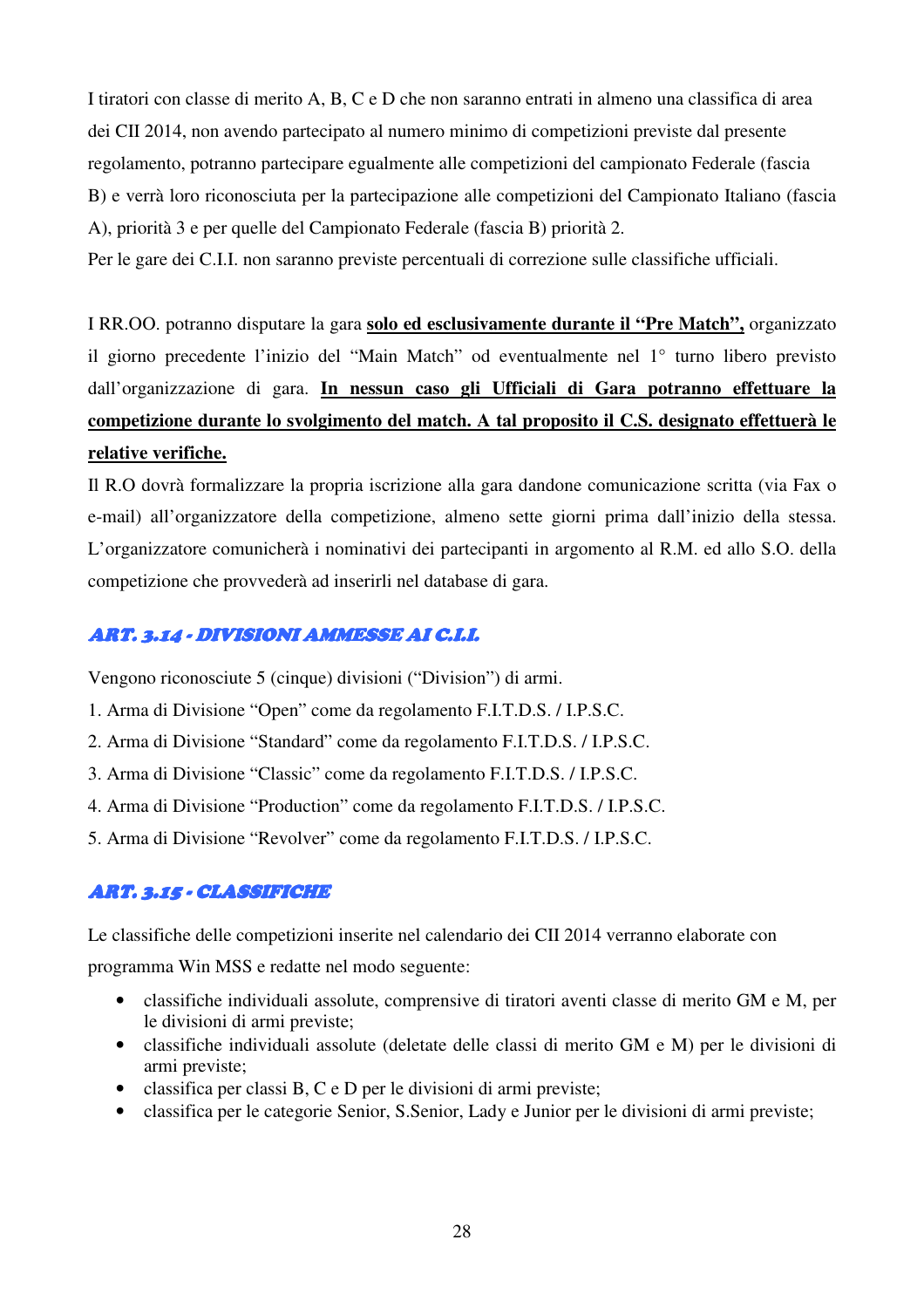### ART. 3.16 - PREMIAZIONI PREMIAZIONI PREMIAZIONI

Gli organizzatori delle singole competizioni si faranno carico della premiazione che, ad ogni buon fine, dovranno seguire il rispetto delle seguenti prescrizioni:

- Al 1° classificato assoluto della competizione per ogni divisione d'arma (se appartenente a classe di merito GM o M).
- Ai primi 3 classificati assoluti della competizione, derivanti dalla classifica deletata dei tiratori appartenenti alla classe di merito GM e M.
- Ai primi 3 classificati delle classi di merito B, C, D, a condizione che abbiano effettivamente partecipato alla competizione almeno 5 tiratori per ogni classe di merito per ogni divisione d'arma.
- Ai primi 3 classificati nelle categorie S. Senior, Senior, Lady, Junior per ogni divisione d'arma, a condizione che abbiano effettivamente partecipato alla competizione almeno 5 tiratori per ogni categoria per ogni divisione d'arma.
- Nel caso la partecipazione dei tiratori per classi e categorie sia inferiore a 5 (cinque), dovrà essere premiato solo il primo classificato.
- Ad ogni buon fine l'organizzatore potrà prevedere, a totale discrezione, premiazioni in numero maggiore a quanto prescritto.

#### Non sono previste iscrizioni a Squadre nelle gare ufficiali facenti parte del circuito relativo ai C.I.I..

Le premiazioni dovranno prevedere medaglie di riconoscimento sportivo e gli eventuali ulteriori premi assegnati potranno essere formati esclusivamente da materiale di consumo, attrezzatura, buffetteria o prodotti gastronomici.

**Al fine di garantire la corretta assegnazione dei premi ai tiratori che non fossero presenti alla cerimonia della loro consegna, si precisa che il Match Director avrà l'obbligo di trascrivere i dati delle persone che eventualmente ritireranno gli stessi per conto di assenti, ovvero dovrà prevederne il deposito presso l'A.S.D. organizzatrice di quelli non consegnati, con l'indicazione del nominativo dell'avente diritto.**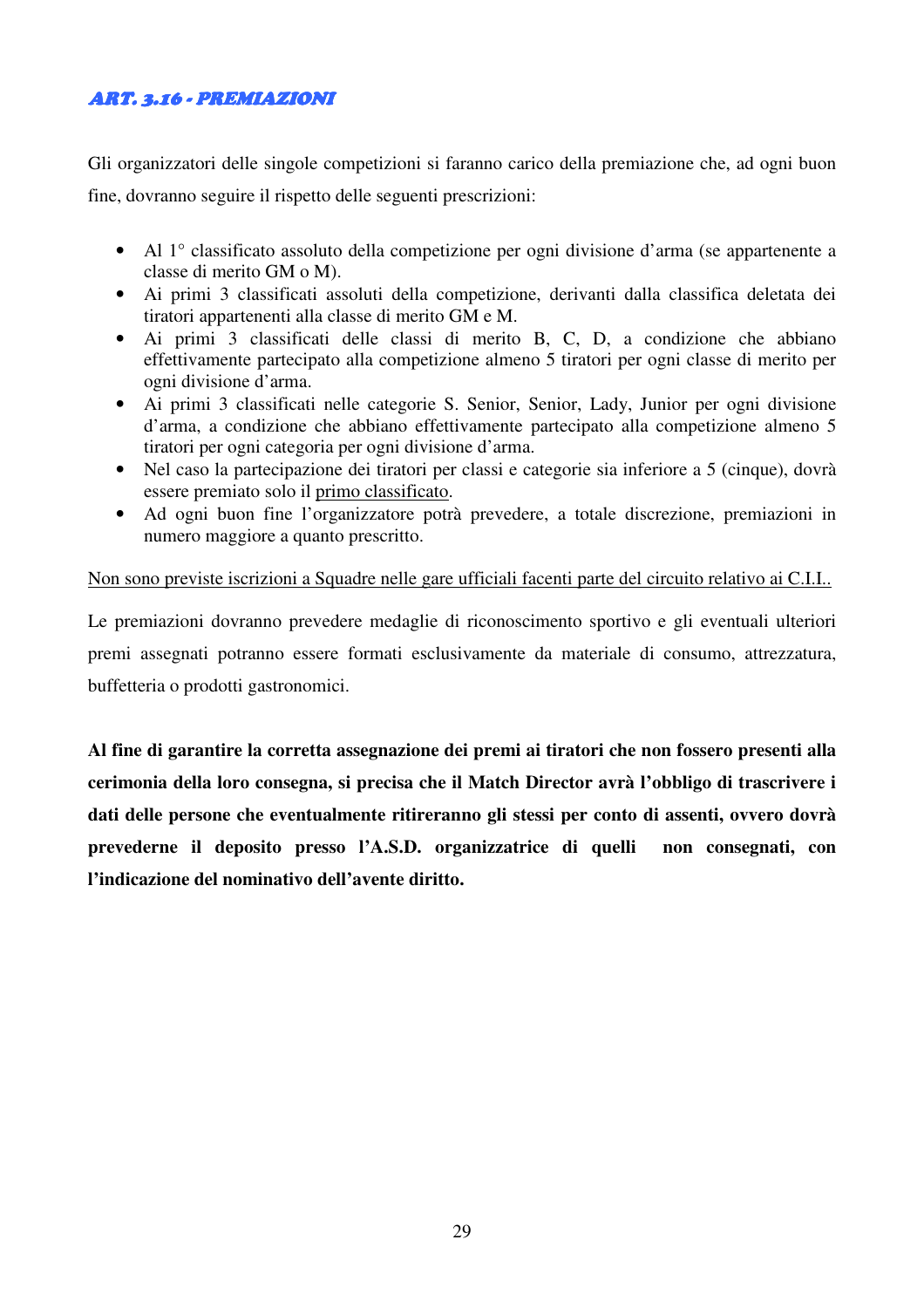# ACCESSO AL CAMPIONATO ITALIANO E AL ACCESSO AL CAMPIONATO ITALIANO E AL CAMPIONATO FEDERALE (FASCE "A" E "B") DEI CAMPIONATI NAZIONALI F.I.T.D.S. 2014 - ISCRIZIONE **ALLE COMPETIZIONI SPORTIVE**

#### **Capitolo VI°**

#### ART. - 1 – PREMESSA

Tutti coloro i quali avranno provveduto al tesseramento, risultando quindi iscritti come tiratori agonisti, verranno "taggati" nel database Federale. Detta "taggatura" informatica, garantirà loro le prerogative e le limitazioni di cui al seguente schema riepilogativo: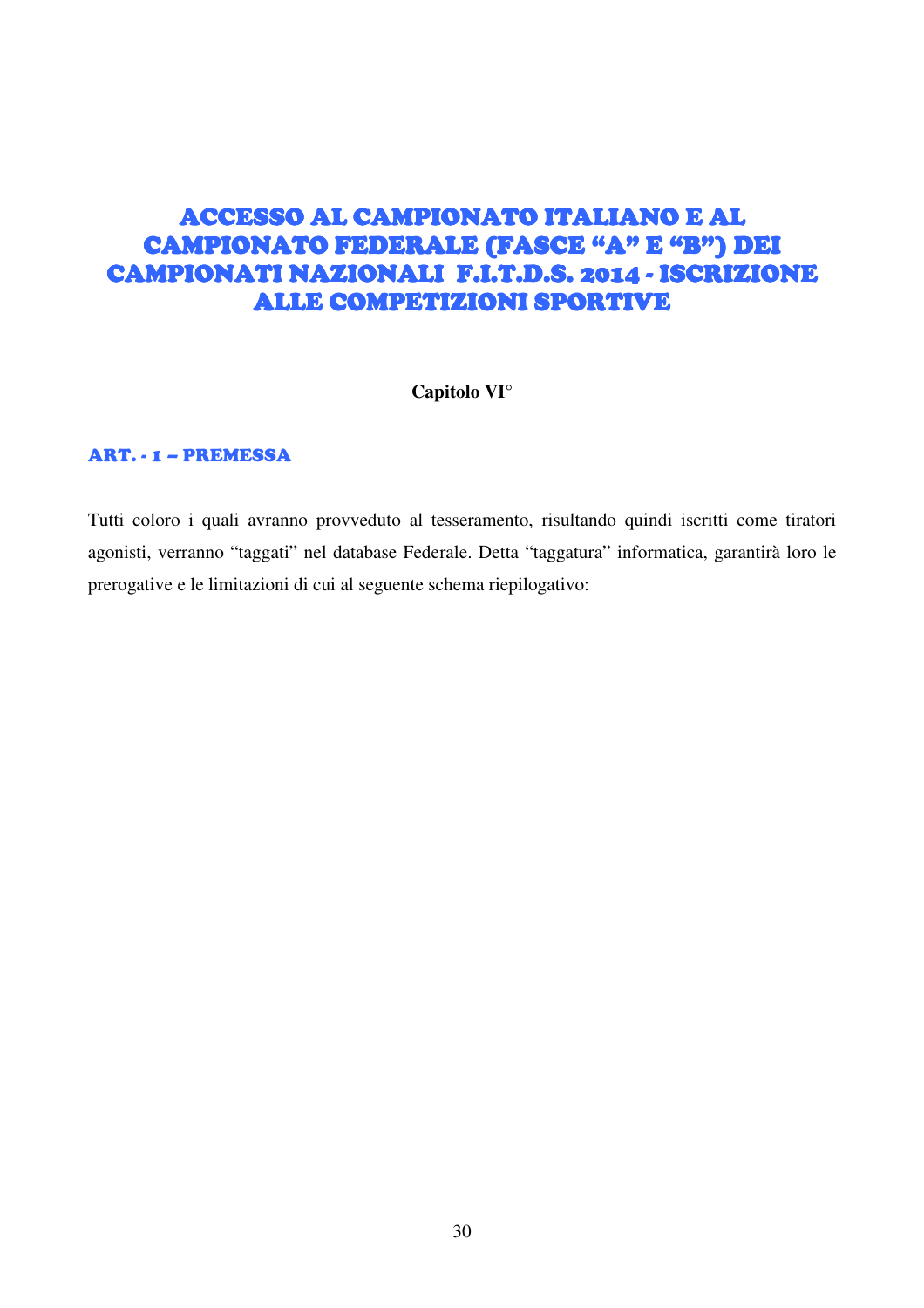| TABELLA RIEPILOGATIVA                                                                                                                                                                                                                  |                                                                                                                                                                                                                    |                                                                                                                                                                                                                                                                                              |
|----------------------------------------------------------------------------------------------------------------------------------------------------------------------------------------------------------------------------------------|--------------------------------------------------------------------------------------------------------------------------------------------------------------------------------------------------------------------|----------------------------------------------------------------------------------------------------------------------------------------------------------------------------------------------------------------------------------------------------------------------------------------------|
| <b>Classificazione di Merito e</b>                                                                                                                                                                                                     | <b>Campionato Italiano</b>                                                                                                                                                                                         | <b>Campionato Federale</b>                                                                                                                                                                                                                                                                   |
| division di appartenenza                                                                                                                                                                                                               | <i><b>(fascia A)</b></i>                                                                                                                                                                                           | <i><b>(fascia B)</b></i>                                                                                                                                                                                                                                                                     |
| <b>GM</b> e M                                                                                                                                                                                                                          | <b>Possibilità</b><br>di<br>iscrizione<br>alla<br>competizione LIBERA nell'ambito<br>dei posti disponibili (che verranno<br>assegnati a chi prima provvede).                                                       | Possibilità di iscrizione alla<br>competizione nell'ambito dei<br>posti ancora disponibili nel 2°<br>turno<br>di<br>apertura<br>delle<br>iscrizioni sul sistema MA.RE.                                                                                                                       |
| A, B, C e D che abbiano<br>conseguito priorità 1 (resi<br>noti<br>apposito<br>con<br>comunicato).                                                                                                                                      | <b>Possibilità</b><br>di<br>iscrizione<br>alla<br>competizione LIBERA nell'ambito<br>dei posti disponibili (che verranno<br>assegnati a chi prima provvede).                                                       | Possibilità di iscrizione alla<br>competizione<br><b>LIBERA</b><br>nell'ambito dei posti disponibili<br>(che verranno assegnati a chi<br>prima provvede)                                                                                                                                     |
| A, B, C e D che siano entrati<br>almeno in una classifica dei<br>CII avendo partecipato ad<br>almeno due gare in una<br>qualunque Macroarea.                                                                                           | iscrizione<br><b>Possibilità</b><br>di<br>alla<br>competizione nell'ambito dei posti<br>ancora disponibili nel 2° turno di<br>apertura delle iscrizioni sul sistema<br>MA.RE.                                      | Possibilità di iscrizione alla<br>competizione<br><b>LIBERA</b><br>nell'ambito dei posti disponibili<br>(che verranno assegnati a chi<br>prima provvede)                                                                                                                                     |
| A, B, C e D che NON<br>abbiano partecipato<br>alle<br>minime<br>competizioni<br>previste dei C.I.I.                                                                                                                                    | di<br>iscrizione<br><b>Possibilità</b><br>alla<br>competizione nell'ambito dei posti<br>disponibili nel $3^\circ$ turno di apertura<br>delle iscrizioni sul sistema MA.RE.<br>solo in presenza di posti residuali. | Possibilità di iscrizione alla<br>competizione nell'ambito dei<br>posti ancora disponibili nel 2°<br>di<br>apertura<br>turno<br>delle<br>iscrizioni sul sistema MA.RE.<br>solo in presenza di posti<br><b>residuali.</b> The setting of the setting of the setting of the setting of the set |
| <b>Nuovi Iscritti Agonisti 2014</b><br>(che abbiano effettuato<br>l'iscrizione alla F.I.T.D.S. per<br>la prima volta nel 2014)                                                                                                         | Possibilità<br>di<br>iscrizione<br>alla<br>competizione nell'ambito dei posti<br>disponibili nel 3 <sup>°</sup> turno di apertura<br>delle iscrizioni sul sistema MA.RE.<br>solo in presenza di posti residuali.   | Possibilità di iscrizione alla<br>competizione nell'ambito dei<br>posti ancora disponibili nel 2°<br>turno<br>di<br>apertura<br>delle<br>iscrizioni sul sistema MA.RE.<br>solo in presenza<br>di<br><i>posti</i><br>residuali.                                                               |
| <b>Tiratori</b><br>delle<br><b>Categorie</b><br>Lady, Juniores e S. Senior<br>che abbiano partecipato ad<br>almeno due competizioni dei<br><b>C.I.I.</b><br>in<br>una<br><b>stessa</b><br>(NON<br>nuovi<br>macroarea<br>iscritti 2014) | iscrizione<br><b>Possibilità</b><br>di<br>alla<br>competizione LIBERA nell'ambito<br>dei posti disponibili (che verranno<br>assegnati a chi prima provvede)                                                        | Possibilità di iscrizione alla<br>competizione<br><b>LIBERA</b><br>nell'ambito dei posti disponibili<br>(che verranno assegnati a chi<br>prima provvede)                                                                                                                                     |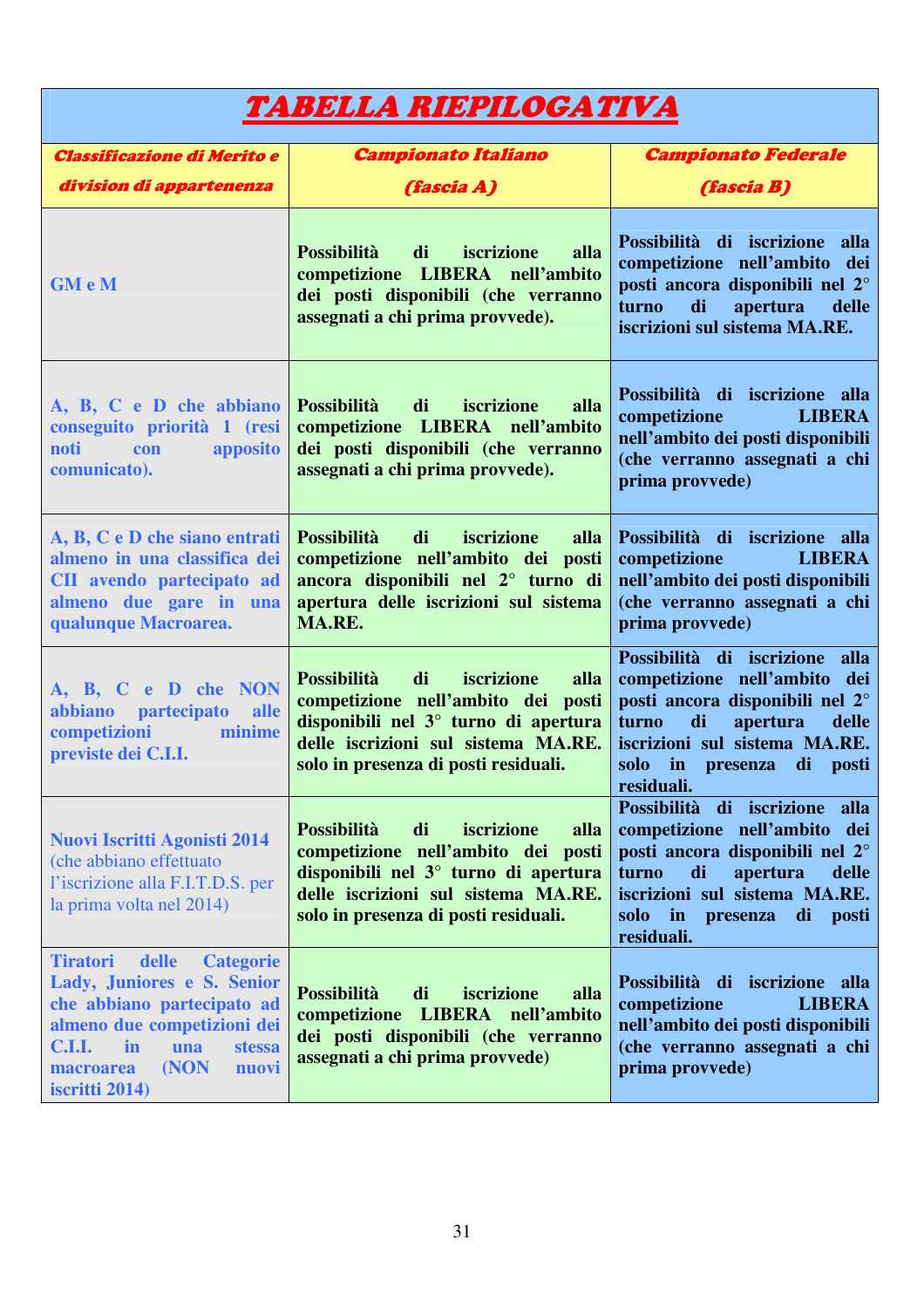### ART. - 2 – CAMPIONATO ITALIANO (Fascia A):

serie di competizioni che interesseranno un'unica area (Region Italia) alle quali l'accesso sarà regolato come riportato nello schema precedente.

### ART. - 3 – CAMPIONATO FEDERALE (Fascia B):

Serie di competizioni articolate su tutto il territorio nazionale e suddivise in 6 Macroaree alle quali l'accesso sarà regolato come riportato nello schema precedente.

#### ART. - 4 – TIRATORI IN POSSESSO DI CLASSIFICAZIONE DI MERITO GM e M

Acquisiranno il diritto a partecipare alle competizioni sia del Campionato Italiano che Federale 2014, tutto questo secondo le modalità, le tempistiche, le limitazioni e le priorità di iscrizione di cui allo schema precedente

#### ART. 5 – TIRATORI IN POSSESSO DI CLASSIFICAZIONE DI MERITO A-B-C e D

Acquisiranno il diritto a partecipare alle competizioni sia del Campionato Italiano che Federale 2014, tutto questo secondo le modalità, le tempistiche, le limitazioni e le priorità di iscrizione di cui allo schema precedente

Relativamente alla partecipazione dei tiratori con classe di merito A, B, C e D al Campionato Italiano, la priorità di iscrizione 1 (uno) in tutto e per tutto equiparata ai tiratori avente classe di merito GM e M sarà assegnata come segue:

### MACROAREE 1 – 2 – 3 – 4 – 5 – 6 :

.

- *Tiratori classificati ai primi 5 (cinque) posti per ogni Division;*
- *Tiratori classificati al primo posto per la categoria Senior.*

Per detti tiratori il diritto di partecipazione al Campionato Italiano verrà acquisito esclusivamente per la/le Division di cui alla/alle classifiche di Area nelle quali il tiratore avrà effettivamente gareggiato e conquistato tale diritto. Nel caso di impossibilità a partecipare nella stessa Divisione, l'Agonista dovrà effettuare formale richiesta alla Commissione Sportiva che potrà autorizzare la variazione ma escludendo lo stesso dal diritto acquisito, quindi lo stesso verrà inserito in priorità 2 per le competizioni facenti parte del Campionato Italiano (Fascia A).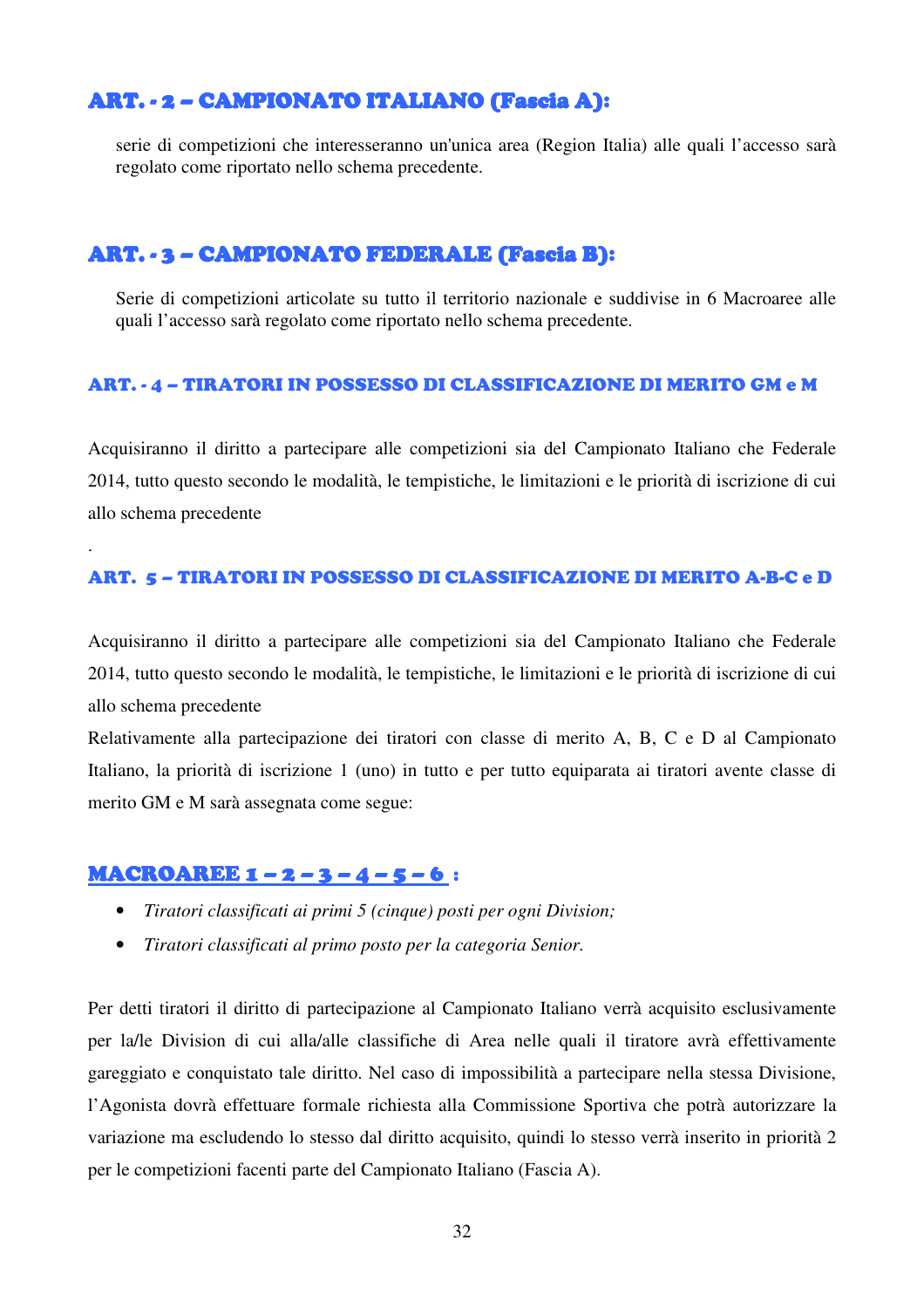I tiratori con classe di merito A, B, C e D che non siano entrati in nessuna classifica di Macroarea non avendo partecipato alle gare minime previste nell'ambito dei Campionati Interregionali Invernali, potranno partecipare al Campionato Italiano e Federale, potendo scegliere liberamente la division di arma in cui di volta in volta gareggiare.

#### ART. - 6 – "WILD CARDS" (Posti Riservati all'organizzazione)

Per la stagione agonistica 2014, la Commissione Sportiva Federale ha inteso riservare agli organizzatori di tutte le competizioni ufficiali la gestione di nr. 5 (cinque) "Wild Cards"; la disponibilità delle stesse sarà inserita a priori nel Sistema informatico delle iscrizioni MA.RE. come di seguito specificato:

nr. 01 Wild Card nel 1° turno del Sabato nr. 01 Wild Card nel 2° turno del Sabato nr. 01 Wild Card nel 1° turno della Domenica nr. 02 Wild Cards nel 2° turno della Domenica

Quanto sopra salvo disponibilità in turni e giorni diversi; nel caso di competizione da svolgersi in una sola giornata, le wild card assegnate saranno esclusivamente nr. 3 (tre) totali.

I posti in argomento saranno riservati antecedentemente all'apertura delle iscrizioni ad ogni singola gara; compariranno visibili sulla "griglia iscritti" e saranno nella esclusiva disponibilità del Match Director della manifestazione.

La disponibilità delle wild cards sarà garantita all'organizzatore salvo rinuncia scritta alla Segreteria Fitds da parte dello stesso, così come potranno essere concesse in eccedenza qualora i posti disponibili alla competizione non siano completamente prenotati e comunque non oltre la giornata del martedì antecedente la manifestazione.

Il M.D. che vorrà utilizzare una o più delle citate "Wild Cards", dovrà provvedere all'invio dei dati del tiratore che usufruirà del beneficio (nome, cognome, divisione d'arma, p/f, nr. tessera Federale), all'indirizzo mail iscrizionegare@fitds.it . La Federazione, all'atto del bonifico bancario della somma risultante dalle iscrizioni alla competizione sul c/c dell'organizzatore di gara, decurterà la somma totale delle wild card utilizzate al netto delle previste competenze pay pal.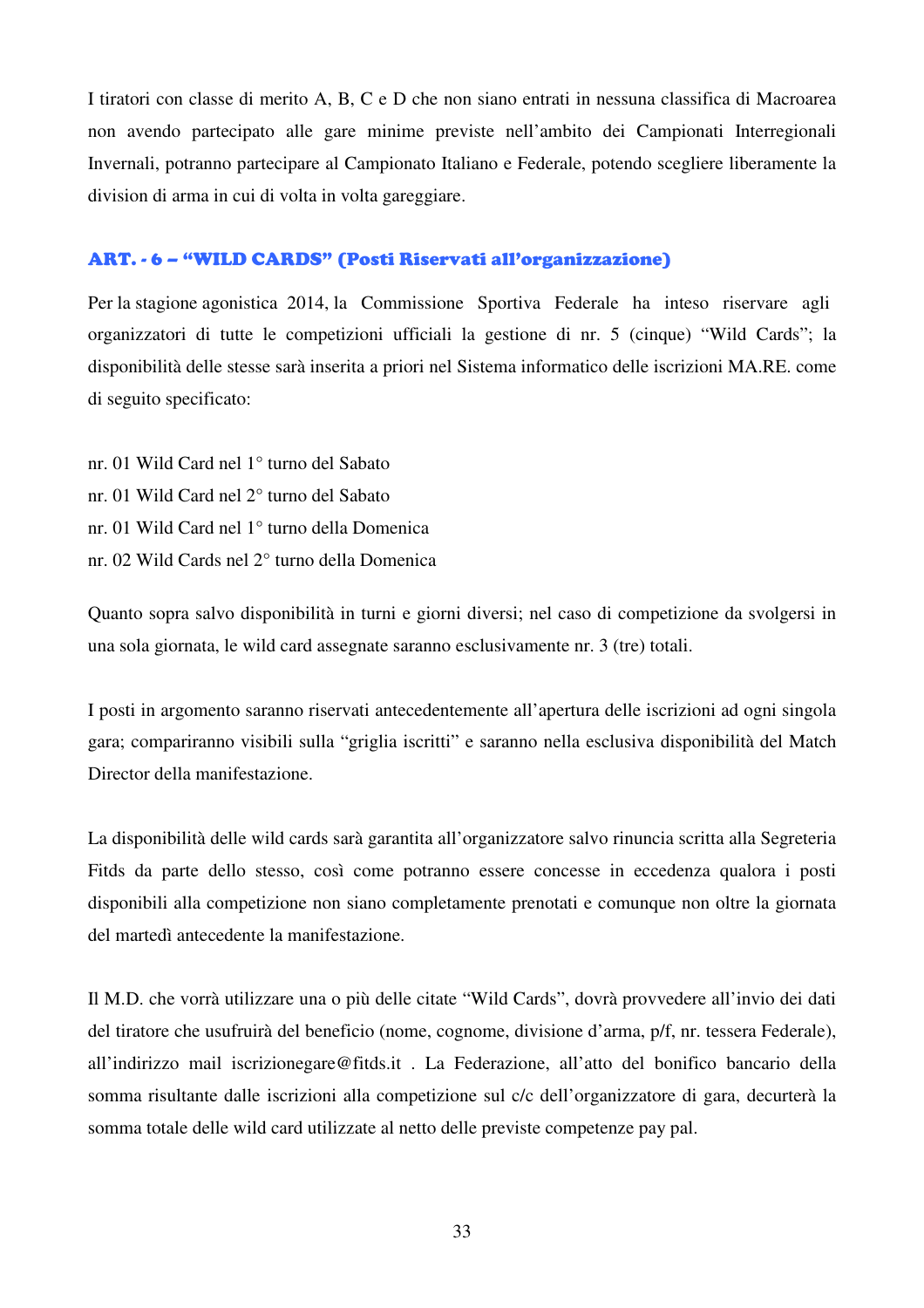#### ART. – 7 – TIRATORI STRANIERI

Al fine di regolamentare la partecipazione di tiratori provenienti da altre Nazioni (Region) e regolarmente iscritti all'I.P.S.C., si stabilisce quanto segue:

**Competizioni di livello I, II, III o superiore**: secondo quanto stabilito dal regolamento I.P.S.C.. Per questi Agonisti saranno previste apposite Wild Card inserite nei turni di gara; sarà possibile, su richiesta, la taggatura su sistema informatico MA.RE.. La partecipazione di Agonisti provenienti da altre Nazioni dovrà sempre essere comunicata alla Segreteria Federale con largo anticipo, onde permettere al Regional Director di effettuare le opportune verifiche, predisporre i documenti necessari all'introduzione di armi e munizioni nel nostro paese e richiederne l'inserimento ai Responsabili del Sistema MA.RE. nella griglia della competizione prescelta.

# ARMA CORTA

#### **Capitolo VII°**

#### ART. - 1 - DIVISIONI DELLE CATEGORIE DI ARMI CORTE

Vengono riconosciute 5 (cinque) divisioni ("Division") di armi.

- 1. Arma di Divisione "Open" come da regolamento F.I.T.D.S./'I.P.S.C.
- 2. Arma di Divisione "Standard" come da regolamento F.I.T.D.S./'I.P.S.C.
- 3. Arma di Divisione "Classic" come da regolamento F.I.T.D.S./'I.P.S.C.
- 4. Arma di Divisione "Production" come da regolamento F.I.T.D.S./'I.P.S.C.
- 5 Arma di Divisione "Revolver Standard" come da regolamento F.I.T.D.S./'I.P.S.C.

#### ART. - 2 - ASSEGNAZIONE GARE

La scelta dei campi e degli organizzatori delle competizioni facenti parte del calendario ufficiale Federale, sarà fatta dal Consiglio Federale su indicazione e proposta della Commissione Sportiva Federale, previa acquisizione delle relative domande e riscontro del possesso dei requisiti richiesti.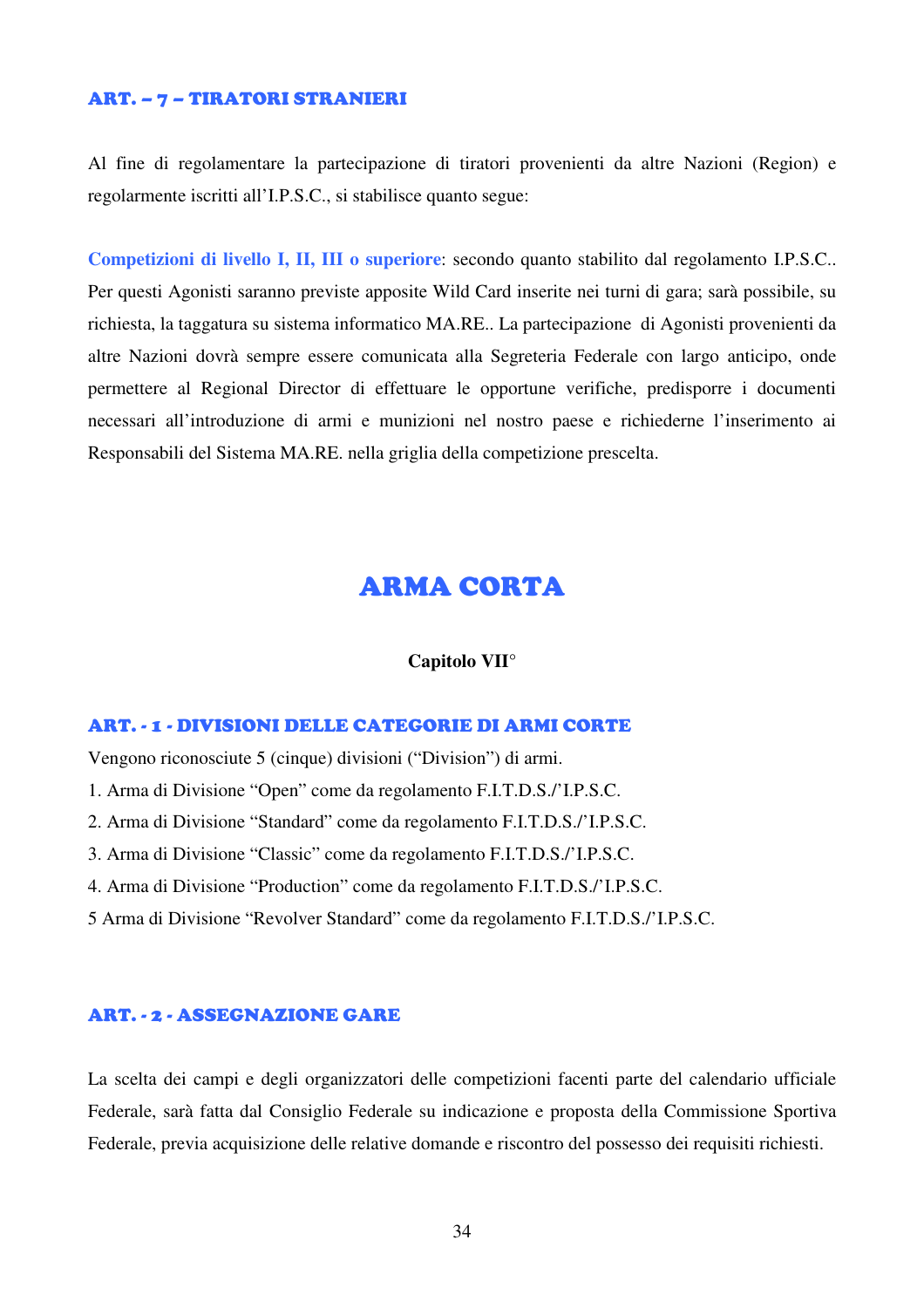# ART. - 3 - CALENDARIO NAZIONALE E GARE UFFICIALMENTE RICONOSCIUTE PER L'OTTENIMENTO DELLA CLASSE DI MERITO

La F.I.T.D.S: predispone il calendario delle gare ufficialmente riconosciute per il conseguimento nelle varie divisioni d'armi, della classe di merito d'appartenenza dei tiratori (classificazione), secondo quanto di seguito previsto dal presente Regolamento Sportivo.

#### ART. - 4 - CAMPIONATO FEDERALE

La F.I.T.D.S. attribuirà oltre al titolo di Campione Italiano F.I.T.D.S. 2014 ottenuto sulla base del risultato del National, anche il titolo di Campione Federale di Macroarea individuale assoluto nelle varie division, nonché individuale nelle categorie. (Senior S. Senior, Lady e Junior), ai tiratori che avranno conquistato tale affermazione dalla risultanza delle competizioni svolte nel Campionato di Fascia B.

Il titolo di Campione Federale di Macroarea e il relativo podio, verrà determinato tenendo conto della percentuale media calcolata sulla base dei 3 (tre) migliori risultati percentuali ottenuti nelle competizioni a cui il tiratore avrà partecipato nella medesima Macroarea.

Il titolo di Campione Federale di Macroarea Assoluto ed il relativo podio verranno assegnati sulla base dei risultati ottenuti esclusivamente nelle competizioni del Campionato Federale (Fascia B).

In caso di identica percentuale tra più tiratori, calcolata tenendo conto dei quattro decimali dopo la virgola, prevarrà il tiratore che abbia conseguito la miglior posizione in classifica in eventuali scontri diretti, in mancanza prevarrà chi avrà la miglior percentuale media senza scarti. La premiazione di tale Campionato avverrà in occasione del National Handgun 2014.

#### ART. - 5 – CLASSIFICHE

Le classifiche delle competizioni riconosciute dalla Federazione verranno elaborate con programma WinMSS.

**Classifiche delle competizioni del Campionato Italiano (fascia A).** 

- classifiche individuali assolute e a squadre per le divisioni di armi previste.
- classifica per la classe M, A, B, C, D e per le categorie Junior, Lady, Senior e Super Senior per le divisioni di armi previste.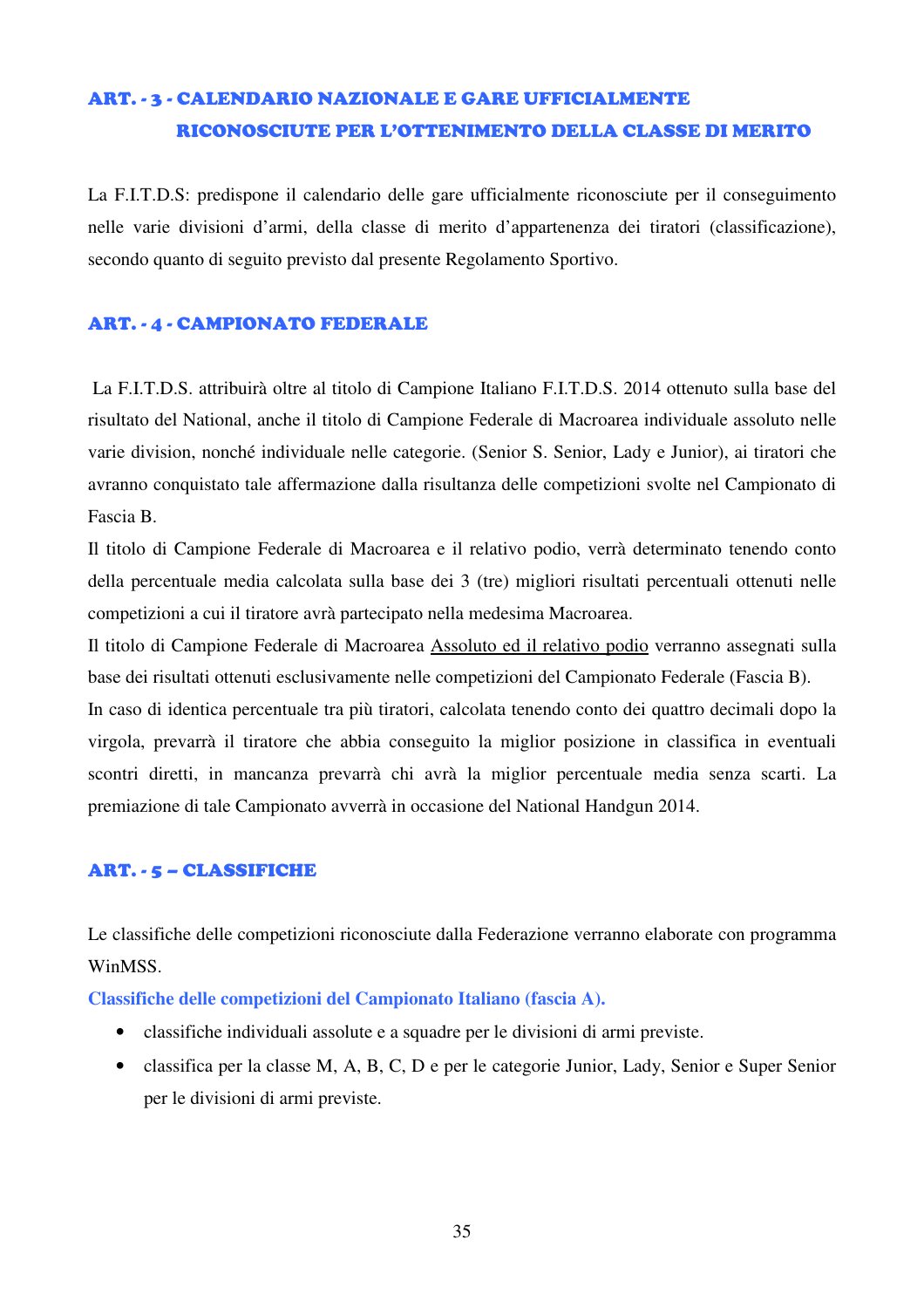#### **Classifiche delle competizioni del Campionato Federale (Fascia B).**

Al termine di ogni gara del Campionato Federale verranno rese pubbliche due classifiche. La prima includerà tutti i tiratori che abbiano preso parte alla competizione compresi GM e M, mentre la seconda sarà invece ricalcolata previa deletazione dei tiratori aventi classificazione di merito GM e M. La classifica così ottenuta sarà quella valida per la premiazione e le percentuali risultanti saranno quelle che verranno utilizzate per formare le classifiche generali di Macroarea. A tale decisione si è deciso di pervenire al fine di realizzare un'omogeneità nella valutazione dei risultati di gara, evitando le possibili disparità che inevitabilmente si sarebbero potute produrre in caso di partecipazione o meno di GM e M. alle varie competizione delle quattro aree.

In presenza di tiratori stranieri verrà adottata la stessa procedura prevista in presenza di GM e M, a prescindere dalla loro classificazione di merito.

Conseguentemente si avranno:

- Classifiche individuali assolute per le divisioni di armi previste compresi M, GM ed eventuali tiratori stranieri.
- Separate Classifiche assolute e per classi di merito B, C e D per le divisioni di armi previste ricalcolata dopo deletazione di GM, M ed eventuali tiratori stranieri, equiparati a GM.
- classifica per le categorie Junior, Lady, Senior e Super Senior per le divisioni di armi previste.

#### ART. - 6 - MODIFICHE ALLA CLASSIFICA

Il tiratore che ritenga sussistano delle inesattezze nell'inserimento dei risultati gara, di uno o più esercizi, potrà, non oltre 30 minuti dalla pubblicazione dei "Verify List FINALI", chiedere la verifica dell'eventuale errore e la relativa correzione (se riscontrato), allo Statt Officer, tramite il Match Director o tramite il Range Master della gara. Trascorso tale termine ed ufficializzata la classifica, **non sarà più possibile apportare alcuna variazione alla classifica finale, che sarà l'unico documento ufficiale e definitivo.**

Per tutte le categorie di armi e per qualsiasi competizione, in assenza del numero minimo di tiratori previsto per la categoria Super Senior nelle varie division, questi verranno automaticamente inseriti in categoria Senior della medesima division ed in ogni caso in classifica assoluta.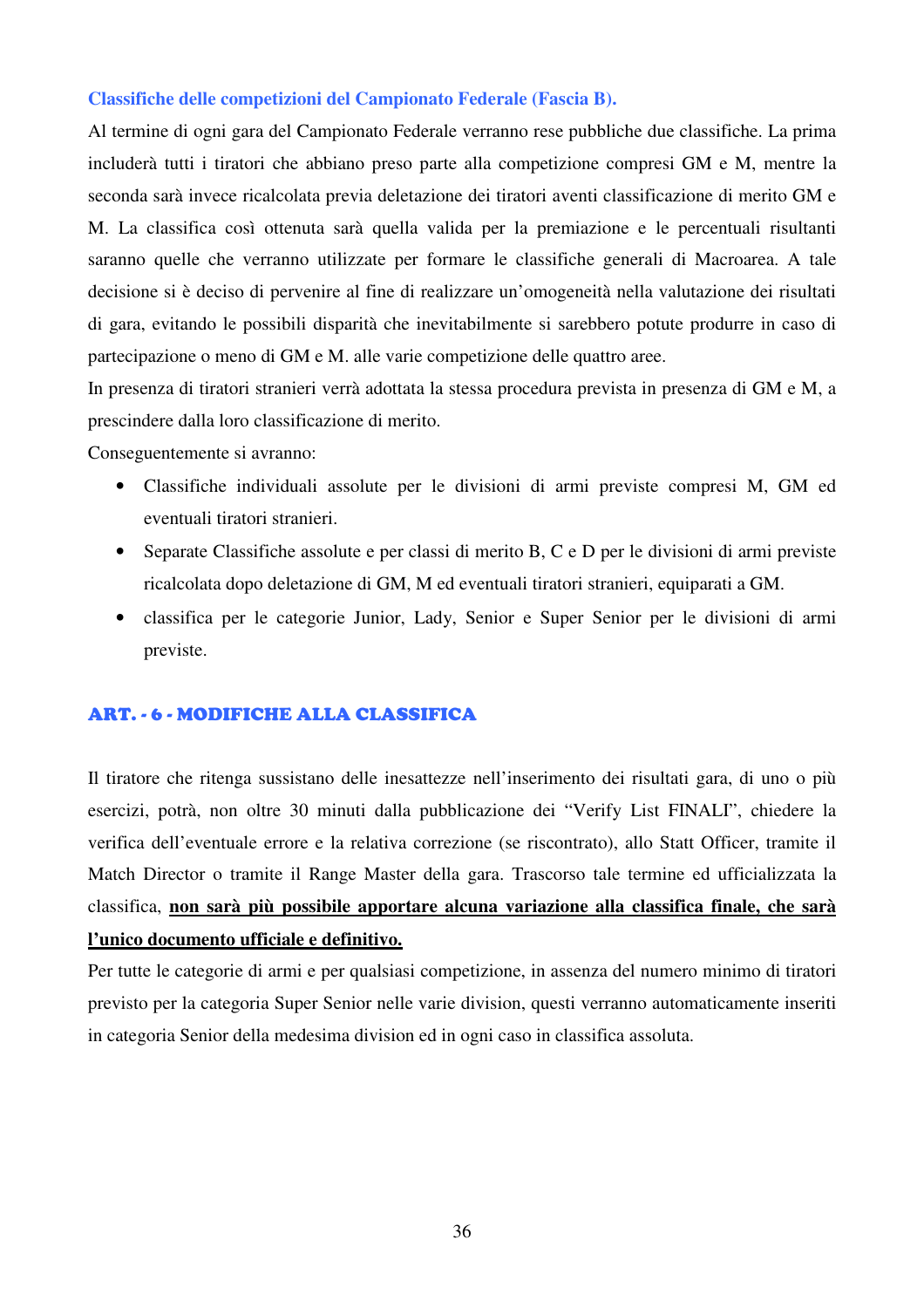#### ART. - 7 - JUNIOR

Saranno considerati juniores i tiratori che abbiano compiuto il diciottesimo anno d'età e alla data di partecipazione alla competizione non abbiano, ancora compiuto il ventunesimo anno d'età (deroga esclusiva per le gare regolarmente indette dalla F.I.T.D.S. e massimo di livello II, l'età per i tiratori considerati Juniores è fissata a 25 anni non ancora compiuti).

#### ART. - 8 – SETTORE ARBITRALE FEDERALE

Gli RR.OO. incaricati di arbitrare la competizione, potranno partecipare alla gara ed entreranno nella classifica ufficiale. In nessun caso lo Staff Arbitrale incaricato di dirigere una competizione potrà competere durante i turni di gara riservati agli Agonisti regolarmente iscritti tramite Sistema MA.RE..

Potranno partecipare alle gare di Campionato Federale ed a quelle facenti parte del circuito relativo ai Campionati Interregionali Invernali, tutti gli RR.OO. in regola con il tesseramento F.I.T.D.S. Settore Arbitrale come tiratore agonista. In nessun caso potranno partecipare alle competizioni facenti parte del Campionato Italiano (Fascia A, National Handgun, National Shotgun e Rifle).

Il R.O. potrà disputare la gara solo ed esclusivamente durante il "Pre Match", organizzato il giorno precedente l'inizio del "Main Match" od eventualmente nel 1° turno libero previsto dall'organizzazione di gara. Il R.O dovrà formalizzare la propria iscrizione alla gara dandone comunicazione scritta (via Fax o e-mail) all'organizzatore della competizione, almeno sette giorni prima dall'inizio della stessa. L'organizzatore comunicherà i nominativi dei partecipanti in argomento al R.M. ed allo S.O. della competizione che provvederà ad inserirli nel database di gara. Tutti i rappresentanti dello Staff arbitrale dovranno, sui campi di gara, indossare la divisa ufficiale.

# ART. - 9 – SQUADRE NELL'AMBITO DELLE COMPETIZIONI DEI CAMPIONATI ITALIANI.

Nell'ambito delle competizioni inserite nel calendario dei Campionati Italiani, ogni tiratore potrà essere iscritto come Socio Agonista, quindi gareggiare, per una sola Società sportiva durante tutta la stagione agonistica. Ogni Società sportiva avrà diritto ad iscrivere una squadra per ogni division alle gare ufficiali inserite nel calendario F.I.T.D.S del Campionato Italiano 2014. Si precisa che un tiratore iscritto quale agonista non potrà essere socio amatore di altra Società Sportiva. Ogni squadra sarà composta da max 4 (quattro), min 3 (tre) tiratori selezionati tra i Soci Agonisti iscritti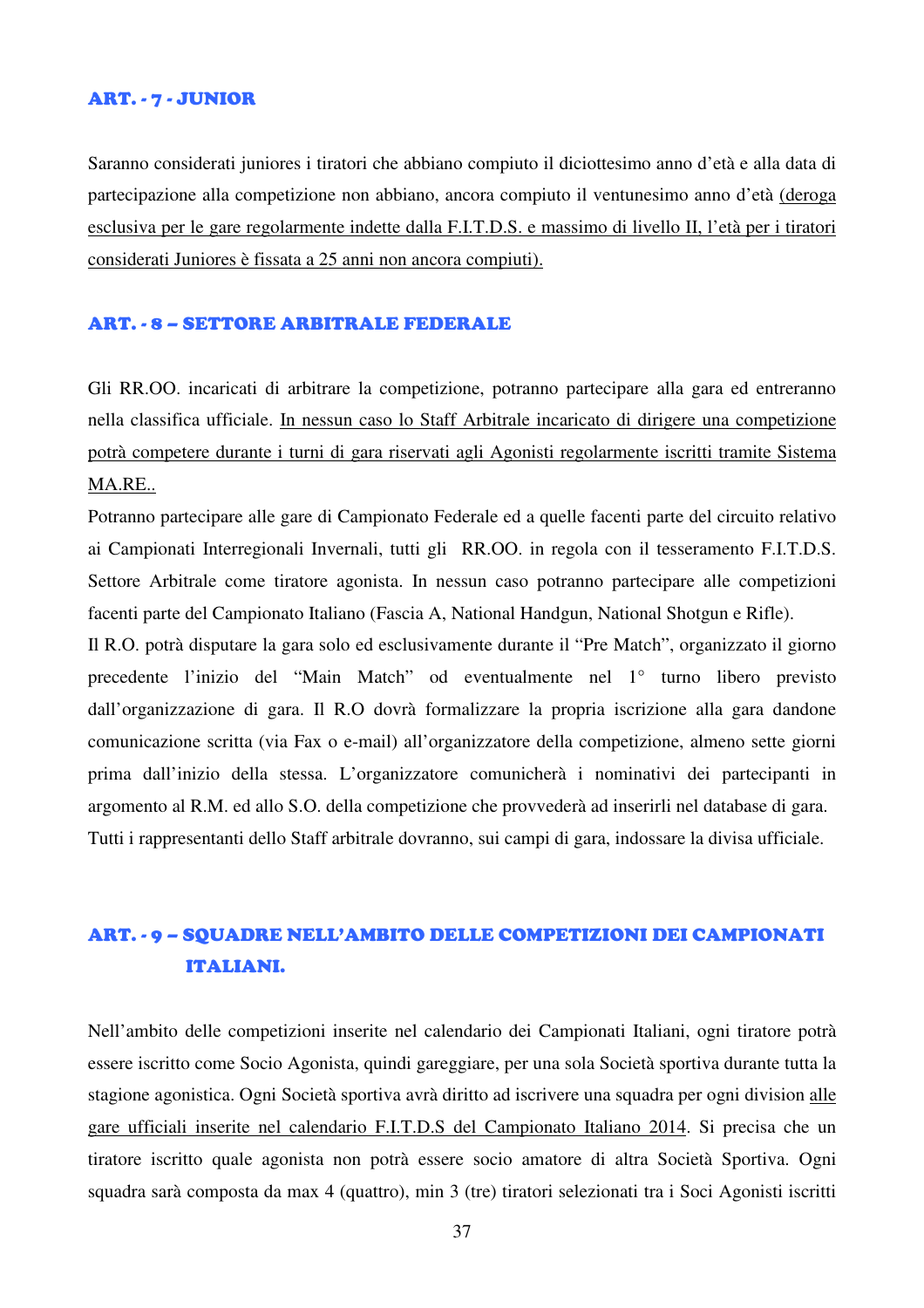nella medesima Società Sportiva. La somma del punteggio dei migliori 3 (tre) tiratori, costituirà la classifica finale di ogni singola competizione. Non sarà possibile l'iscrizione di Squadre nelle gare ufficiali facenti parte del Campionato Federale (fascia B) e del circuito relativo ai C.I.I..

#### ART. - 10 - PREMIAZIONI GARE DEI CAMPIONATI ITALIANO E FEDERALE

La premiazione di ogni gara ufficiale di Campionato Italiano dovrà prevedere premi formali, costituiti da **medaglie per i premi individuali e targhe per le squadre** (ove previste) che dovranno essere messi a disposizione dall'Organizzatore almeno nella misura seguente e a cui NON potrà essere derogato se non in meglio.

#### **CAMPIONATO ITALIANO (Fascia A):**

#### **Division Open, Classic, Standard, Production e Revolver**

- ai primi 3 tiratori assoluti delle Divisioni Open, Standard, Production, Classic e Revolver (devono essere iscritti alla gara almeno 10 tiratori);

- al 1° tiratore classificato delle classi di merito Master, A, B, C e D per ogni divisione d'arma;

- ai primi 3 tiratori Senior per ogni divisione d'arma (devono essere iscritti alla gara almeno 5 tiratori di tale categoria per ogni divisione);

- al primo tiratore Super Senior per ogni divisione d'arma (devono essere iscritti alla gara almeno 3 tiratori di tale categoria per ogni divisione);

- al primo tiratore Juniores per ogni divisione d'arma (devono essere iscritti alla gara almeno 3 tiratori di tale categoria per ogni divisione);

- alla prima Lady per ogni divisione d'arma (devono essere iscritti alla gara almeno 3 tiratrici di tale categoria per ogni divisione);

- alle prime 3 squadre per ogni divisione d'arma (devono essere iscritte alla gara almeno 5 squadre per ogni divisione). Se il numero di squadre iscritte alla competizione risultasse inferiore a 5 e non inferiore a 3, sarà premiata esclusivamente la squadra 1^ classificata.

**Al fine di garantire la corretta assegnazione dei premi ai tiratori che non fossero presenti alla cerimonia della loro consegna, si precisa che il Match Director avrà l'obbligo di trascrivere i dati delle persone che eventualmente ritireranno gli stessi per conto di assenti, ovvero dovrà prevederne il deposito presso l'A.S.D. organizzatrice di quelli non consegnati, con l'indicazione del nominativo dell'avente diritto.**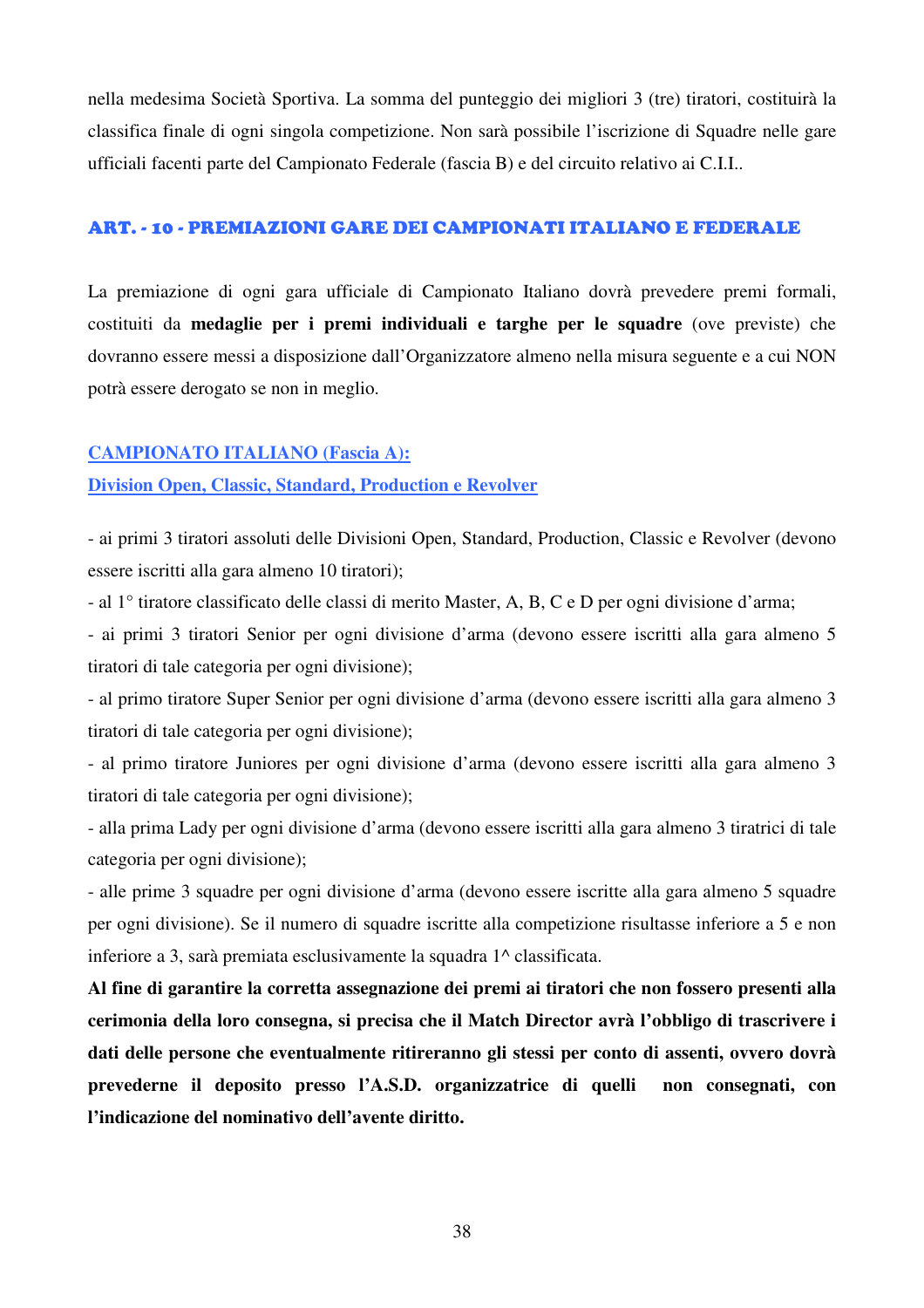#### **CAMPIONATO FEDERALE (Fascia B):**

**Division: Open, Classic, Standard, Production e Revolver** 

Le classifiche valide per le premiazioni di dette division saranno quelle ricalcolate dopo la deletazione dei tiratori in possesso di classe di merito GM e M.

- al 1° classificato assoluto della competizione per ogni divisione d'arma (se appartenente a classe di merito GM o M).

- ai primi 3 tiratori assoluti della competizione per ogni divisione tra gli appartenenti alle classi di merito A, B, C, D, (a condizione che abbiano effettivamente gareggiato almeno 5 Tiratori nell'ambito della stessa divisione);

- ai primi tre tiratori della classe di merito B, C e D, per ogni divisione d'arma, a condizione che abbiano effettivamente gareggiato almeno 5 tiratori nell'ambito della stessa divisione e classe di merito;

- ai primi tre tiratori Junior e Lady, per ogni divisione d'arma, **a condizione che abbiano effettivamente gareggiato almeno 3 Tiratori nell'ambito della stessa division e della stessa categoria;**

- al primo tiratore Senior e S. Senior, per ogni divisione d'arma, **a condizione che abbiano effettivamente gareggiato almeno 5 Tiratori nell'ambito della stessa division e della stessa categoria.** 

**Al fine di garantire la corretta assegnazione dei premi ai tiratori che non fossero presenti alla cerimonia della loro consegna, si precisa che il Match Director avrà l'obbligo di trascrivere i dati delle persone che eventualmente ritireranno gli stessi per conto di assenti, ovvero dovrà prevederne il deposito presso l'A.S.D. organizzatrice di quelli non consegnati, con l'indicazione del nominativo dell'avente diritto.** 

# ART. - 11 - CLASSIFICAZIONE DI MERITO PER LA SUCCESSIVA STAGIONE AGONISTICA

#### **Division Open, Classic, Standard, Production e Revolver**

Per la determinazione della classe di merito si terrà conto di tutte le gare inserite nel calendario ufficiale 2014 che si svolgeranno antecedentemente al National o come stabilito dalla Commissione Sportiva Federale in sede di stesura del Calendario Ufficiale, secondo i seguenti criteri:

• Per tutti coloro che avranno goduto dei privilegi di iscrizione (priorità 1) al Campionato Italiano (Fascia A), le Classi di Merito verranno calcolate con i migliori tre risultati delle competizioni disputate in tale Campionato senza applicazione di nessun correttivo; nel caso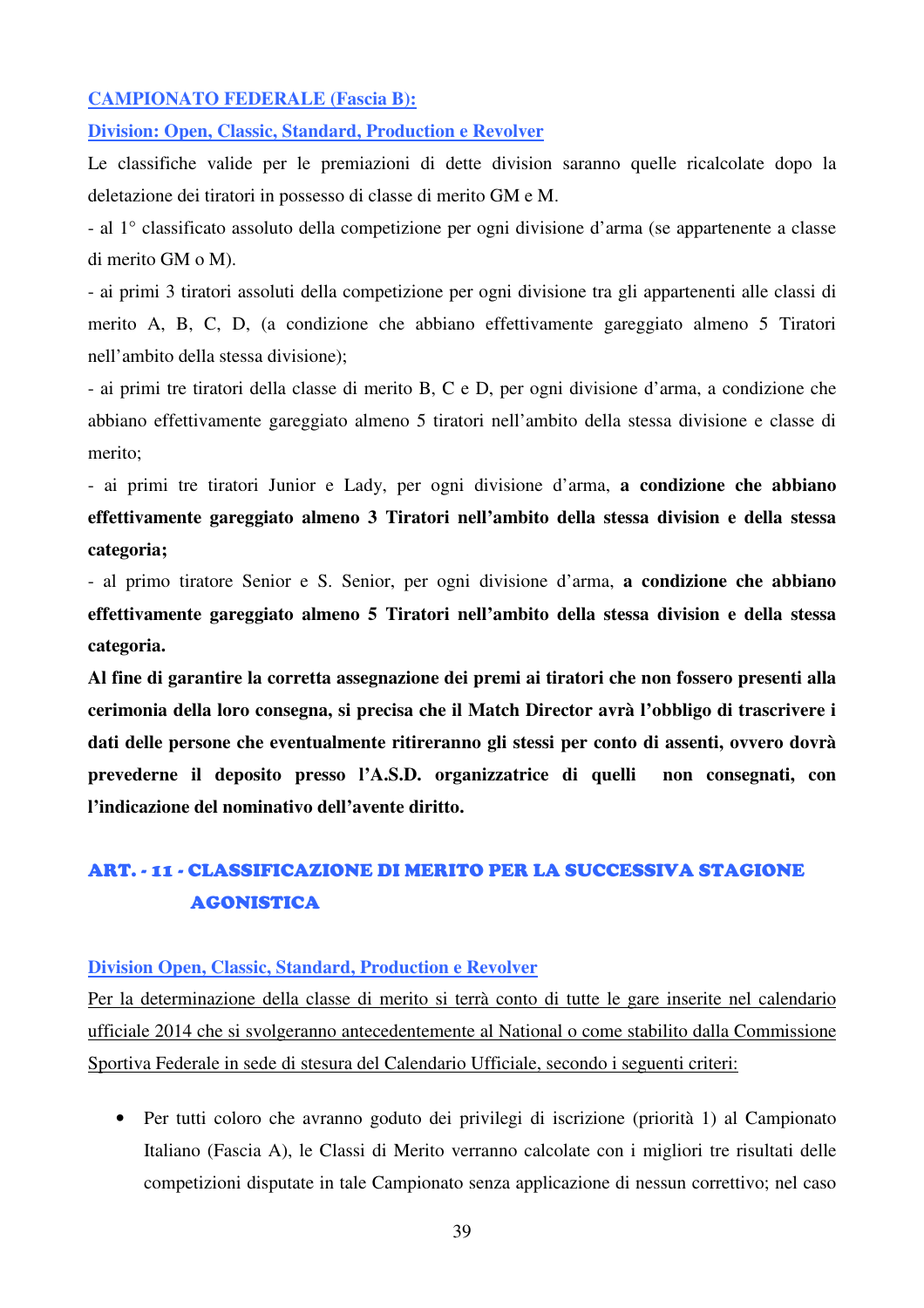in cui un tiratore non partecipi alle competizioni minime previste, pur avendone ottenuto la possibilità, sarà classificato sulla base dei tre migliori risultati nelle competizioni alle quali avrà preso parte nel Campionato Federale (Fascia B). In nessun caso sarà possibile combinare tra loro i risultati ottenuti in Competizioni di Campionati differenti, (Fascia A e Fascia B).

• Per tutti i tiratori con classe di merito A-B-C-D che non avranno goduto dei privilegi di iscrizione in priorità 1 nel Campionato Italiano, le Classi di Merito verranno calcolate con i migliori tre risultati delle competizioni disputate nel Campionato Federale (Fascia B). A tali risultati sarà applicato un coefficiente di correzione pari a 16 punti (es.: 78,55% - 16 = 62,55%). Nel caso in cui un Tiratore di Classe A-B-C-D abbia disputato le tre gare minime in entrambi i Campionati, tre gare nel Campionato Italiano (Fascia A) e tre gare nel Campionato Federale (Fascia B), ai fini della classificazione di merito, verrà considerata quella **più favorevole.** 

Le classi di merito verranno attribuite ai tiratori che abbiano raggiunto una data percentuale secondo il seguente schema:

- - Gran Master da 95% a 100%;
- - Master da  $85\%$  a  $94.99\%$ ;
- $-$  A  $-$  da 75% a 84,99%;
- $-$  B  $-$  da 60% a 74,99%;
- $-C$  da 40% a 59,99%;
- - D da  $0\%$  a 39,99%;

La classificazione acquisita dal tiratore nella Divisione nella quale ha gareggiato, varrà per tutte le altre divisioni riconosciute dall'I.P.S.C. e non sarà declassata negli anni successivi.

Per ottenere il declassamento alla categoria inferiore il tiratore dovrà inoltrare richiesta scritta e motivata alla Commissione Sportiva per il tramite della segreteria F.I.T.D.S. che valuterà la problematica di volta in volta e comunque non potrà essere superiore a 1 (una) classe di merito.

#### ART. – 11.1 – Acquisizione Priorità 1 (uno) per il Campionato Italiano 2015.

Per l'anno 2015, in considerazione degli impegni sportivi legati all'organizzazione dei Campionati Mondiali di Shotgun, questa Commissione Sportiva intende far acquisire la priorità 1, oltre che dallo svolgimento dei C.I.I. che si terranno regolarmente nei tempi e nelle modalità che saranno comunicate nel corso della stagione sportiva 2014, anche come appresso specificato, onde snellire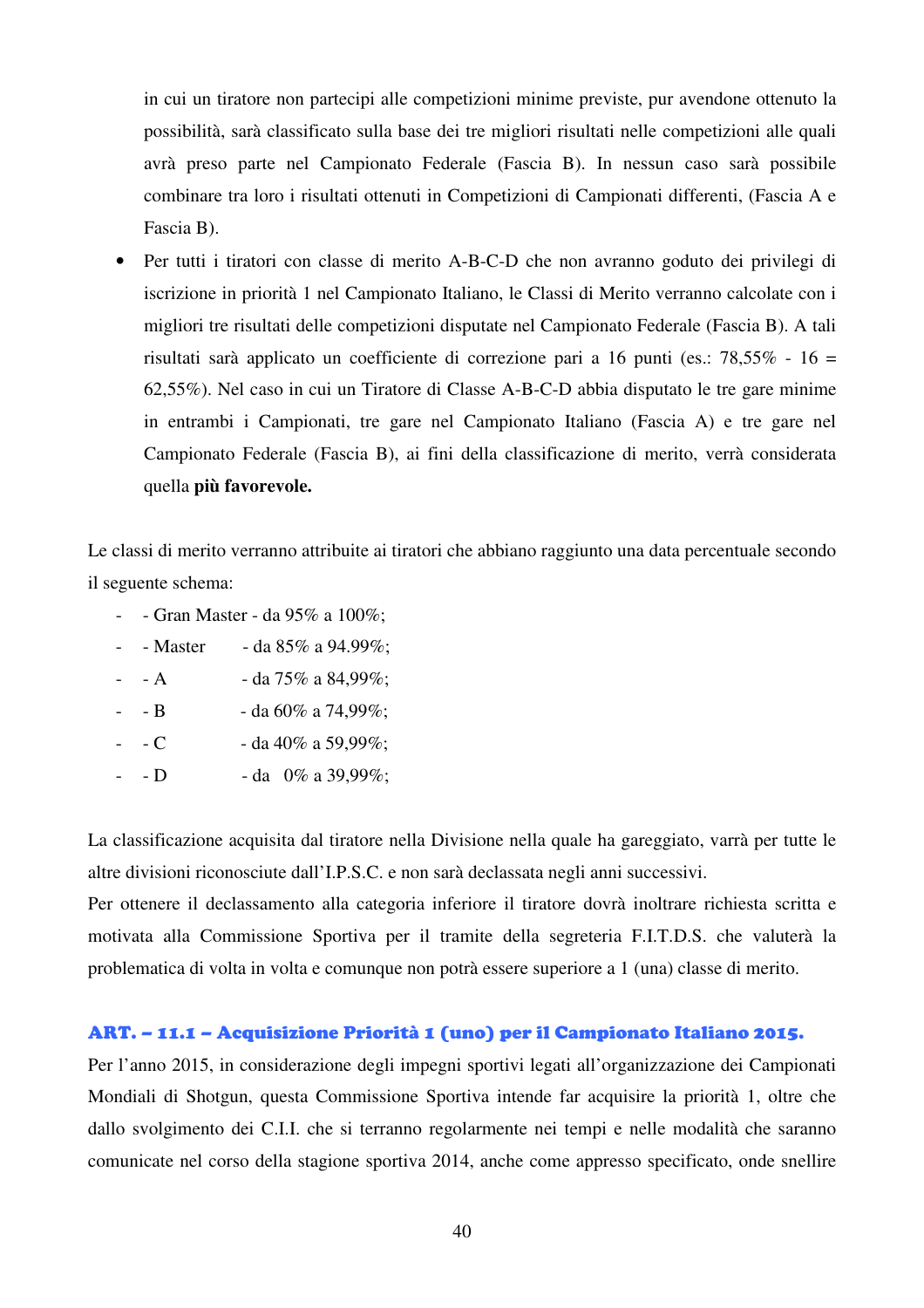le procedure di taggatura informatica necessarie per la partecipazione ai campionati Italiani e Federali 2015:

Al termine della stagione agonistica 2014, in base alle classifiche generali relative ai Campionati Ufficiali FITDS, conquisteranno il diritto di iscrizione con Priorità 1 (uno) per le competizioni di Fascia A che saranno inserite nel Calendario Ufficiale F.I.T.D.S. 2015, tutti gli Agonisti aventi classe di merito A, B, C, e D che risulteranno:

- Classificati ai primi 3 (tre) posti assoluti (tra gli appartenenti alle classi di merito A, B, C e D) nel Campionato Italiano (Fascia A);
- Classificato al primo posto assoluti tra gli appartenenti alle categorie Senior.
- Classificato al primo posto assoluto nel Campionato Federale (Fascia B) per ogni Macroarea.
- Classificato al primo posto assoluti tra gli appartenenti alle categorie Senior.

#### ART. - 12 – NATIONAL 2014.

Il "National Handgun 2014" verrà organizzato dalla F.I.T.D.S. che potrà avvalersi per l'organizzazione di detta competizione della collaborazione dei dirigenti Federali e di chi riterrà più opportuno. Il "National" potrà prevedere l'iscrizione di tiratori provenienti da altre Nazioni. La Federazione farà richiesta all'I.P.S.C. per il riconoscimento della competizione a Livello III.

Il "National Handgun 2014, si svolgerà nel corso di tre giornate di gara (venerdì – sabato – domenica) e presumibilmente prevederà 18 Stage, con suddivisione degli "Squad" in turni antimeridiani e pomeridiani, la Federazione si riserva comunque di meglio articolare detta competizione a proprio insindacabile giudizio. *L'assegnazione di tale manifestazione verrà stabilita dalla Commissione Sportiva Federale in base alle caratteristiche che saranno considerate idonee ad ospitare la prestigiosa competizione, rispettando il principio dell'alternanza tra i campi di tiro affiliati.*

Per gli anni successivi al 2014, la Federazione deciderà di volta in volta come strutturare detta competizione informando tempestivamente le ASD affiliate e i propri tesserati per mezzo di comunicato Ufficiale pubblicato sul sito.

I tiratori interessati a partecipare al "National Handgun 2014", dovranno procedere alla propria preiscrizione telematica, secondo le modalità che verranno rese note nel dettaglio con apposito comunicato pubblicato sul sito Federale.

La Commissione Sportiva assegnerà le slot per il National tenendo conto dei posti disponibili, delle slot necessarie per procedere alla premiazione delle singole classi di merito secondo quanto numericamente previsto dal presente regolamento sportivo, delle risultanze della classifica dei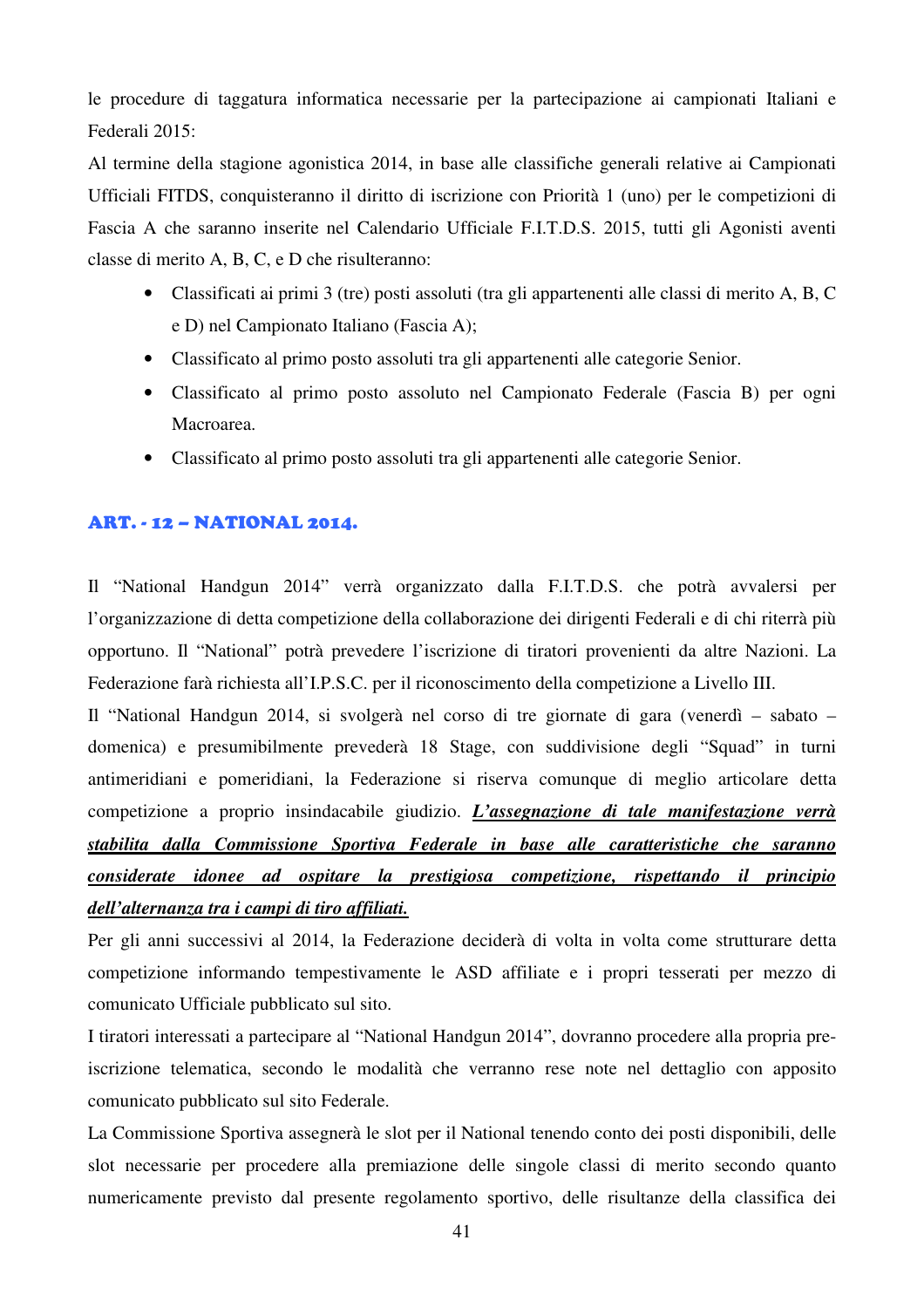Campionati Italiano (Fascia A) e Federale (Fascia B), determinate sulla base dei risultati nelle competizioni che si saranno svolte alla data del 31 luglio 2014.

### Aventi diritto a partecipare al NATIONAL:

- Gli appartenenti alle classi di merito GM e M che abbiano partecipato ad almeno tre gare del Campionato Italiano (Fascia A);
- Gli appartenenti alle Categoria S. Senior, Lady e Junior che abbiano partecipato ad almeno tre gare del Campionato Italiano (Fascia A) o Federale (Fascia B);
- Gli appartenenti alle classi di merito A, B, C e D con acquisita la Priorità 1 durante i C.I.I. e che abbiano partecipato ad almeno tre gare del Campionato Italiano (Fascia A);
- Gli appartenenti alle classi di merito A, B, C e D che abbiano conquistato l'accesso tramite i migliori piazzamenti, primi 5 (cinque) assoluti nel Campionato Federale di ciascuna Macro Area;
- Gli appartenenti alle Categoria Senior, qualora non abbiano già acquisito tale diritto descritto nei punti precedenti, che risultino essersi classificati fra i primi tre nel Campionato Italiano (Fascia A), ed il primo classificato nel Campionato Federale (Fascia B).
- Gli appartenenti alle classi di merito A, B, C e D che abbiano partecipato ad almeno tre competizioni in uno dei due Campionati (Italiano o Federale senza possibilità di combinare tra loro le risultanze) avranno priorità di iscrizione 2;
- Tutti coloro che non rientreranno nei punti precedenti avranno Priorità di iscrizione 3.

Sulla base degli elementi sopra esposti la Commissione Sportiva individuerà per ogni singola division, i nominativi degli aventi acquisito il diritto a partecipare al National Handgun 2014, pubblicando entro il 10.08.2014 tale elenco.

La FITDS si riserva il diritto di assegnare una limitata quantità di "Wild Slot".

Ogni tiratore potrà gareggiare esclusivamente in una sola divisione d'arma **e per la stessa divisione con la quale abbia conquistato l'accesso a tale competizione.** Quest'ultima prescrizione sarà valida anche per i tiratori Agonisti appartenenti alla classe di merito GM e M nel rispetto della divisione nella quale abbiano effettuato le tre gare minime previste nel Campionato di riferimento. Ogni specifica richiesta in merito potrà essere indirizzata alla Commissione Sportiva che ne valuterà il contenuto e delibererà per ogni singolo caso i vari provvedimenti.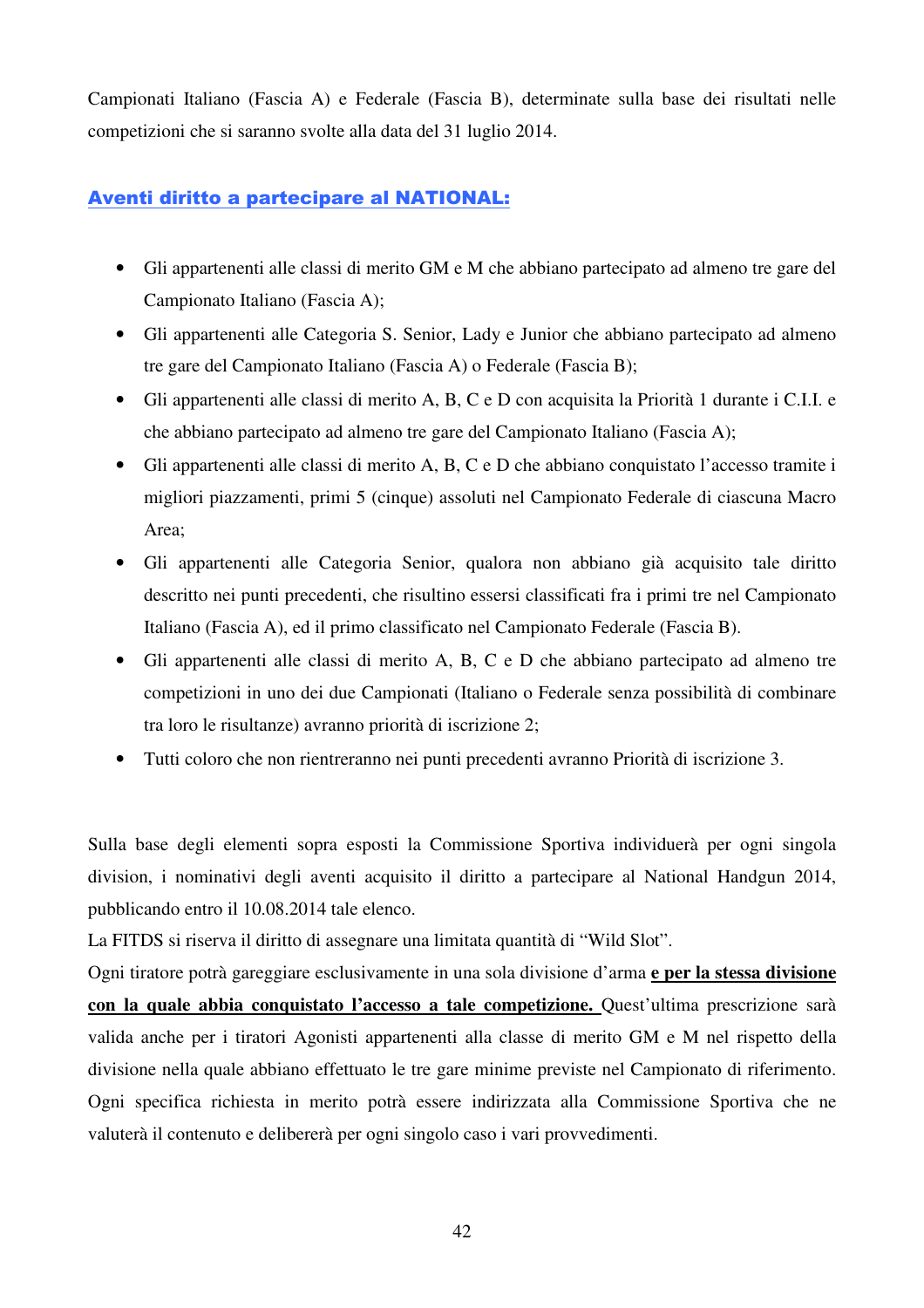#### ART. - 13 - SQUADRE AL NATIONAL

Per l'attribuzione del titolo di campione italiano a squadre ogni Società avrà la possibilità di iscrivere al National solo una squadra per ogni Divisione composta dai suoi migliori tiratori di specialità. Le squadre saranno formate da Max 4 e Min 3 tiratori scelti dal Presidente del Club tra coloro che avranno ottenuto la slot per poter partecipare al National. Non potranno essere iscritti, quali facenti parte della squadra, tiratori che non abbiano acquisito tale diritto.

#### ART. - 14 - PREMIAZIONI NATIONAL

Il National assegnerà i seguenti Titoli di Campione Italiano a condizione che sia raggiunto il minimo di partecipanti come di seguito indicato: (si precisa che i tiratori dovranno essere di Nazionalità Italiana e regolarmente iscritti alla Federazione per l'anno in cui si svolge la manifestazione finale):

1) Campione Italiano Individuale maschile nelle Divisioni previste a patto che vi partecipino almeno 10 tiratori.

2) Campione Italiano Individuale Categorie: Lady, Juniores **a condizione che vi partecipino almeno 3 Tiratori per ogni categoria**, Senior, Super Senior, nelle Divisioni previste, a condizione che vi partecipino almeno 5 **(cinque)** Tiratori per ogni categoria;

3) Campione Italiano Individuale di Classe Master-A-B-C-D, nelle "Division" previste, a condizione che nelle rispettive Classi di Merito e per ogni Divisione partecipino almeno 5 tiratori;

4) I titoli di Campione Italiano per società saranno aggiudicati solo se il numero delle squadre partecipanti per ogni Divisione non sarà inferiore a 5 (cinque).

#### ART. - 15 - DISTINTIVO DI MERITO

Tutti i Campioni Italiani, che avranno conquistato tale titolo al National unitamente a tutti i Campioni Federali di Macroarea, che lo avranno conquistato nel Campionato Federale di Fascia "B", di Division, Categoria e Classe di Merito, sono autorizzati a fregiarsi, solo durante l'anno successivo all'acquisizione, dello scudetto tricolore che sarà loro insignito dalla F.I.T.D.S.

Tutti i tiratori Italiani, che hanno rappresentato ufficialmente l'Italia nei Campionati Internazionali sono autorizzati e fregiarsi dello scudetto tricolore, sormontato dalla sigla della F.I.T.D.S., nell'anno successivo a tale partecipazione.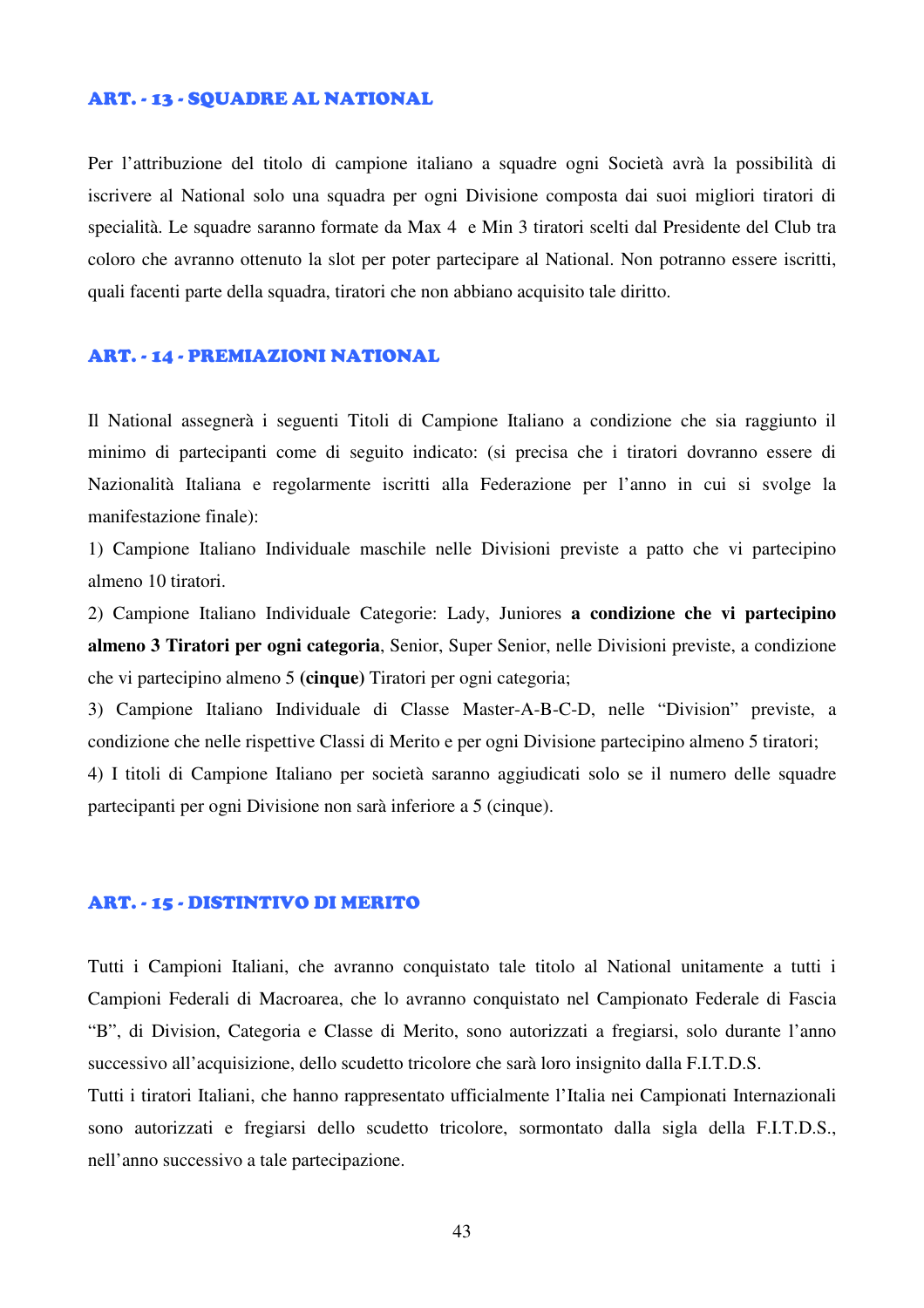# CAMPIONATI MONDIALI HANDGUN

#### **Capitolo VIII°**

#### ART. - 1 - PREMESSA

#### Premesso che:

- la Federazione intende acquisire quante più slot possibili come Region Italia onde consentire al maggior numero di tesserati di essere presenti e poter partecipare alla competizione al fine di far acquisire maggiore esperienza Internazionale e ulteriore bagaglio tecnico ai propri tiratori, nonché schierare il maggior numero possibile di rappresentative ufficiali nelle varie Division;

- I componenti delle rappresentative Ufficiali verranno selezionati dal Commissario Tecnico.

- Il Commissario Tecnico, al fine di una corretta scelta dei componenti le squadre ufficiali, terrà in considerazione, anche ma non solo, i risultati tecnici ottenuti dagli atleti stessi nelle competizioni del Campionato Italiano Handgun e valuterà la possibilità di riservare un certo numero di Slot da attribuire a giovani agonisti, di concerto con il Presidente Federale e sentito il parere del Responsabile del Settore Giovanile Federale.

- Le scelte del Commissario Tecnico verranno ad essere assunte in piena autonomia e tenendo conto non solo dei risultati delle competizioni, ma anche di ogni altro fattore che lo stesso riterrà utile valutare e tenere in considerazione, compreso il comportamento etico – sportivo del singolo atleta, al fine di inserire nei Team Ufficiali tiratori al meglio della condizione mentale, tecnica, psicofisica e che diano maggiori garanzie per il raggiungimento del miglior risultato di squadra possibile;

Il Commissario Tecnico, presenterà al Presidente Federale un programma di preparazione di Alto Livello, per quei Tiratori che saranno individuati all'inizio dell'anno come TIN ( (Tiratori di Interesse Nazionale) e TIN-G ( (Tiratori di Interesse Nazionale Giovani), al fine di dare il miglior supporto ai possibili Nazionali; in tal senso verranno organizzati alcuni corsi, raduni e partecipazione a competizioni ritenute di particolare interesse, anche differenziati per division e categoria, il tutto secondo quanto ritenuto opportuno dal C.T. e dal Responsabile del Settore Giovanile, valutata la possibilità di realizzazione sulla base nell'ambito delle risorse economiche Federali a disposizione.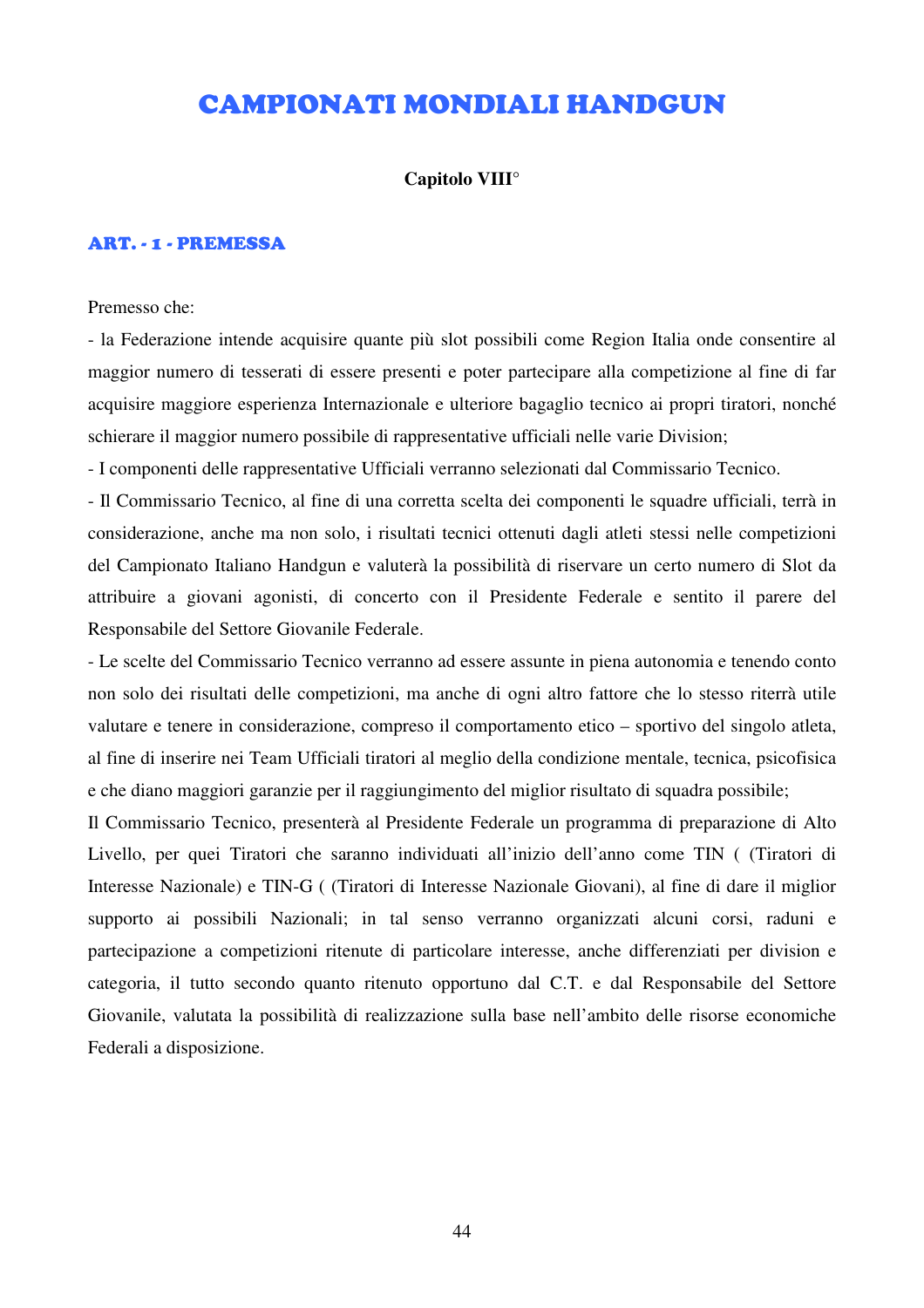#### ART. – 1.1 – PARTECIPAZIONI A EVENTI INTERNAZIONALI

**Il tiratore Agonista, in regola con il tesseramento per l'anno 2014, che NON abbia partecipato ad almeno due competizioni nazionali sia esse facenti parte del Campionato Federale di Fascia "A" che "B" durante la corrente stagione agonistica e l'anno precedente a quello di riferimento del presente Regolamento Sportivo, non potrà ottenere il Nulla Osta, necessario ad ottenere l'autorizzazione per effettuare gare di carattere Internazionale, da parte del R.D.. Tale prescrizione potrà essere oggetto di parere specifico del Consiglio Federale, anche sulla base delle eventuali richieste prodotte dagli interessati.**

#### ART. - 2 – ASSEGNAZIONE SLOT CAMPIONATI MONDIALI HANDGUN

La F.I.T.D.S. quantificherà, sulla base dei criteri di distribuzioni previsti a livello Internazionale dall'I.P.S.C., il numero di "slots" per la partecipazione ai Campionati Mondiali Handgun 2014, che si svolgeranno in FLORIDA dal 7 al 19 ottobre p.v..

 Si precisa che le slots che risulteranno residuali rispetto a quelle che verranno utilizzate per le rappresentative ufficiali, per i tiratori di interesse Federale, e per lo Staff Tecnico, verranno messe a disposizione e assegnate ai tiratori sulla base di una classifica di merito tra coloro i quali avranno regolarmente fatto pervenire la preiscrizione e il pagamento della stessa. La quota relativa al pagamento della preiscrizione all'evento potrà essere restituita per intero al tiratore che ne abbia fatto richiesta alla Segreteria in forma scritta, entro i 30 (trenta) giorni precedenti alla "Dead Line" stabilita dall'Organizzazione per la corresponsione di quanto dovuto. Nel caso ciò non avvenga, la quota potrà essere restituita esclusivamente in caso di ulteriori richieste effettuate da altrettanti Agonisti, (che risultino tra quelli regolarmente preiscritti sul Sistema MA.RE.) che, dopo attenta valutazione della Commissione Sportiva, potranno essere accreditati alla partecipazione. Nel caso non ci siano ulteriori richieste, la quota impegnata non potrà essere rimborsata. Ad ogni buon fine, si chiarisce che la quota relativa alla preiscrizione sarà restituita, a coloro ne abbiamo maturato il diritto, entro il mese di ottobre 2014.

La classifica di merito, verrà stilata tenendo conto della percentuale media calcolata sulla base dei 3 (tre) migliori risultati percentuali ottenuti nella division di appartenenza, nel corso della partecipazione del tiratore alle gare di Campionato Italiano (Fascia A) che si saranno svolte entro la data che la Federazione determinerà sulla base del termine ultimo che le verrà concesso dalla Region organizzatrice per comunicare i nominativi dei componenti i Team Ufficiali.

Tale data verrà resa nota non appena possibile con comunicato pubblicato sul sito Federale.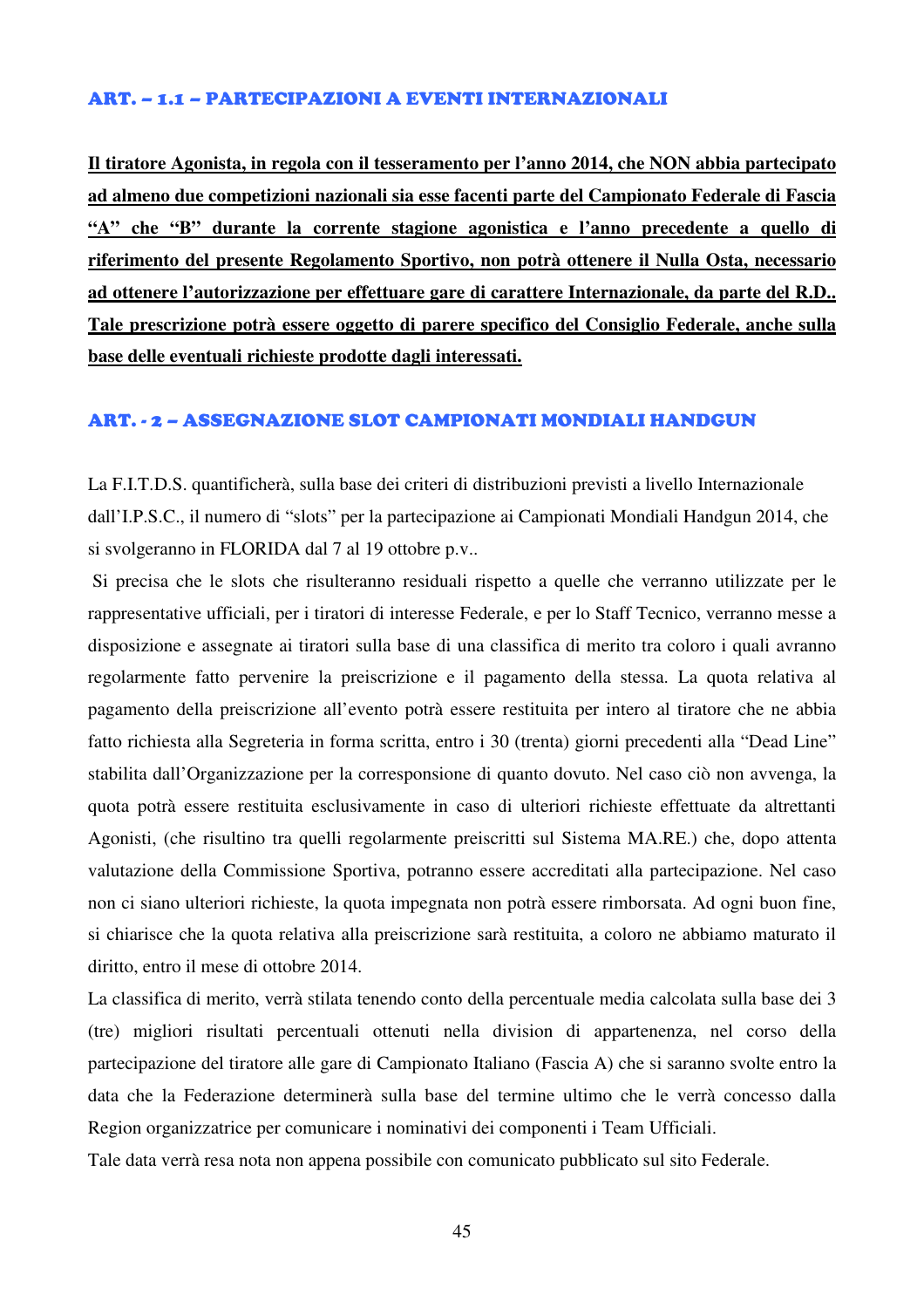La Commissione Sportiva provvederà alla assegnazione delle slot disponibili sulla base di una valutazione tecnica, delle preiscrizioni pervenute, nonché tenendo conto del numero di partecipanti nelle varie division.

La Federazione si riserva la facoltà di assegnare un esiguo numero di "wild slot" a tiratori che abbiano acquisito particolari meriti sportivi o che si siano particolarmente distinti nello sviluppo della nostra disciplina sportiva.

#### ART. - 3 – PREISCRIZIONI

Le preiscrizioni saranno effettuate tramite il Sistema telematico MA.RE. secondo i termini sanciti dal Consiglio Federale che verranno portati a conoscenza con apposito comunicato.

#### ART. - 4 – NORMA FINALE

Sarà cura della Commissione Sportiva e del Regional Director, per quanto di loro competenza, nonché del nominato Commissario Tecnico di concerto con Responsabile Settore Giovanile ed il Pres. della Comm. Sportiva Federale, dare puntuale informativa ai tesserati attraverso comunicati Ufficiali pubblicati sul sito www.fitds.it , e mediante comunicazioni individuali ai possibili atleti di interesse Nazionale. Qualora dovessero sorgere dubbi interpretativi in fase di applicazione del presente regolamento, gli stessi verranno risolti in via di interpretazione autentica dalla Commissione Sportiva Federale.

# SHOTGUN (FUCILE ANIMA LISCIA)

#### **Capitolo IX°**

#### ART. - 1 - PREMESSA

La F.I.T.D.S. organizza lo svolgimento di gare di Tiro Dinamico Sportivo per fucile ad anima liscia, valide per il Campionato Italiano Shotgun. I tiratori partecipanti a dette competizioni devono essere iscritti alla F.I.T.D.S. almeno come Agonisti Shotgun.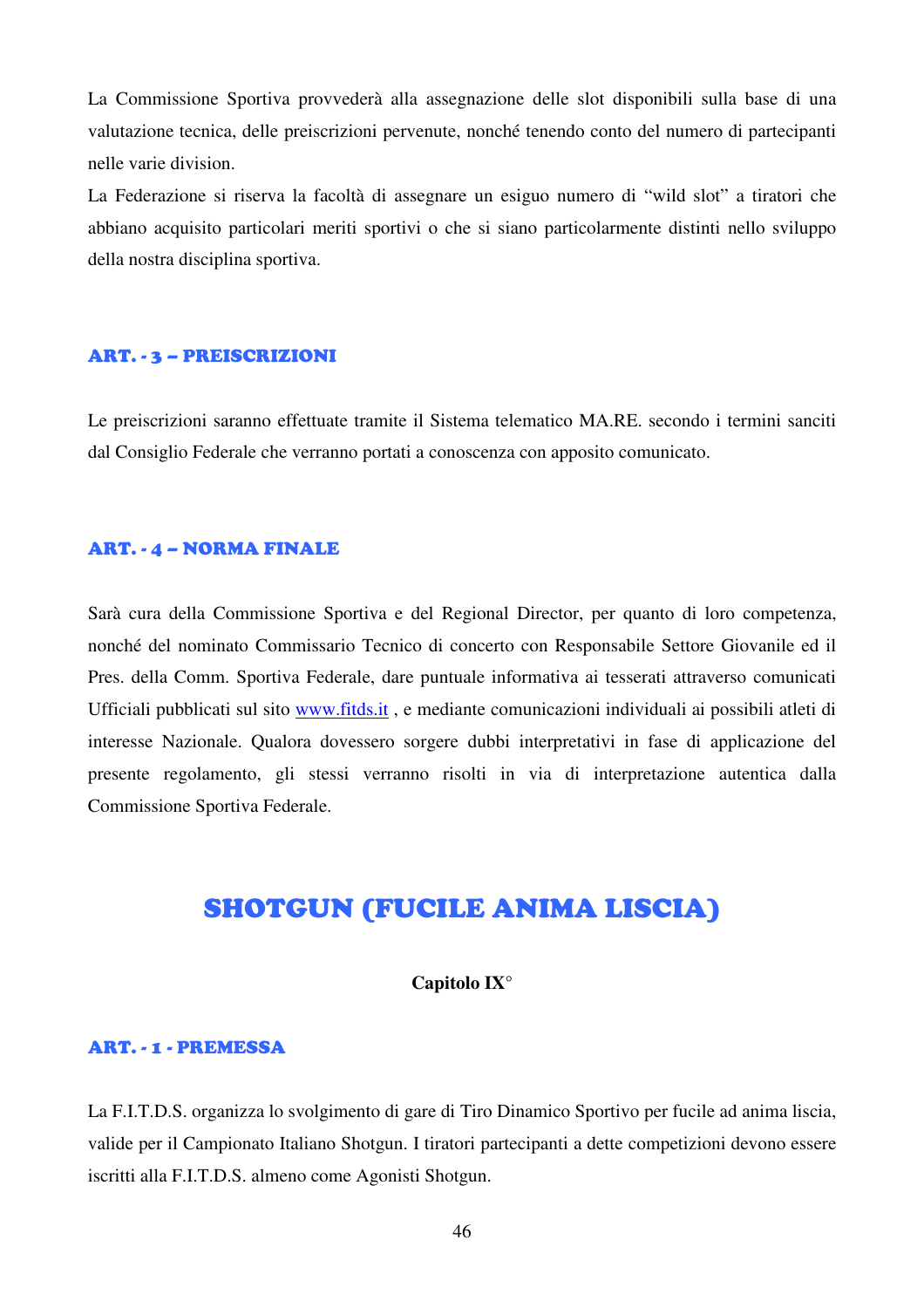Fatte salve le disposizioni generali di cui al presente regolamento sportivo, di seguito si individuano le norme regolamentari per la divisione di armi in argomento:

#### ART. - 2 - DIVISIONI FUCILE ANIMA LISCIA

Vengono riconosciute 4 (quattro) Divisioni di armi.

- 1. Arma di Divisione OPEN come da regolamento F.I.T.D.S IPSC.
- 2. Arma di Divisione MODIFIED come da regolamento F.I.T.D.S. IPSC
- 3. Arma di Divisione STANDARD come da regolamento F.I.T.D.S. IPSC
- 4. Arma di Divisione STANDARD MANUAL come da regolamento F.I.T.D.S. IPSC

#### ART. - 3 – POSIZIONI DI PARTENZA AMMESSE

Nelle competizioni Shotgun le posizioni di partenza sono da considerarsi le seguenti:

a. *HIP-LEVEL*: arma sorretta da entrambe le mani, al fianco del tiratore all'altezza delle anche, parallela al terreno, volata rivolta ai bersagli o in direzione del parapalle frontale dello stage (down range).

Le condizioni di partenza dell'arma ammesse in questa posizione sono:

- 1. Arma completamente scarica;
- 2. Arma rifornita ma con cartuccia non camerata;
- 3. Arma carica in condizione di pronto.

b. *LOW-READY*: arma imbracciata con il calciolo appoggiato alla spalla, sorretta da entrambe le mani e rivolta ai bersagli con la volata a 45° rispetto all'asse di puntamento.

In questa posizione è consigliabile una partenza in condizione di cartuccia camerata, è altresì consentita la partenza con arma rifornita ma senza cartuccia camerata; non è data possibilità di partire con arma scarica.

c. Non sono applicabili tutte quelle condizioni che comportano l'esecuzione degli esercizi con la sola mano-forte o debole.

d. Non sono applicabili inoltre: la posizione "surrender", le posizioni che prevedano partenze con mani appoggiate su finestre, hard-cover, ecc. se non espressamente previsto che l'arma risulti appoggiata in totale sicurezza su idoneo piano di appoggio o rastrelliera. In quest'ultimo caso (arma in rastrelliera), se lo stage prevede l'impiego di munizionamento "birdshot", è consentita la partenza unicamente nelle condizioni 2 o 3 (ama rifornita senza cartuccia camerata o completamente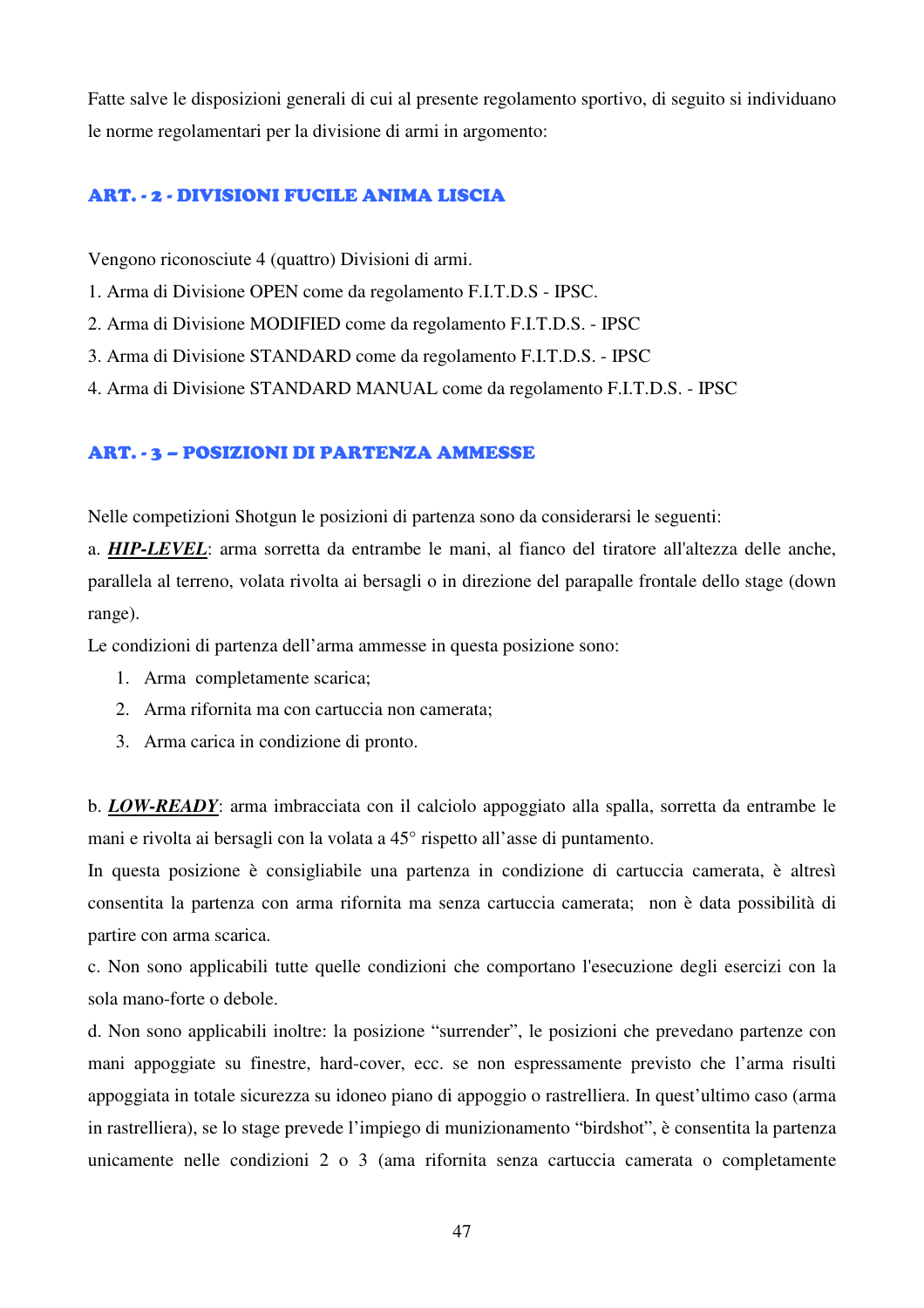scarica), nel caso in cui sia previsto l'impiego di munizioni "slug" o "buckshot" l'arma dovrà essere posta in rastrelliera **sempre scarica**.

#### ART. - 4 - CAMPIONATO NAZIONALE SHOTGUN

Le gare di Shotgun organizzate da ASD affiliate alla FITDS al fine di essere sanzionate quali Manifestazioni Sportive facenti parte del Campionato Italiano Shotgun, dovranno richiedere ai tiratori l'esecuzione di un numero minimo di 6 esercizi, almeno due dei quali dovranno prevedere l'impiego di munizionamento "slug" ed uno di munizionamento "buckshot". In quest'ultimo caso ed in presenza di bersagli cartacei nel COF, sarà obbligatorio l'impiego di specifiche munizioni "buckshot" con un numero massimo di 9 pallettoni.

I tiratori che alla data del 31-12-2009 siano risultati in classifica nazionale per aver partecipato al Campionato 2009 o a campionati precedenti assumono di diritto la qualifica di "Agonisti Shotgun", mentre i tiratori di nuova affiliazione che vorranno partecipare esclusivamente alla Attività Agonistica "Shotgun", dovranno necessariamente aver conseguito almeno il livello bronzo 3000 nella specialità shotgun ed essere iscritti alla Federazione come Agonisti Shotgun. I tesserati Agonisti Shotgun non potranno partecipare alle competizioni di arma corta se non in possesso del livello Bronzo 3000 Handgun e tesserati come Agonisti Handgun avendo pagato la quota relativa (si precisa che in caso si volesse modificare il tesseramento nel corso dell'anno da Agonisti Shotgun ad Agonisti dovrà essere versata la relativa integrazione per differenza).

Al Campionato Shotgun potranno partecipare di diritto tutti i tesserati Agonisti alla Federazione.

Di anno in anno la F.I.T.D.S. organizzerà il Campionato Italiano di Tiro Dinamico Sportivo per fucile ad anima liscia che terminerà con il National Shotgun, evento deputato ad assegnare i titoli nelle varie Division di Campione Italiano assoluto, di categoria ed i titoli a squadre, tale manifestazione dovrà prevedere un numero minimo di 8 esercizi, dei quali almeno due dovranno richiedere l'utilizzo di munizionamento "slug" ed uno munizionamento "buckshot".

La scelta del campo o dell'organizzazione per il National Shotgun, sarà determinata dal Consiglio Federale su proposta della Commissione Sportiva, (previa acquisizione delle relative domande e riscontro del possesso dei requisiti richiesti).

Le classifiche dovranno essere, in ogni competizione, elaborate con programma Win MSS e redatte nel modo seguente:

- classifiche assolute maschili e femminili per le divisioni previste;
- classifica per categorie M, A, B, C e D per le divisioni previste;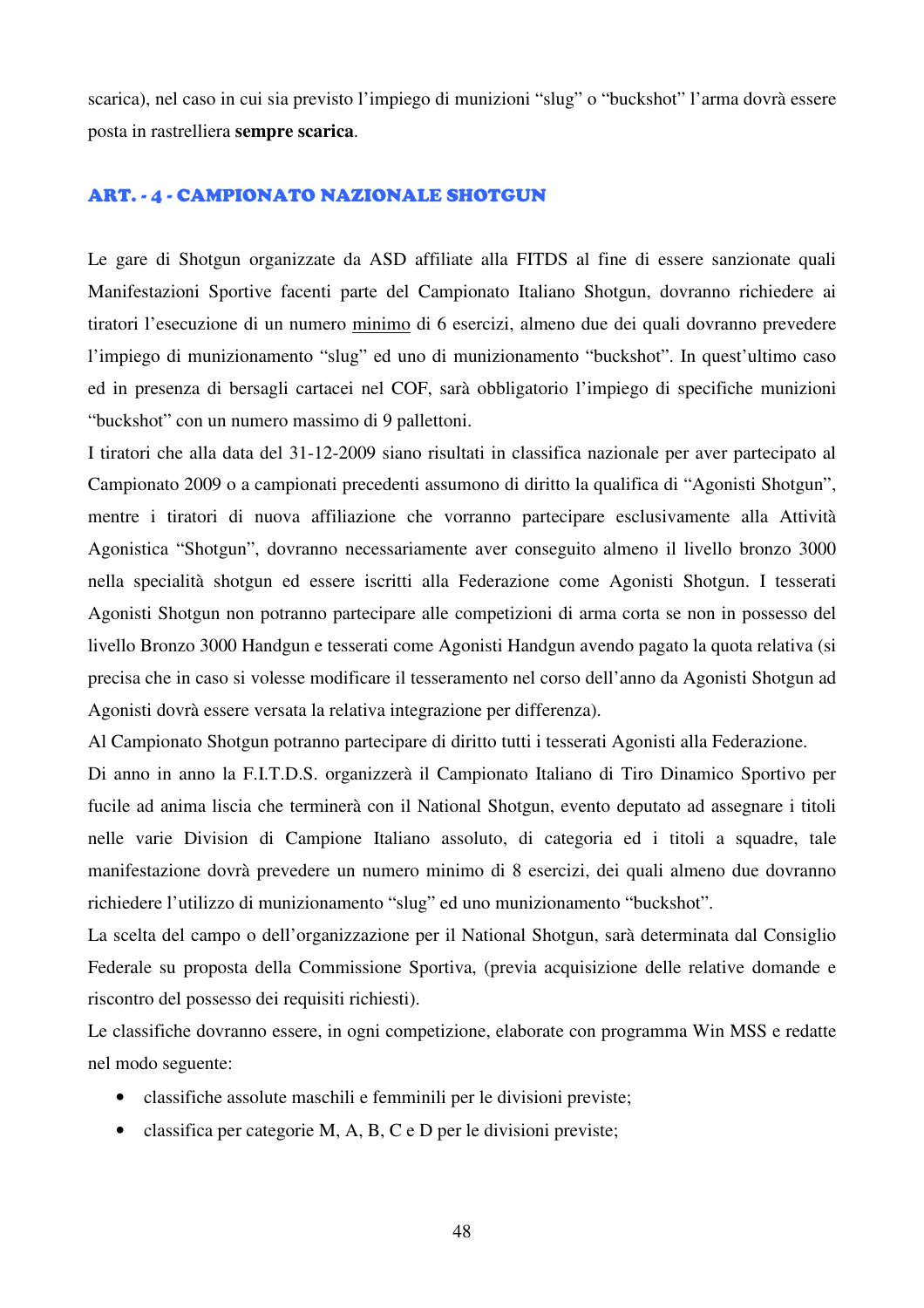# ART. – 5 - PREMIAZIONI NELLE COMPETIZIONI DEL CAMPIONATO ITALIANO

La premiazione di ogni gara ufficiale di Campionato Italiano Shotgun prevederà premi formali, costituiti da coppe, medaglie e targhe: che dovranno essere messi a disposizione dall'Organizzatore:

• ai primi 3 (tre) tiratori d'ogni Divisione, (devono essere iscritti alla gara almeno 5 tiratori);

• al primo classificato Lady, Junior, Senior e Super Senior di ogni Divisione, (devono essere iscritti alla gara almeno 3 tiratori);

• alle prime 3 squadre di ogni Divisione (devono essere iscritti alla gara almeno 3 squadre);

# ART. - 6 - CLASSIFICAZIONE DI MERITO PER LA SUCCESSIVA STAGIONE AGONISTICA

Il tiratore, per essere classificato, dovrà partecipare ad almeno 2 (due) gare del Campionato Nazionale iscritte nel calendario ufficiale F.I.T.D.S. o, in alternativa, anche al solo National.

In caso di partecipazione al solo National, la percentuale ottenuta in detta competizione determinerà la classificazione di merito per l'anno successivo. In caso invece di partecipazione anche a competizioni del Campionato Nazionale, la classificazione di merito per la successiva stagione sportiva, verrà determinata sulla base della media dei 2 (due) migliori risultati ottenuti (incluso il National).

L'aggiornamento della classificazione avverrà al termine di ogni annata agonistica.

Le classi di merito verranno attribuite secondo il seguente schema:

- Gran Master da 95% a 100%;
- Master da  $85\%$  a  $94.99\%$ :
- A  $-$  da 75% a  $84,99\%$ ;
- B da  $60\%$  a  $74,99\%$ ;
- C da 40% a 59.99%;
- D da  $0\%$  a 39.99%;

La classificazione acquisita dal tiratore nella Divisione nella quale ha gareggiato, varrà per tutte le altre divisioni e non sarà declassata negli anni successivi.

Per ottenere il declassamento alla categoria inferiore il tiratore dovrà inoltrare richiesta scritta e motivata alla Commissione Sportiva Federale che valuterà la problematica di volta in volta.

Le competizioni del Campionato Italiano di Tiro Dinamico Sportivo SHOTGUN determineranno una apposita classifica per gli aventi diritto a partecipare al NATIONAL di specialità sulla base dei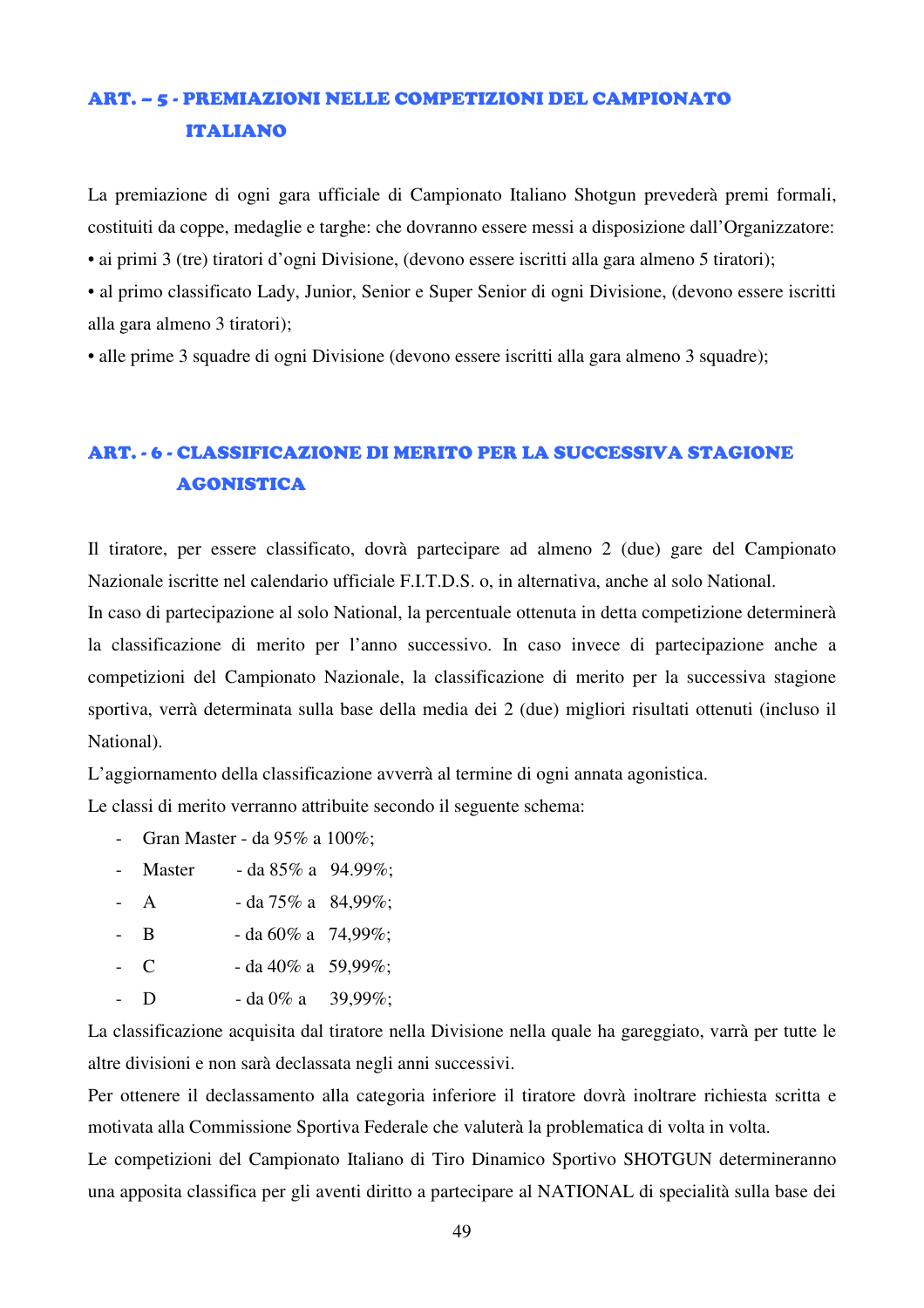posti disponibili, tale classifica terrà conto della media dei due migliori risultati ottenuti in Campionato, se il tiratore avrà partecipato ad una sola competizione il risultato di detta gara, al fine della sola classifica di ammissione al National, sarà decurtato del 6%.

#### ART. – 7 - NATIONAL

La Federazione organizza annualmente una manifestazione denominata NATIONAL SHOTGUN. La partecipazione a tale evento è libera. Verrà comunque data priorità di iscrizione ai tiratori che abbiamo partecipato ad almeno una gara del Campionato Italiano Shotgun. In caso di richieste di partecipazione superiori alle slot disponibili sarà seguito il criterio di assegnazione delle stesse in virtù di quanto disposto dall'art.6/7c del presente regolamento.

#### ART. - 8 - SQUADRE AL NATIONAL

Per l'attribuzione del titolo di Campione Italiano a squadre ogni Società avrà la possibilità di iscrivere al National solo una squadra per ogni Division, composta dai suoi migliori tiratori di specialità. Le squadre saranno formate da n°4 tiratori e ai fini della classifica si terrà conto dei risultati dei migliori tre.

#### ART. - 9 - PREMIAZIONI DEL NATIONAL SHOTGUN

Il National assegnerà i seguenti Titoli di Campione Italiano a condizione che sia raggiunto il numero minimo di partecipanti come di seguito indicato: (si precisa che i tiratori dovranno essere di Nazionalità Italiana e regolarmente iscritti alla Federazione per l'anno in cui si svolge la manifestazione finale):

• Campione Italiano Individuale Div. Open, Modified, Standard Manual e Standard, maschile (minimo 10 partecipanti alla Divisione);

• Campione Italiano Individuale Div. Open, Modified, Standard Manual e Standard, Senior e Super Senior (minimo 3 partecipanti alla Divisione per categoria);

• Campione Italiano Individuale Div. Open, Modified, Standard Manual e Standard, femminile (minimo 3 partecipanti alla Divisione);

• Campione Italiano Individuale Div. Open, Modified, Standard Manual e Standard, juniores (minimo 3 partecipanti alla Divisione);

• Campione Italiano di Società Div. Open, Modified, Standard Manual e Standard (minimo 3 società partecipanti nella divisione);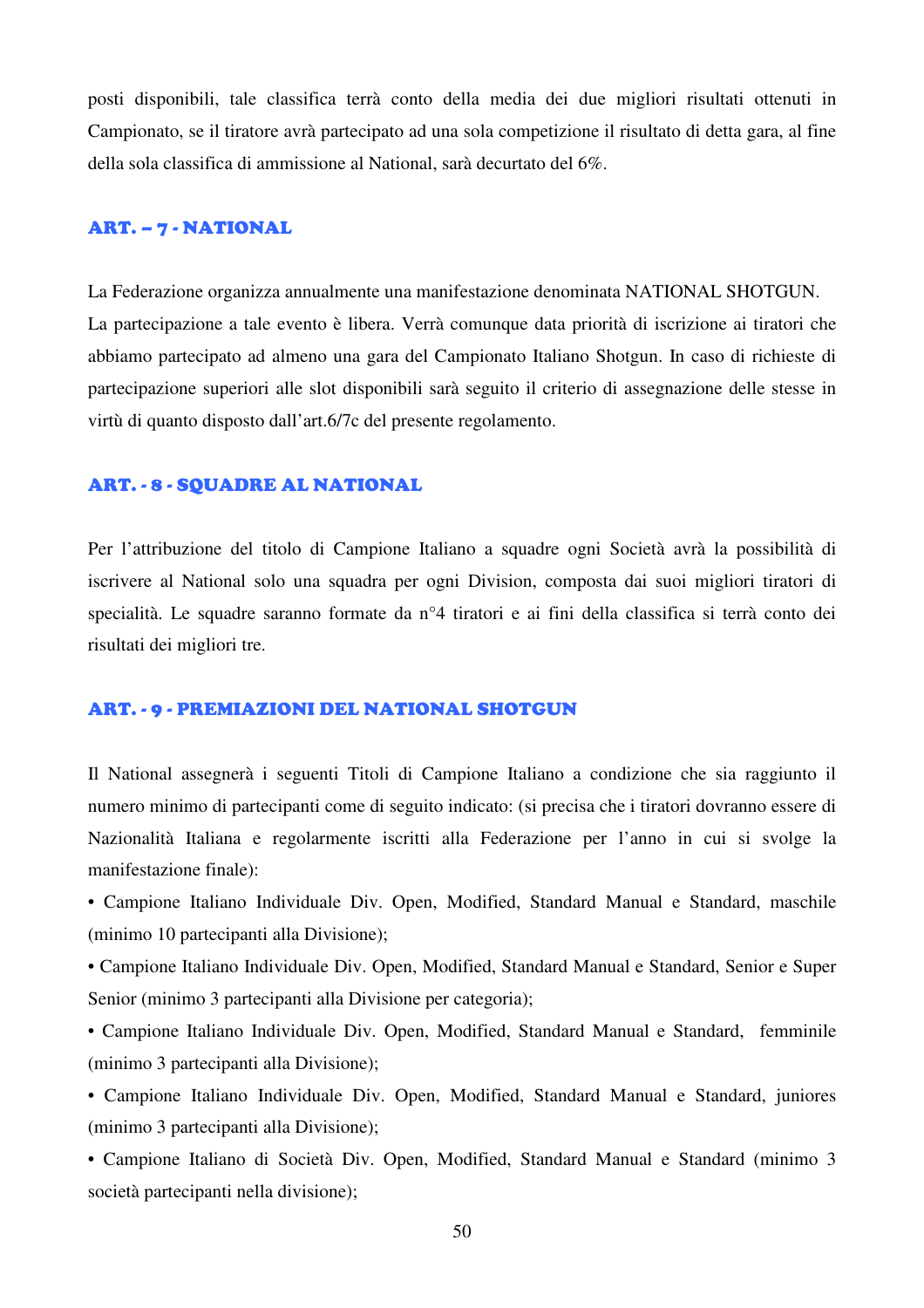#### ART. - 10 - DISTINTIVO DI MERITO

Tutti i Campioni Italiani di Division e di Categoria sono autorizzati a fregiarsi, solo durante l'anno successivo all'acquisizione del titolo, dello scudetto tricolore che sarà loro insignito dalla F.I.T.D.S. Tutti i tiratori Italiani, che hanno rappresentato ufficialmente l'Italia nei Campionati Europei o Mondiali sono autorizzati e fregiarsi dello scudetto tricolore, sormontato dalla sigla della F.I.T.D.S., nell'anno successivo a tale partecipazione.

#### ART. - 11 – COSTO ISCRIZIONI

Il costo di partecipazione alle competizioni facenti parte del Campionato Italiano Shotgun **viene quantificato dalla F.I.T.D.S. e reso noto con un comunicato relativo alle quote stabilite per lo svolgimento dell'attività sportiva dell'anno in corso.**

#### ART. - 12 – RINVIO

Per tutto quanto non previsto nel presente regolamento si fa espresso rinvio al regolamento IPSC Shotgun 2012, pubblicato sul sito ufficiale della Federazione.

Qualora dovessero sorgere dubbi interpretativi in fase di applicazione del presente regolamento relativamente a questa categoria, gli stessi verranno risolti in via di interpretazione autentica dalla Commissione Sportiva Federale, le cui decisioni saranno inappellabili.

## RIFLE (SPERIMENTALE)

#### **Capitolo X °**

#### ART. - 1 – PREMESSA

La F.I.T.D.S. predispone il calendario per lo svolgimento di gare di Tiro Dinamico Sportivo per arma lunga ad anima rigata, valide per il Campionato Italiano Rifle. I tiratori partecipanti a dette competizioni devono essere iscritti alla F.I.T.D.S. almeno come Agonisti Rifle.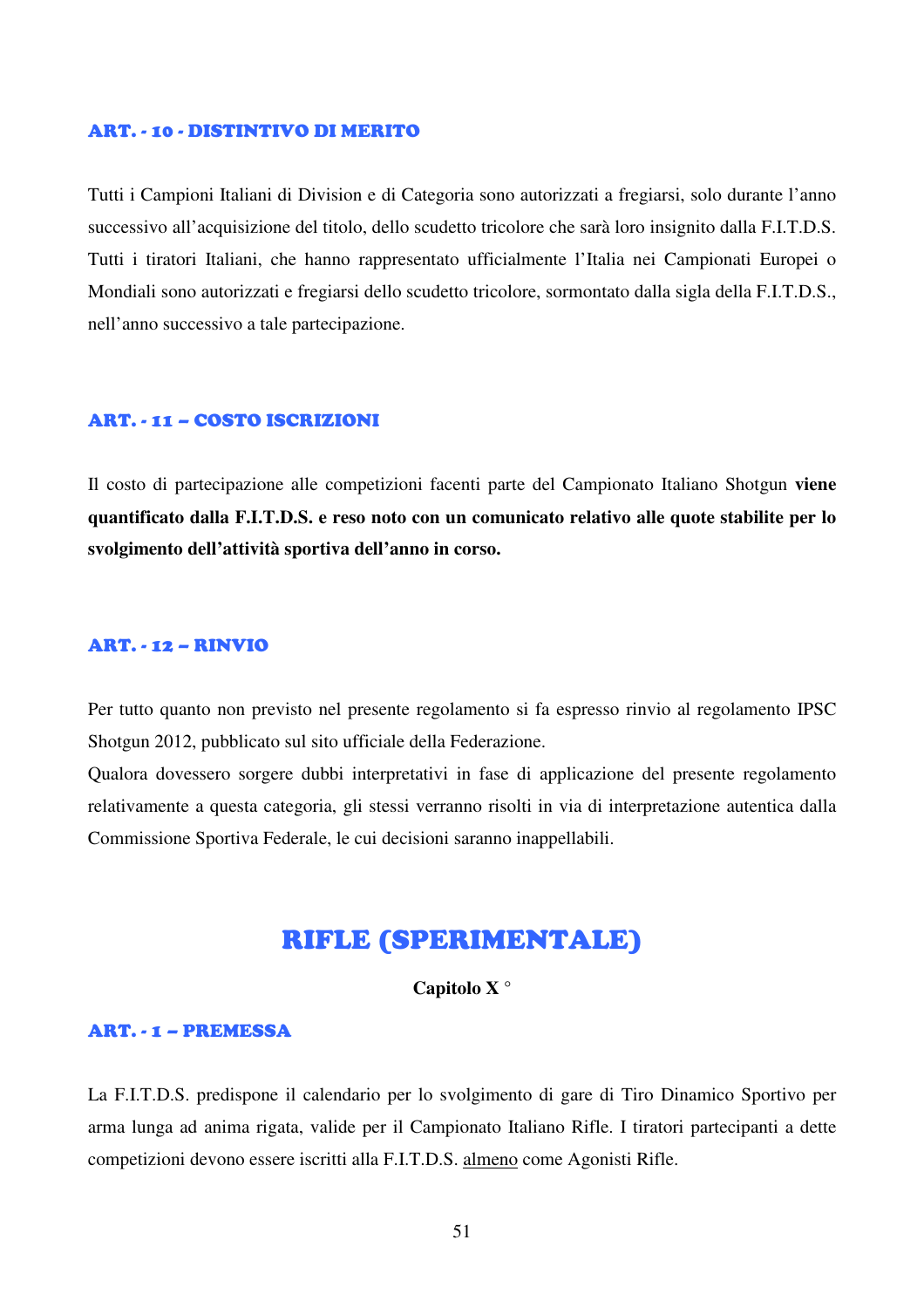La scelta dei campi e degli organizzatori delle competizioni facenti parte del calendario ufficiale Federale, sarà fatta dal Consiglio Federale su indicazione e proposta della Commissione Sportiva Federale, previa acquisizione delle relative domande e riscontro del possesso dei requisiti richiesti. Tutte le competizioni si svolgeranno sotto la totale ed unica responsabilità del proprietario del

campo ove abbia svolgimento la gara e della ASD organizzatrice.

Fatte salve le disposizioni generali di cui al presente regolamento sportivo, di seguito si individuano le norme regolamentari per la divisione di armi in argomento.

#### ART. - 2 - DIVISIONI RIFLE

In via sperimentale sono riconosciute 4 (quattro) Divisioni di armi.

- 1. Arma di Divisione SEMIAUTO STANDARD come da regolamento F.I.T.D.S. IPSC
- 2. Arma di Divisione SEMIAUTO OPEN come da regolamento F.I.T.D.S. IPSC
- 3. Arma di Divisione Subgun come da regolamento F.I.T.D.S. (carabine in calibri da pistola).
- 4. Arma di Divisione Minirifle come da regolamento F.I.T.D.S. (carabine/conversioni in cal. 22 l.r.)

#### ART. - 3 – POSIZIONI DI PARTENZA AMMESSE

Nelle competizioni Rifle le posizioni di partenza ammesse sono da considerarsi le seguenti:

a. *HIP-LEVEL*: arma sorretta da entrambe le mani, al fianco del tiratore all'altezza delle anche, parallela al terreno, volata rivolta ai bersagli o in direzione del parapalle frontale dello stage (down range).

Le condizioni di partenza previste in questa posizione sono le seguenti:

- 1. Arma completamente scarica;
- 2. Arma rifornita ma con cartuccia non camerata;
- 3. Arma carica in condizione di pronto.

b. *LOW-READY*: arma imbracciata calciolo appoggiato alla spalla, sorretta da entrambe le mani, rivolta ai bersagli con la volata a 45° rispetto l'asse di puntamento. In questa posizione è consigliabile una partenza in condizione di cartuccia camerata, è altresì consentita la partenza con arma rifornita ma senza cartuccia camerata; non è data possibilità di partire con arma scarica.

c. Non sono applicabili tutte quelle condizioni che comportano l'esecuzione degli esercizi con la sola mano-forte o debole.

d. Non sono applicabili inoltre: la posizione "surrender", le posizioni che prevedano partenze con mani appoggiate su finestre, hard-cover, ecc. se non espressamente previsto che l'arma risulti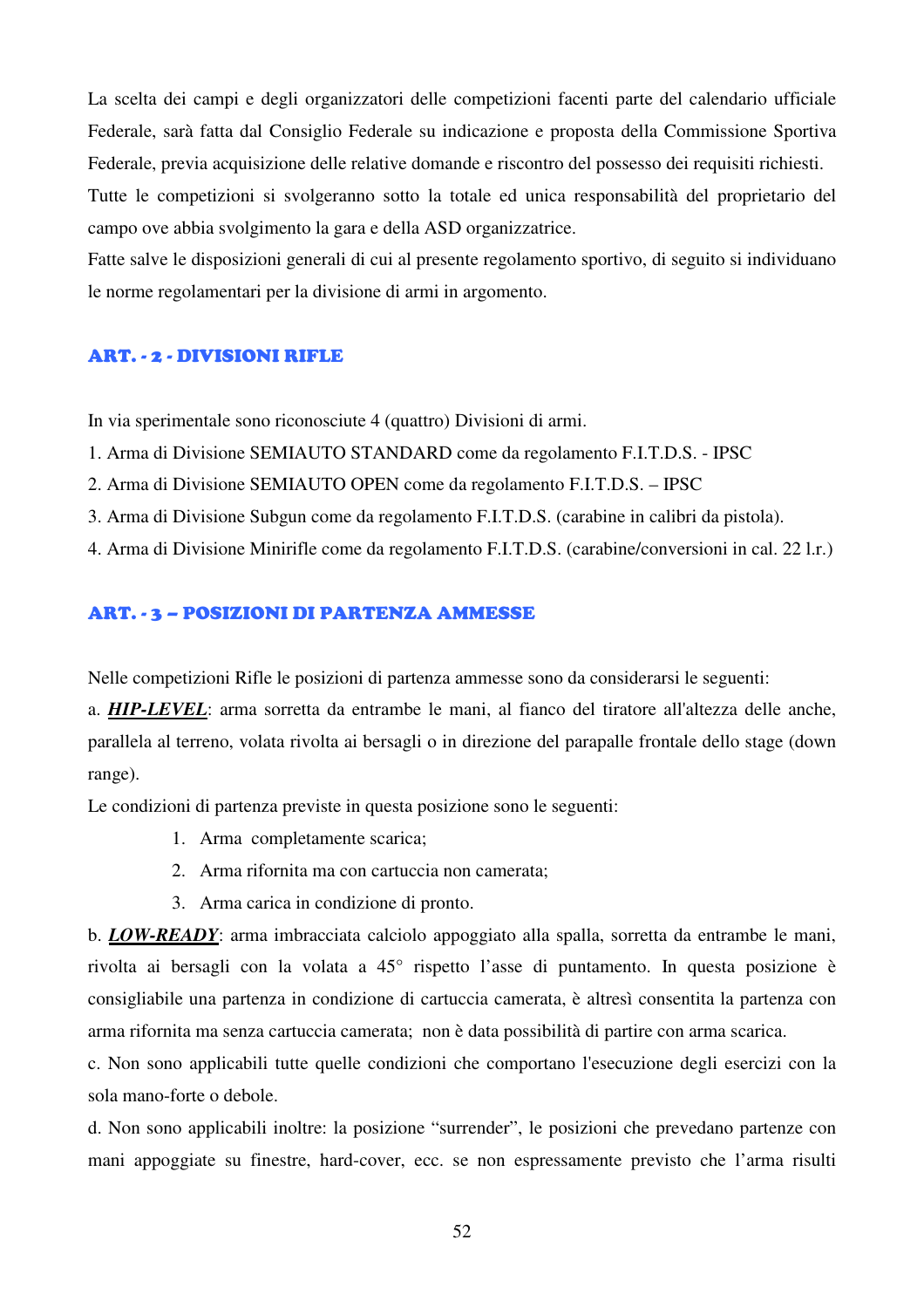appoggiata in totale sicurezza su idoneo piano di appoggio o rastrelliera. In quest'ultimo caso (arma in rastrelliera) **è obbligatoria la partenza con arma completamente scarica**.

#### ART. - 4 - CAMPIONATO NAZIONALE RIFLE

Le gare di Rifle organizzate da ASD affiliate alla FITDS, al fine di essere sanzionate quali Manifestazioni Sportive facenti parte del Campionato Italiano Rifle, dovranno richiedere ai tiratori di eseguire un numero minimo di 6 esercizi.

I tiratori che alla data del 31-12-2012 siano risultati in classifiche internazionali IPSC Rifle assumono di diritto la qualifica di "Agonisti Rifle", mentre i tiratori di nuova affiliazione che vorranno partecipare esclusivamente alla Attività Agonistica "Rifle", dovranno necessariamente aver conseguito almeno il livello bronzo rifle ed essere iscritti alla Federazione almeno come Agonisti Rifle. I tesserati Agonisti Rifle non potranno partecipare alle competizioni di arma corta se non in possesso del livello Bronzo 3000 Handgun e tesserati come Agonisti Handgun avendo pagato la quota relativa (si precisa che in caso si volesse modificare il tesseramento nel corso dell'anno da Agonisti Shotgun ad Agonisti dovrà essere versata la relativa integrazione per differenza).

Al Campionato Italiano Rifle potranno partecipare di diritto tutti i tesserati Agonisti alla Federazione.

Di anno in anno la F.I.T.D.S. organizzerà il Campionato Italiano di Tiro Dinamico Sportivo per fucile ad anima rigata che terminerà con il National Rifle deputato ad assegnare i titoli nelle varie Division di Campione Italiano assoluto e di categoria, nonché i titoli a squadre, tale evento dovrà richiedere l'esecuzione di un numero minimo di 8 esercizi.

La scelta del campo o dell'organizzazione per il National Rifle, sarà determinata dal Consiglio Federale su proposta della Commissione Sportiva, (previa acquisizione delle relative domande e riscontro del possesso dei requisiti richiesti).

Le classifiche dovranno essere, in ogni competizione, elaborate con programma Win MSS e redatte nel modo seguente:

- classifiche assolute maschili e femminili per le divisioni previste;
- classifica per categorie M, A, B, C e D per le divisioni previste;

#### ART. – 5 - PREMIAZIONI NELLE COMPETIZIONI DI CAMPIONATO ITALIANO

La premiazione di ogni gara ufficiale di Campionato Italiano prevederà premi formali, costituiti da coppe, medaglie e targhe: che dovranno essere messi a disposizione dall'Organizzatore: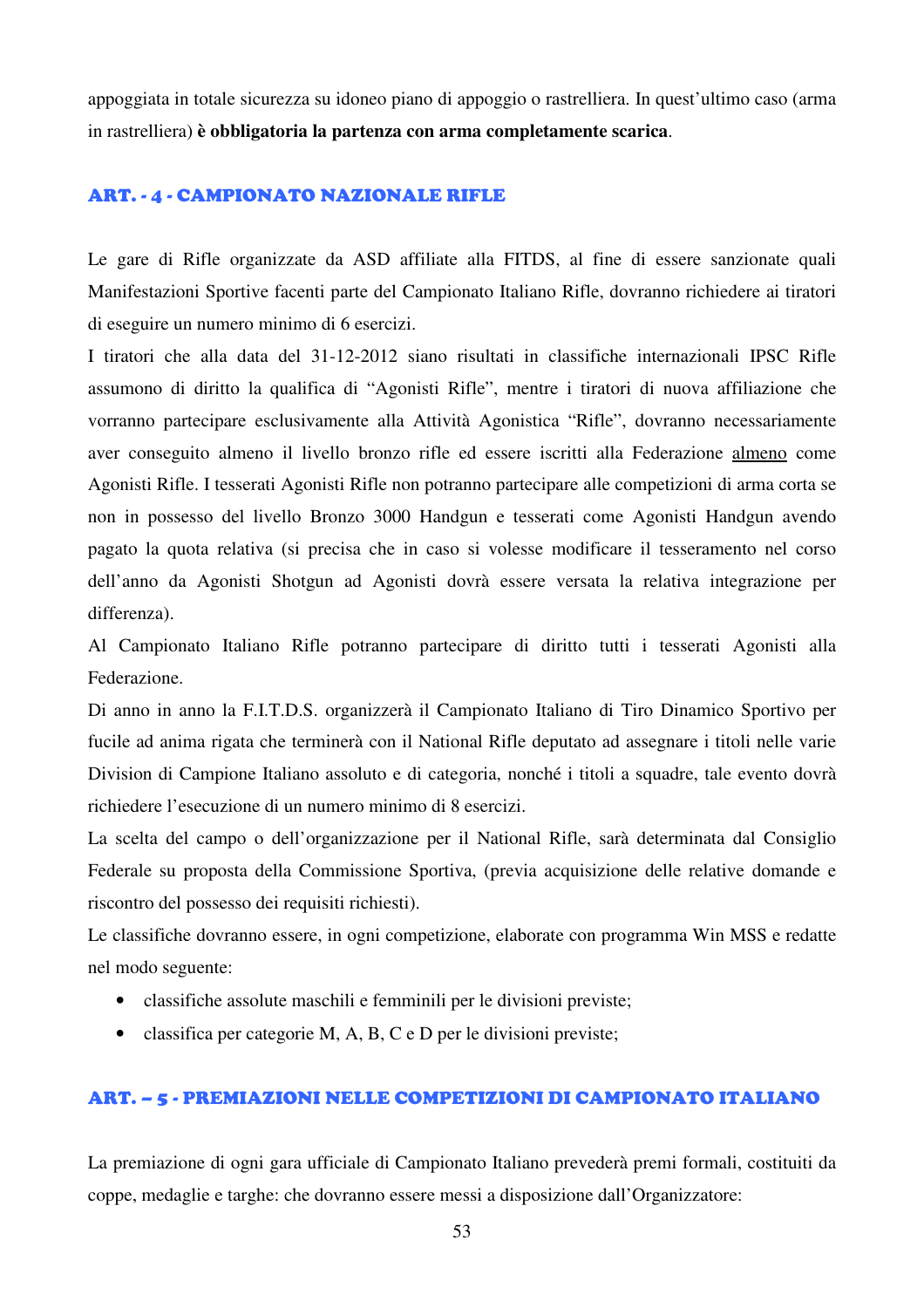• ai primi 3 (tre) tiratori d'ogni Divisione, (devono essere iscritti alla gara almeno 5 tiratori);

• al primo classificato Lady, Junior, Senior e Super Senior di ogni Divisione, (devono essere iscritti alla gara almeno 3 tiratori);

• alla prima squadra classificata di ogni Divisione nel caso in cui siano iscritte alla gara almeno 3 squadre;

• alle prime 3 squadre classificate di ogni Divisione nel caso in cui siano iscritti alla gara almeno 5 squadre;

## ART. - 6 - CLASSIFICAZIONE DI MERITO PER LA SUCCESSIVA STAGIONE AGONISTICA

Il tiratore per essere classificato dovrà partecipare ad almeno 2 (due) competizioni inserite nel calendario ufficiale F.I.T.D.S. o in alternativa anche al solo National qualora abbia la possibilità di parteciparvi.

In caso di partecipazione al solo National, la percentuale ottenuta in detta competizione determinerà la classificazione di merito per l'anno successivo. In caso invece di partecipazione anche a competizioni del Campionato Nazionale, la classificazione di merito per la successiva stagione sportiva, verrà determinata sulla base della media dei 2 (due) migliori risultati ottenuti (incluso il National).

L'aggiornamento della classificazione avverrà al termine di ogni annata agonistica.

Le classi di merito verranno attribuite secondo il seguente schema:

- Gran Master da 95% a 100%;
- Master da 85% a 94.99%;
- A da 75% a 84,99%;
- B da 60% a 74,99%;
- C da 40% a 59,99%;
- D da 0% a 39,99%;

La classificazione acquisita dal tiratore nella Divisione nella quale ha gareggiato, varrà per tutte le altre divisioni e non sarà declassata negli anni successivi.

Per ottenere il declassamento alla categoria inferiore il tiratore dovrà inoltrare richiesta scritta e motivata alla Commissione Sportiva Federale che valuterà la problematica di volta in volta.

Le competizioni del Campionato Italiano di Tiro Dinamico Sportivo Rifle, determineranno una apposita classifica, per gli aventi diritto a partecipare al NATIONAL di specialità, sulla base dei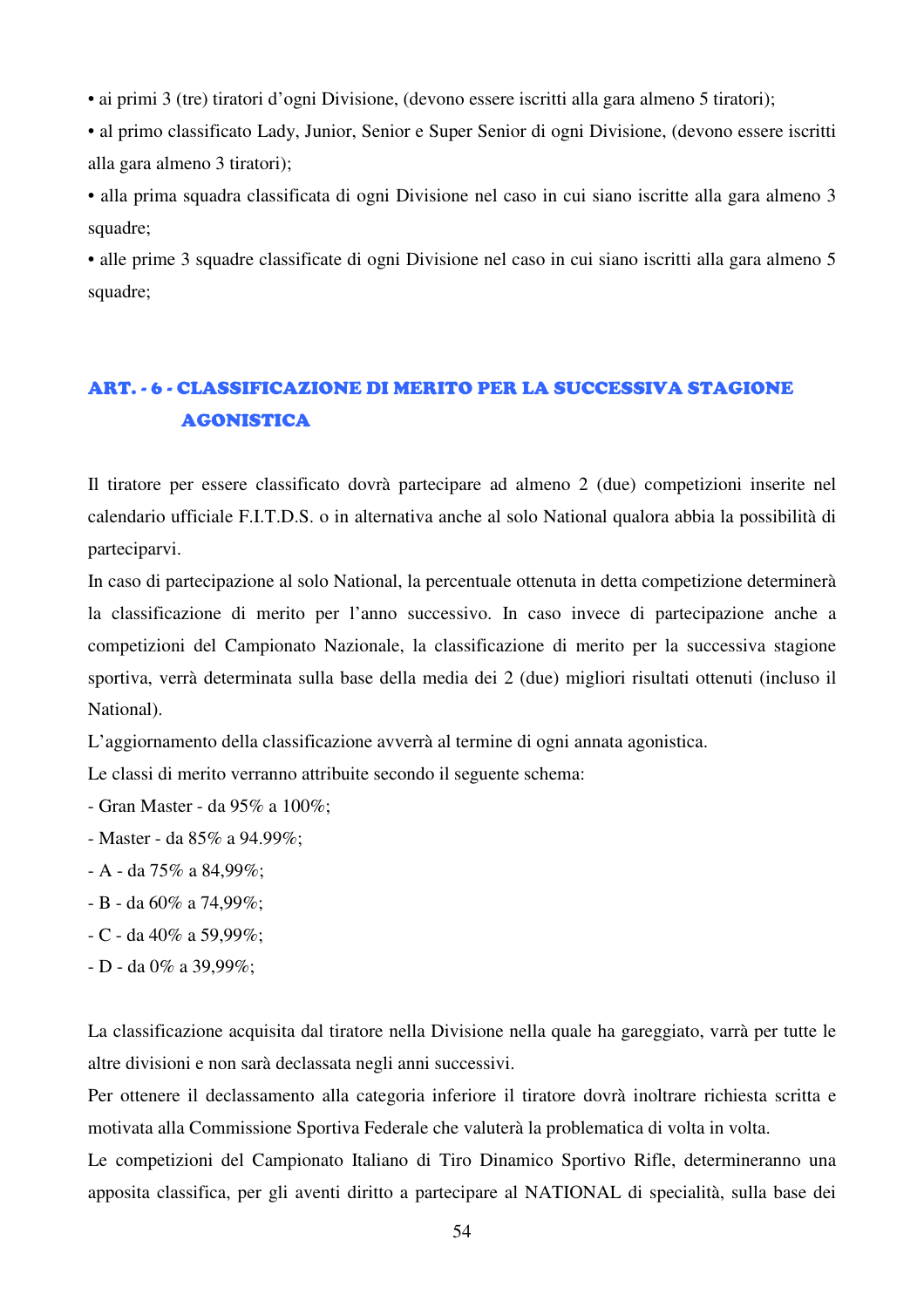posti disponibili, tale classifica terrà conto della media dei due migliori risultati ottenuti in Campionato, se il tiratore avrà partecipato ad una sola competizione il risultato di detta gara, ai fini della sola classifica di ammissione al National, sarà decurtato del 6%.

#### ART. – 7 – NATIONAL

La Federazione organizza annualmente una manifestazione denominata NATIONAL RIFLE. La partecipazione all'evento è libera. Verrà comunque data priorità di iscrizione ai tiratori che abbiamo partecipato ad almeno una gara del Campionato Italiano ad anima rigata. In caso di richieste di partecipazione superiori alle slot disponibili sarà seguito il criterio di assegnazione delle stesse in virtù di quanto disposto dall'art.6/7°c del presente regolamento.

#### ART. - 8 - SQUADRE AL NATIONAL

Per l'attribuzione del titolo di Campione Italiano a squadre ogni Società avrà la possibilità di iscrivere al National solo una squadra per ogni Division composta dai suoi migliori tiratori di specialità. Le squadre saranno formate da nr. 4 tiratori e ai fini della classifica si terrà conto dei risultati dei migliori tre.

#### ART. - 9 - PREMIAZIONI DEL NATIONAL RIFLE

Il National assegnerà i seguenti Titoli di Campione Italiano a condizione che sia raggiunto il minimo di partecipanti come di seguito indicato: (si precisa che i tiratori dovranno essere di Nazionalità Italiana e regolarmente iscritti alla Federazione per l'anno in cui si svolge la manifestazione finale):

• Campione Italiano Individuale SEMIAUTO STANDARD, SEMIAUTO OPEN, SUBGUN, MINIRIFLE (minimo 10 partecipanti alla Divisione);

• Campione Italiano Individuale SEMIAUTO STANDARD, SEMIAUTO OPEN, SUBGUN, MINIRIFLE Senior e Super Senior (minimo 5 partecipanti alla Divisione per categoria);

• Campione Italiano Individuale Lady SEMIAUTO STANDARD, SEMIAUTO OPEN, SUBGUN, MINIRIFLE (minimo 3 partecipanti alla Divisione);

• Campione Italiano Individuale Juniores SEMIAUTO STANDARD, SEMIAUTO OPEN, SUBGUN, MINIRIFLE (minimo 3 partecipanti alla Divisione);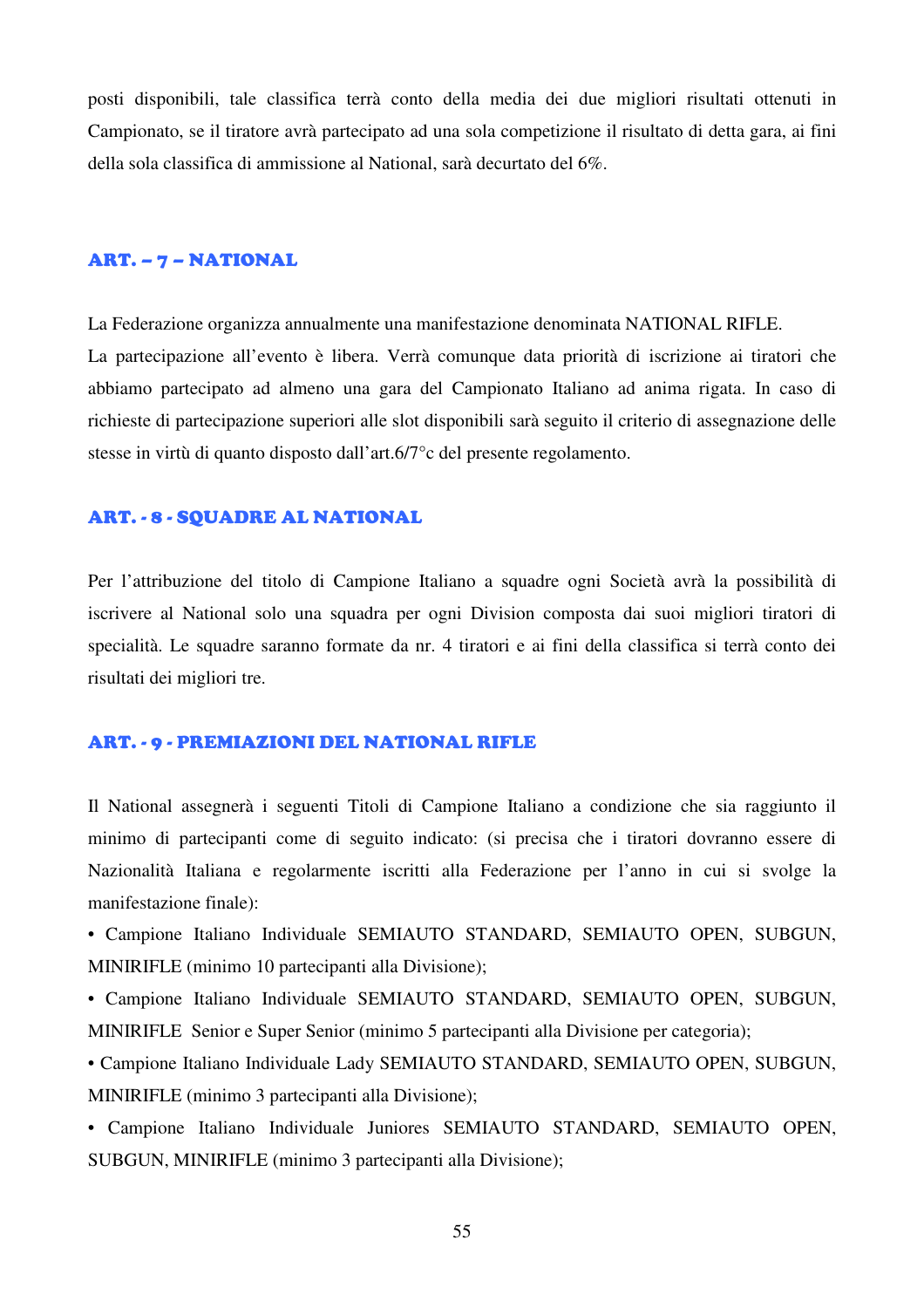• Campione Italiano di Società SEMIAUTO STANDARD, SEMIAUTO OPEN, SUBGUN, MINIRIFLE (minimo 3 società partecipanti nella divisione);

#### ART. - 10 - DISTINTIVO DI MERITO

Tutti i Campioni Italiani di Division e di Categoria sono autorizzati a fregiarsi, solo durante l'anno successivo all'acquisizione del titolo, dello scudetto tricolore che sarà loro insignito dalla F.I.T.D.S. Tutti i tiratori Italiani, che hanno rappresentato ufficialmente l'Italia nei Campionati Europei o Mondiali sono autorizzati e fregiarsi dello scudetto tricolore, sormontato dalla sigla della F.I.T.D.S., nell'anno successivo a tale partecipazione.

#### ART. - 11 – COSTO ISCRIZIONI

Il costo di partecipazione alle competizioni facenti parte del Campionato Italiano Rifle **viene quantificato dalla F.I.T.D.S. e reso noto con un comunicato relativo alle quote stabilite per lo svolgimento dell'attività sportiva dell'anno in corso.**

#### ART. - 12 – RINVIO

Per tutto quanto non previsto nel presente regolamento si fa espresso rinvio al regolamento FITDS/IPSC RIFLE in vigore dal Gennaio 2012 e pubblicato sul sito ufficiale della Federazione. Qualora dovessero sorgere dubbi interpretativi in fase di applicazione del presente regolamento relativamente a questa categoria, gli stessi verranno risolti in via di interpretazione autentica dalla Commissione Sportiva Federale, le cui decisioni saranno inappellabili.

# COMBINATA RIFLE-SHOTGUN

#### **Capitolo XI°**

#### ART. – 1 - PREMESSA

La F.I.T.D.S. da facoltà, alle ASD che ne facessero richiesta, di organizzare gare dove per una singola giornata siano previsti due eventi di arma lunga, anche correlati tra di loro. Tali eventi, se rispecchianti le disposizioni dei singoli regolamenti di SPECIALITA', saranno valutati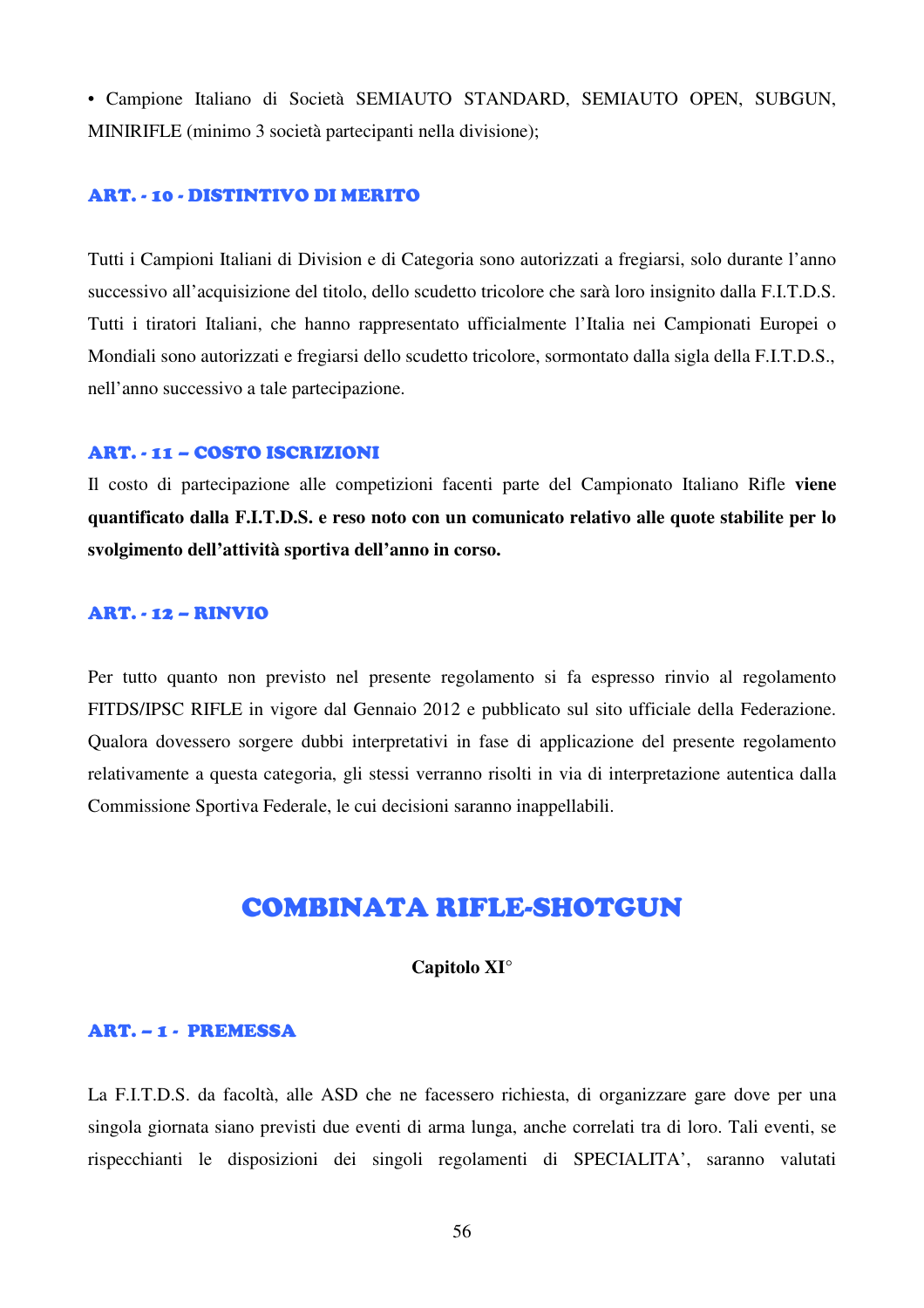separatamente per quanto riguarda i Campionati Italiani di Shotgun e Rifle ma potranno anche, a discrezione dell'organizzatore, dare luogo ad una classifica "combinata" fine a se stessa.

#### ART. - 2 – SPECIALITA' ASSOCIABILI E TURNI

Sarà facoltà degli organizzatori di gara, offrire la possibilità ai tiratori di arma lunga di effettuare una gara in una delle due specialità in turnazione antimeridiana e nell'altra specialità in turnazione pomeridiana. In nessun modo sarà possibile gareggiare nelle due specialità di arma lunga Shotgun-Rifle durante lo stesso turno di gara.

I gruppi di tiratori potranno essere costituiti da un massimo di nr. 8 agonisti.

La turnazione delle specialità sarà fissata in fase di stesura della locandina della gara ed inserita nel sistema MA.RE., tale indicazione non potrà subire variazioni oltre la data di inizio delle iscrizioni telematiche.

#### ART. - 3 – ESERCIZI E STRUTTURA GARA

L'organizzazione di gara allestirà un numero minimo di 10 stage di cui 4 dedicati alla specialità Rifle, 4 dedicati alla specialità Shotgun e 2 di uso promiscuo. In qualunque modo i due eventi dovranno richiedere l'esecuzione di almeno 6 stage per ogni specialità al fine acquisire la valenza per i Campionati Italiani Rifle e Shotgun.

# ART. – 4 - PREMIAZIONI DELLE SPECIALITA' E COMBINATA RIFLE- **SHOTGUN**

La premiazione di ognuna delle due gare ufficiali dovrà attenersi a quanto previsto dai regolamenti delle singole specialità.

E' lasciata alla discrezione dell'organizzazione di gara la possibilità di effettuare una premiazione per la "combinata" dei due eventi che dovrà tenere conto della somma dei punti match delle singole classifiche riconoscendo solo 2 Division, Combinata Standard e Combinata Open, come di seguito descritto: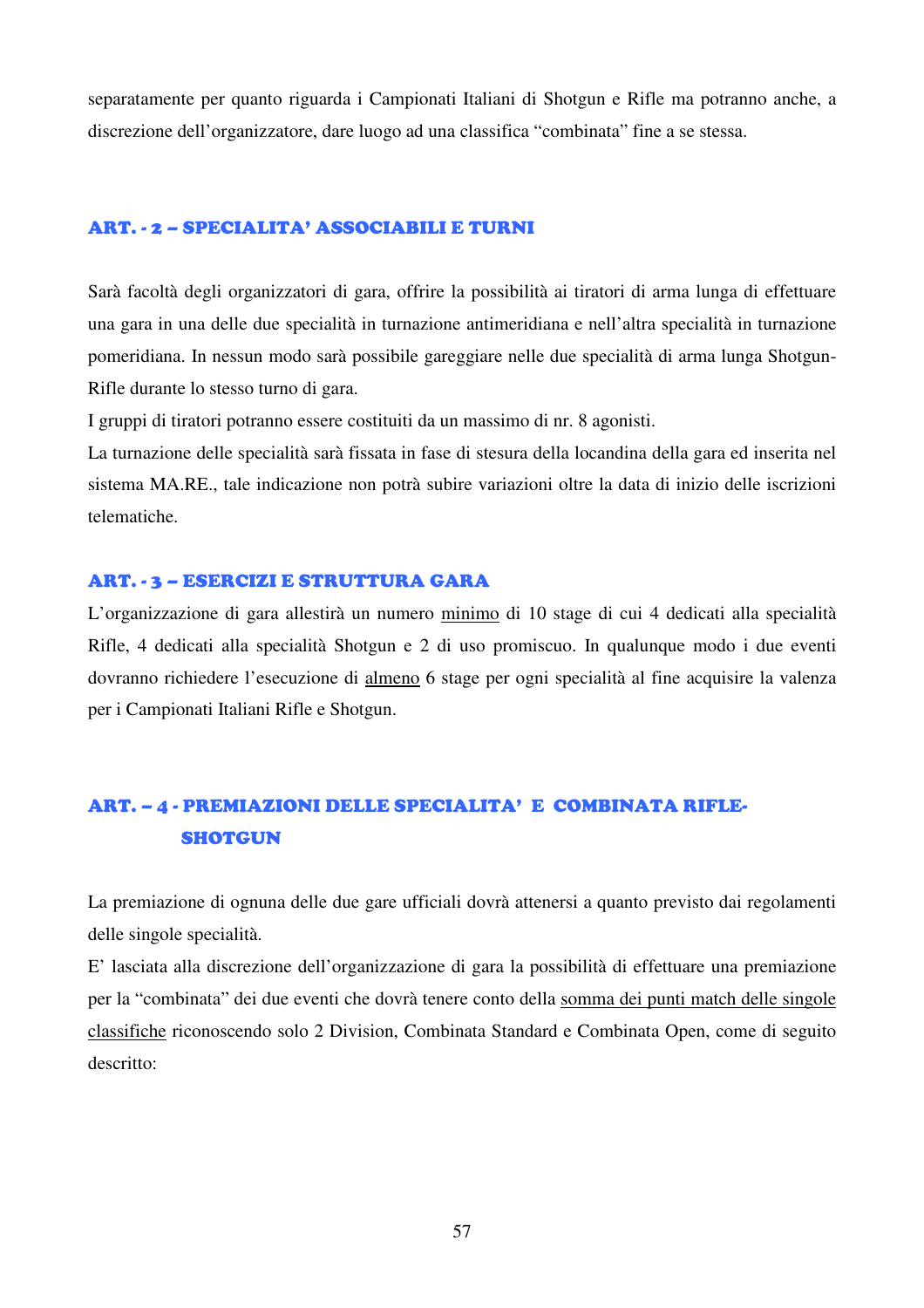| <b>DIVISION COMBINATA</b> | <b>DIVISION SHOTGUN</b> | <b>DIVISION RIFLE</b> |
|---------------------------|-------------------------|-----------------------|
| <b>COMBINATA</b>          | - Standard              | - Semi Auto Standard  |
| <b>STANDARD</b>           | - Standard Manual       |                       |
| <b>COMBINATA</b>          | - Open                  |                       |
|                           | - Modified              | - Semi Auto Open      |
| <b>OPEN</b>               | - Standard              |                       |
|                           | - Standard Manual       |                       |

#### ART. - 5 – CONTENIMENTO DELLE SPESE

Al fine di contenere le spese di gestione di questi eventi promozionali per le discipline di arma lunga è data facoltà al responsabile del settore arbitrale in accordo con il RM, di prevedere la convocazione all'evento di un numero di RO variabile in funzione al numero di iscritti e comunque non inferiore a 1 RO ogni 10 tiratori.

#### ART. - 6 – COSTO ISCRIZIONI

Il costo di partecipazione alle singole competizioni facenti parte del Campionato Italiano per le gare combinate Rifle/Shotgun **viene quantificato dalla F.I.T.D.S. e reso noto con un comunicato relativo alle quote stabilite per lo svolgimento dell'attività sportiva dell'anno in corso.**

#### ART. - 7 – NATIONAL ARMA LUNGA - COMBINATA

Il National di arma lunga potrà eventualmente svolgersi, in un unico fine settimana per entrambe le specialità, richiedendo ai tiratori l'esecuzione di un numero minimo di 12 stage per ognuna di esse.-

#### ART. - 8 – NATIONAL ARMA LUNGA/COMBINATA – TURNI DI GARA

La FITDS si riserva di organizzare il National di Arma Lunga/Combinata come sotto meglio specificato:

• turno unico giornaliero per singola specialità una di sabato e una di domenica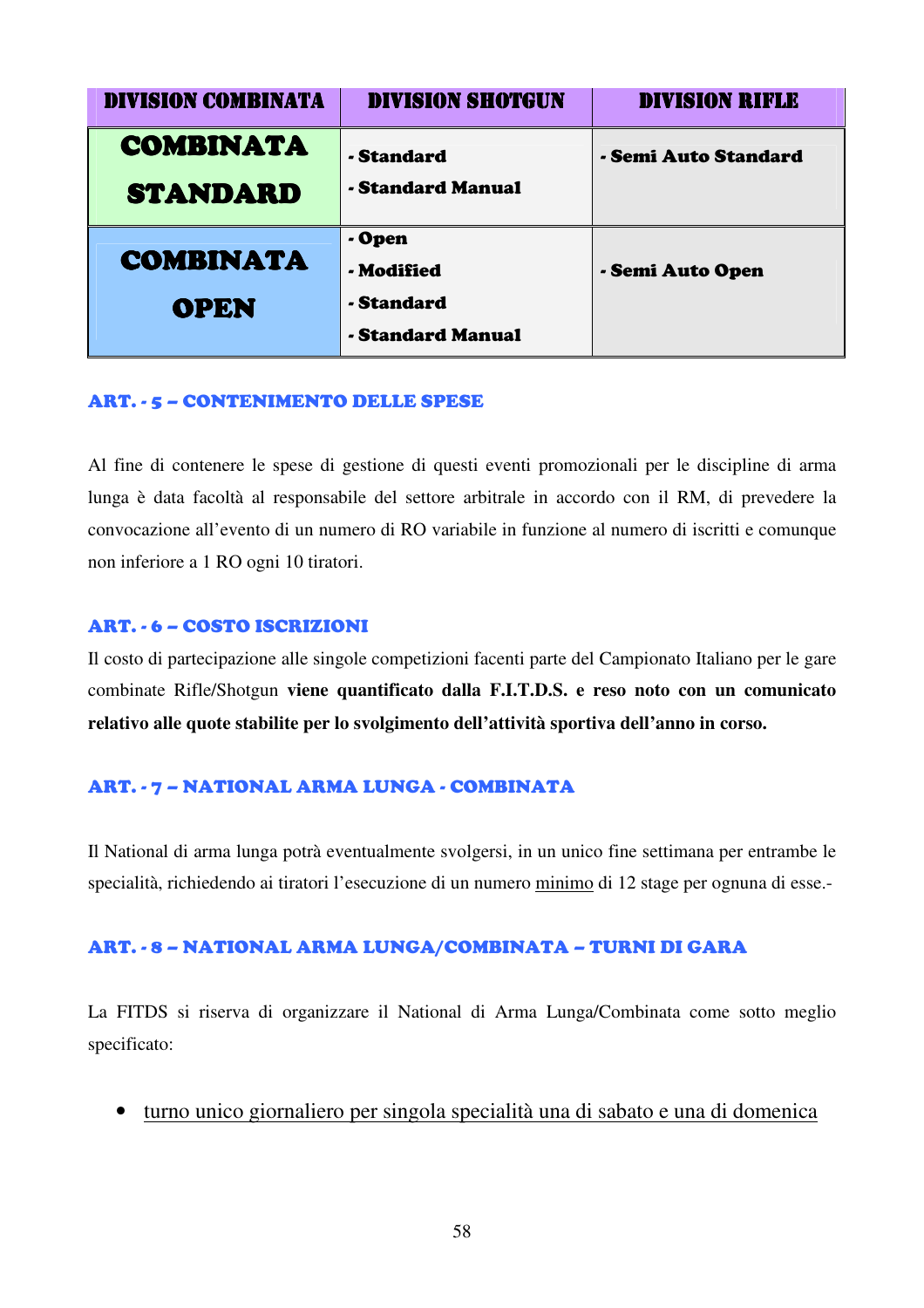E' richiesto l'allestimento di un numero minimo di 18 stage, prevedendo la possibilità di utilizzare 6 stage in modalità promiscua, 6 ad uso esclusivo shotgun e 6 ad uso esclusivo rifle . Il numero massimo di tiratori per gruppo è stabilito in nr. 8 agonisti.

#### ART. - 9 – NATIONAL ARMA LUNGA/COMBINATA – Tiratori Stranieri.

La partecipazione ai National delle singole specialità di arma lunga, sarà consentita ai tiratori stranieri che ne facciano richiesta, nei tempi e nei modi stabiliti dall'apposito comunicato che sarà pubblicato previo riconoscimento del "Level III" da parte dell'I.P.S.C..

#### ART. - 10 – NATIONAL ARMA LUNGA/COMBINATA – COSTO ISCRIZIONI

Il costo di partecipazione ai National delle singole specialità di arma lunga **viene quantificato dalla F.I.T.D.S. e reso noto con un comunicato relativo alle quote stabilite per lo svolgimento dell'attività sportiva dell'anno in corso.**

# F.I.T.D.S. STEEL CHAMPIONSHIP

#### **Capitolo XII°**

**L'anno 2014 non prevede la calendarizzazione di questa disciplina. Si lascia libera l'organizzazione di manifestazioni propedeutiche, alle A.S.D. affiliate che ne facciano richiesta ufficiale e comunque al di fuori del calendario eventi F.I.T.D.S..**